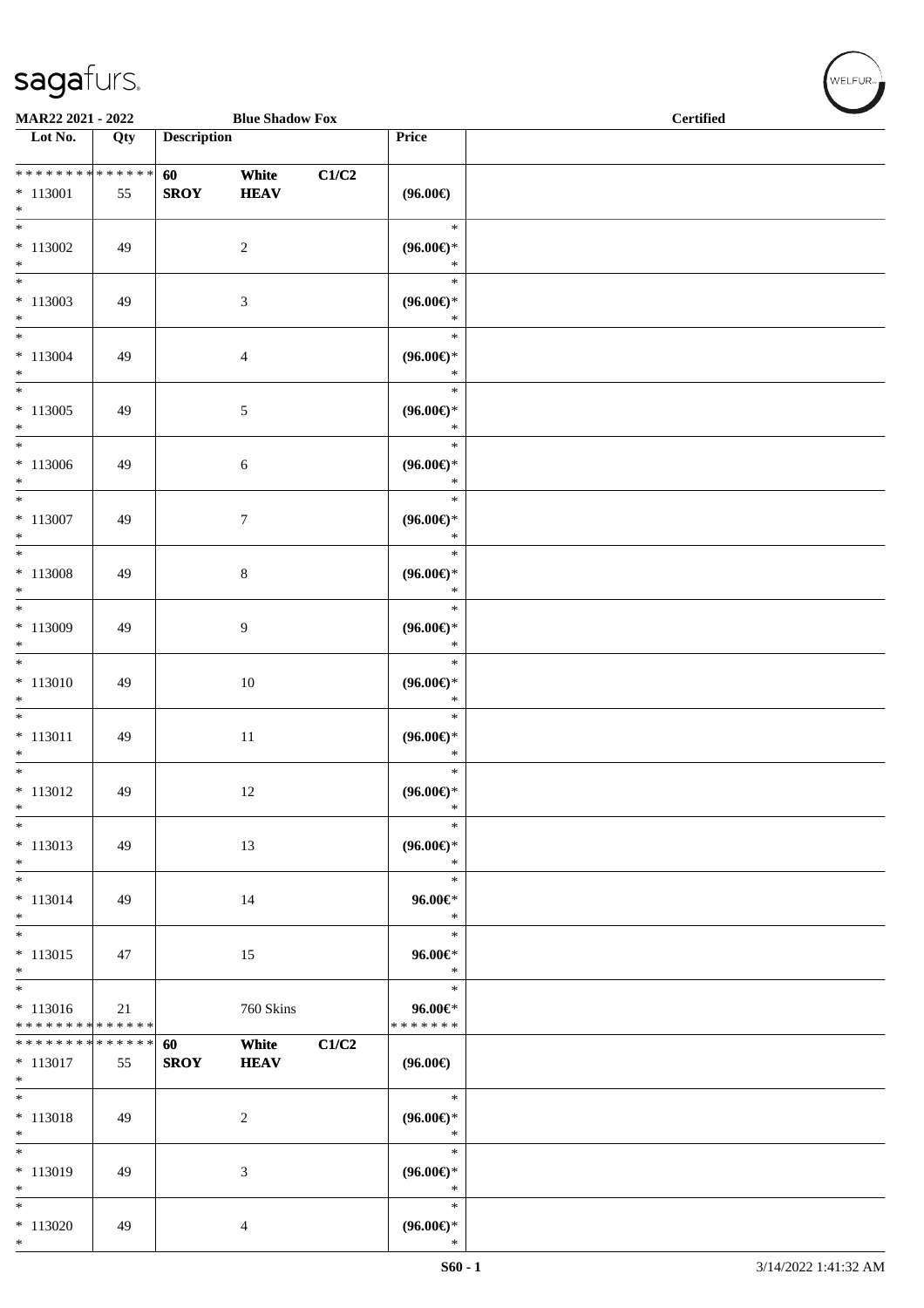\*

| MAR22 2021 - 2022<br><b>Blue Shadow Fox</b>                                         |     |                    |                      | <b>Certified</b> |                                                |  |  |  |
|-------------------------------------------------------------------------------------|-----|--------------------|----------------------|------------------|------------------------------------------------|--|--|--|
| Lot No.                                                                             | Qty | <b>Description</b> |                      |                  | Price                                          |  |  |  |
| $*$<br>$* 113021$<br>$*$                                                            | 49  | 60<br><b>SROY</b>  | White<br><b>HEAV</b> | C1/C2            | $\ast$<br>$(96.00\epsilon)$ *<br>$\ast$        |  |  |  |
| $*$<br>$*113022$<br>$*$                                                             | 49  |                    | 6                    |                  | $\ast$<br>$(96.00\epsilon)$ *<br>$\ast$        |  |  |  |
| $*$<br>$*$ 113023<br>$\ast$                                                         | 49  |                    | $\tau$               |                  | $\ast$<br>$(96.00\epsilon)$ *<br>$\ast$        |  |  |  |
| $\overline{\phantom{0}}$<br>$* 113024$<br>$*$                                       | 49  |                    | 8                    |                  | $\ast$<br>$(96.00\epsilon)$ *<br>$\ast$        |  |  |  |
| $_{*}$<br>$* 113025$<br>$*$                                                         | 49  |                    | 9                    |                  | $\ast$<br>$(96.00\epsilon)$ *<br>$\ast$        |  |  |  |
| $\ast$<br>$* 113026$<br>* * * * * * * * <mark>* * * * * * *</mark>                  | 33  |                    | 480 Skins            |                  | $\ast$<br>$(96.00\epsilon)$ *<br>* * * * * * * |  |  |  |
| * * * * * * * * <mark>* * * * * *</mark><br>$* 113027$<br>$*$                       | 55  | 60<br><b>SROY</b>  | White<br><b>HEAV</b> | C3/C4            | 94.00€                                         |  |  |  |
| $*$<br>$* 113028$<br>$*$                                                            | 49  |                    | $\overline{c}$       |                  | $\ast$<br>94.00€*<br>$\ast$                    |  |  |  |
| $\overline{\phantom{0}}$<br>$*113029$<br>* * * * * * * * <mark>* * * * * * *</mark> | 45  |                    | 149 Skins            |                  | $\ast$<br>94.00€*<br>* * * * * * *             |  |  |  |
| * * * * * * * * <mark>* * * * * * *</mark><br>$*113030$<br>$\ast$                   | 62  | 60<br><b>SROY</b>  | White                | C1/C2            | $(92.00\epsilon)$                              |  |  |  |
| $\overline{\phantom{0}}$<br>$* 113031$<br>$*$                                       | 56  |                    | $\overline{c}$       |                  | $\ast$<br>$(92.00\epsilon)$ *<br>$\ast$        |  |  |  |
| $*$<br>$*113032$<br>$\ast$                                                          | 56  |                    | 3                    |                  | $\ast$<br>$(92.00\epsilon)$ *<br>$\ast$        |  |  |  |
| $*$<br>$*113033$<br>$*$                                                             | 56  |                    | $\overline{4}$       |                  | $\ast$<br>$(92.00\epsilon)$ *<br>$\ast$        |  |  |  |
| $*$<br>$* 113034$<br>$*$                                                            | 56  |                    | $\sqrt{5}$           |                  | $\ast$<br>$(92.00\epsilon)$ *<br>$\ast$        |  |  |  |
| $*$<br>$* 113035$<br>$*$                                                            | 56  |                    | $\sqrt{6}$           |                  | $\ast$<br>$(92.00\epsilon)$ *<br>$\ast$        |  |  |  |
| $*113036$<br>$*$                                                                    | 56  |                    | $\boldsymbol{7}$     |                  | $\ast$<br>$(92.00\epsilon)$ *<br>$\ast$        |  |  |  |
| $\overline{\ }$<br>$*113037$<br>$*$                                                 | 56  |                    | $\,8\,$              |                  | $\ast$<br>$(92.00\epsilon)$ *<br>$\ast$        |  |  |  |
| $*$<br>* 113038<br>$*$                                                              | 56  |                    | 9                    |                  | $\ast$<br>$(92.00\epsilon)$ *<br>$\ast$        |  |  |  |
| $*$<br>$*113039$<br>$\ast$                                                          | 56  |                    | 10                   |                  | $\ast$<br>$(92.00\epsilon)$ *<br>$\ast$        |  |  |  |
| $*$<br>$* 113040$                                                                   | 56  |                    | 11                   |                  | $\ast$<br>$(92.00\epsilon)$ *                  |  |  |  |

 $(\forall ELFUR_{\text{max}})$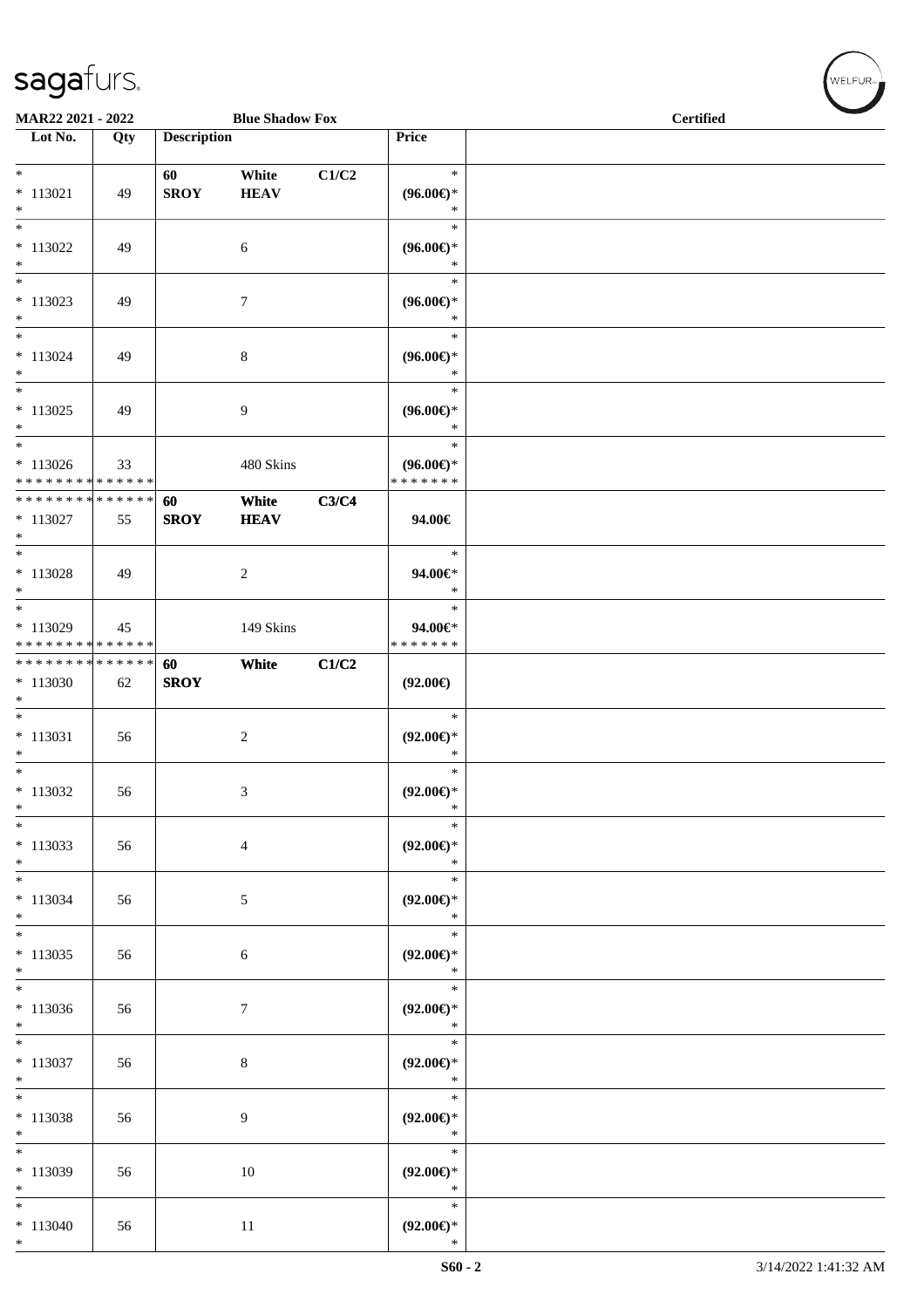\*

|                                               | <b>Blue Shadow Fox</b><br>MAR22 2021 - 2022 |                    |        | <b>Certified</b> | <b>Contract Contract Contract Contract Contract Contract Contract Contract Contract Contract Contract Contract Contract Contract Contract Contract Contract Contract Contract Contract Contract Contract Contract Contract Contr</b> |  |  |
|-----------------------------------------------|---------------------------------------------|--------------------|--------|------------------|--------------------------------------------------------------------------------------------------------------------------------------------------------------------------------------------------------------------------------------|--|--|
| Lot No.                                       | Qty                                         | <b>Description</b> |        |                  | Price                                                                                                                                                                                                                                |  |  |
| $*$<br>$* 113041$<br>$*$                      | 56                                          | 60<br><b>SROY</b>  | White  | C1/C2            | $\ast$<br>$(92.00\epsilon)$ *<br>$\ast$                                                                                                                                                                                              |  |  |
| $\overline{\phantom{0}}$<br>$* 113042$<br>$*$ | 56                                          |                    | 13     |                  | $\ast$<br>$(92.00\epsilon)$ *<br>$\ast$                                                                                                                                                                                              |  |  |
| $*$<br>$* 113043$<br>$*$                      | 56                                          |                    | 14     |                  | $\ast$<br>$(92.00\epsilon)$ *<br>$\ast$                                                                                                                                                                                              |  |  |
| $*$<br>$* 113044$<br>$*$                      | 56                                          |                    | 15     |                  | $\ast$<br>$(92.00\epsilon)$ *<br>$\ast$                                                                                                                                                                                              |  |  |
| $\overline{\phantom{0}}$<br>$* 113045$<br>$*$ | 56                                          |                    | 16     |                  | $\ast$<br>$(92.00\epsilon)$ *<br>$\ast$                                                                                                                                                                                              |  |  |
| $*$<br>$* 113046$<br>$*$                      | 56                                          |                    | $17\,$ |                  | $\ast$<br>$(92.00\epsilon)$ *<br>$\ast$                                                                                                                                                                                              |  |  |
| $* 113047$<br>$\ast$                          | 56                                          |                    | $18\,$ |                  | $\ast$<br>$(92.00\epsilon)$ *<br>$\ast$                                                                                                                                                                                              |  |  |
| $* 113048$<br>$\ast$                          | 56                                          |                    | 19     |                  | $\ast$<br>$(92.00\epsilon)$ *<br>$\ast$                                                                                                                                                                                              |  |  |
| $*$<br>$* 113049$<br>$*$                      | 56                                          |                    | $20\,$ |                  | $\ast$<br>$(92.00\epsilon)$ *<br>$\ast$                                                                                                                                                                                              |  |  |
| $*$<br>$*113050$<br>$\ast$                    | 56                                          |                    | $21\,$ |                  | $\ast$<br>$(92.00\epsilon)$ *<br>$\ast$                                                                                                                                                                                              |  |  |
| $\overline{\phantom{0}}$<br>$* 113051$<br>$*$ | 56                                          |                    | $22\,$ |                  | $\ast$<br>$(92.00\epsilon)$ *<br>$\ast$                                                                                                                                                                                              |  |  |
| $*$<br>$*$ 113052<br>$*$                      | 56                                          |                    | $23\,$ |                  | $\ast$<br>$(92.00\epsilon)$ *<br>$\ast$                                                                                                                                                                                              |  |  |
| $\ast$<br>$*$ 113053<br>$*$                   | 56                                          |                    | $24\,$ |                  | $\ast$<br>$(92.00\epsilon)$ *<br>$\ast$                                                                                                                                                                                              |  |  |
| $*$<br>* 113054<br>$*$                        | 56                                          |                    | 25     |                  | $\ast$<br>$(92.00\epsilon)$ *<br>$\ast$                                                                                                                                                                                              |  |  |
| $*$<br>$*$ 113055<br>$*$                      | 56                                          |                    | $26\,$ |                  | $\ast$<br>$(92.00\epsilon)$ *<br>$\ast$                                                                                                                                                                                              |  |  |
| $\overline{\phantom{0}}$<br>$*113056$<br>$*$  | 56                                          |                    | 27     |                  | $\ast$<br>$(92.00\epsilon)$ *<br>$\ast$                                                                                                                                                                                              |  |  |
| $*$<br>$* 113057$<br>$*$                      | 56                                          |                    | 28     |                  | $\ast$<br>$(92.00\epsilon)$ *<br>$\ast$                                                                                                                                                                                              |  |  |
| $*$<br>$* 113058$<br>$*$                      | 56                                          |                    | 29     |                  | $\ast$<br>$(92.00\epsilon)$ *<br>$\ast$                                                                                                                                                                                              |  |  |
| $*$<br>$*113059$<br>$*$                       | 56                                          |                    | 30     |                  | $\ast$<br>$(92.00\epsilon)$ *<br>$\ast$                                                                                                                                                                                              |  |  |
| $*$<br>$*113060$                              | 56                                          |                    | 31     |                  | $\ast$<br>$(92.00\epsilon)$ *                                                                                                                                                                                                        |  |  |

 $w$ ELFUR<sub>m</sub>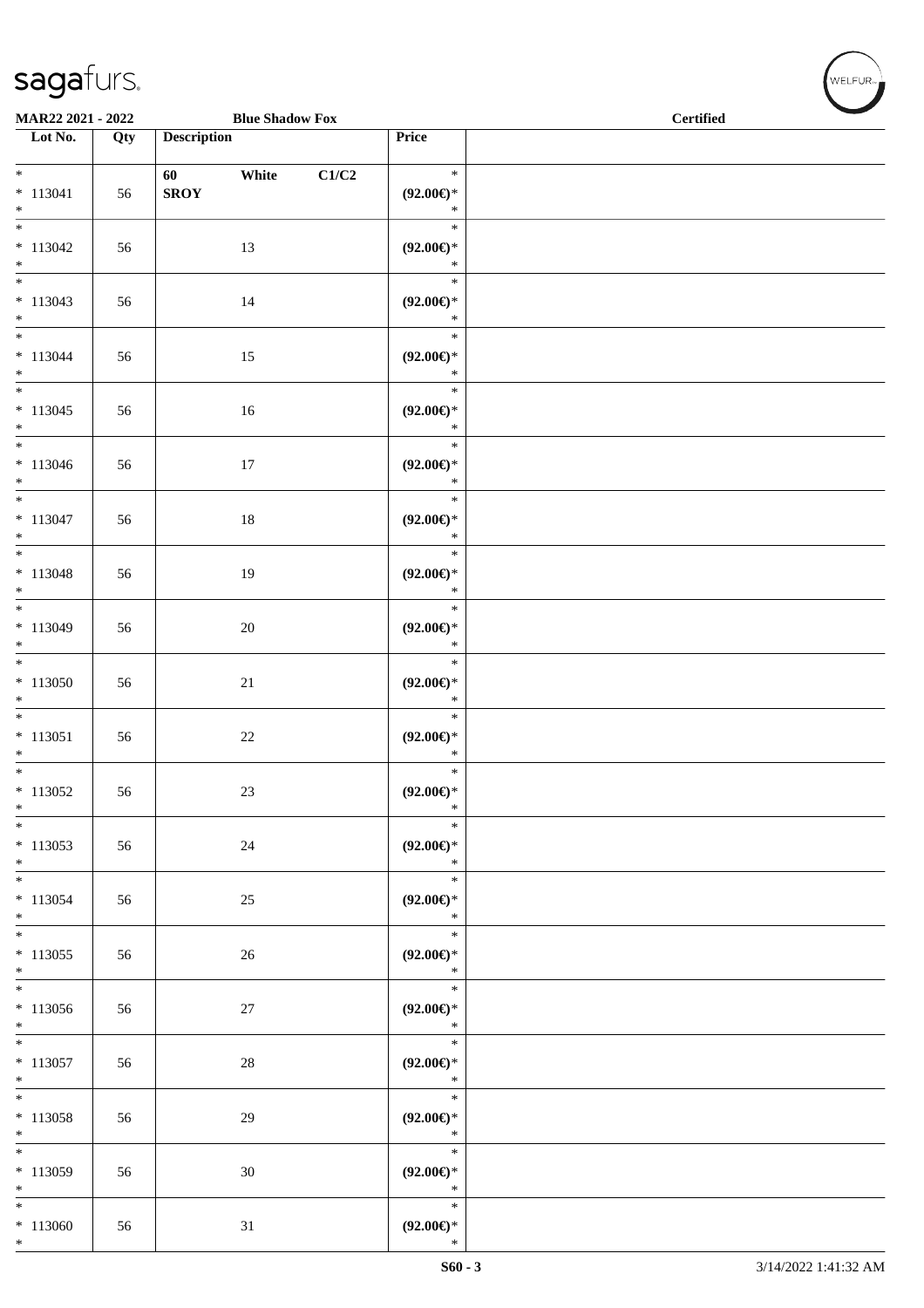\*

| MAR22 2021 - 2022                                 |     |                    | <b>Blue Shadow Fox</b> |       |                                                | <b>Certified</b> |  |  |  |
|---------------------------------------------------|-----|--------------------|------------------------|-------|------------------------------------------------|------------------|--|--|--|
| Lot No.                                           | Qty | <b>Description</b> |                        |       | Price                                          |                  |  |  |  |
| $*$<br>$* 113061$<br>$*$                          | 56  | 60<br><b>SROY</b>  | White                  | C1/C2 | $\ast$<br>$(92.00\epsilon)$ *<br>$\ast$        |                  |  |  |  |
| $\ast$<br>$*113062$<br>$*$                        | 56  |                    | 33                     |       | $\ast$<br>$(92.00\epsilon)$ *<br>$\ast$        |                  |  |  |  |
| $\ast$<br>$*113063$<br>$*$                        | 56  |                    | 34                     |       | $\ast$<br>$(92.00\epsilon)$ *<br>$\ast$        |                  |  |  |  |
| $*$<br>$* 113064$<br>$*$                          | 56  |                    | 35                     |       | $\ast$<br>$(92.00\epsilon)$ *<br>$\ast$        |                  |  |  |  |
| $\overline{\ast}$<br>$*113065$<br>$*$             | 56  |                    | 36                     |       | $\ast$<br>$(92.00\epsilon)$ *<br>$\ast$        |                  |  |  |  |
| $\ast$<br>$*113066$<br>$*$                        | 56  |                    | 37                     |       | $\ast$<br>$(92.00\epsilon)$ *<br>$\ast$        |                  |  |  |  |
| $*$<br>$* 113067$<br>$*$                          | 56  |                    | 38                     |       | $\ast$<br>$(92.00\epsilon)$ *<br>$\ast$        |                  |  |  |  |
| $\ast$<br>$* 113068$<br>$*$                       | 45  |                    | 39                     |       | $\ast$<br>$(92.00\epsilon)$ *<br>$\ast$        |                  |  |  |  |
| $*$<br>* 113069<br>* * * * * * * * * * * * * *    | 21  |                    | 2200 Skins             |       | $\ast$<br>$(92.00\epsilon)$ *<br>* * * * * * * |                  |  |  |  |
| * * * * * * * * * * * * * *<br>* 113070<br>$\ast$ | 56  | 60<br><b>SROY</b>  | White                  | C1/C2 | $(92.00\epsilon)$                              |                  |  |  |  |
| $\overline{\ast}$<br>$* 113071$<br>$*$            | 56  |                    | $\overline{c}$         |       | $\ast$<br>$(92.00\epsilon)$ *<br>$\ast$        |                  |  |  |  |
| $*$<br>$* 113072$<br>* * * * * * * * * * * * * *  | 21  |                    | 133 Skins              |       | $\ast$<br>$(92.00\epsilon)$ *<br>* * * * * * * |                  |  |  |  |
| 113073                                            | 68  | 60<br><b>SROY</b>  | White                  | C3/C4 | (90.00)                                        |                  |  |  |  |
| ******** <mark>******</mark><br>$* 113074$<br>$*$ | 62  | 60<br><b>SROY</b>  | White                  | C3/C4 | $(90.00\epsilon)$                              |                  |  |  |  |
| $\ast$<br>$* 113075$<br>$\ast$                    | 56  |                    | $\overline{c}$         |       | $\ast$<br>$(90.00ε)$ *<br>$\ast$               |                  |  |  |  |
| $*$<br>$* 113076$<br>$\ast$                       | 56  |                    | 3                      |       | $\ast$<br>$(90.00ε)$ *<br>$\ast$               |                  |  |  |  |
| $*$<br>* 113077<br>* * * * * * * * * * * * * *    | 59  |                    | 233 Skins              |       | $\ast$<br>$(90.00ε)$ *<br>* * * * * * *        |                  |  |  |  |
| * * * * * * * * * * * * * *<br>* 113078<br>$*$    | 69  | 60<br><b>SROY</b>  | White<br><b>LGHT</b>   | C1/C2 | $(86.00\epsilon)$                              |                  |  |  |  |
| $\ast$<br>* 113079<br>$\ast$                      | 63  |                    | $\overline{c}$         |       | $\ast$<br>$(86.00ε)$ *<br>$\ast$               |                  |  |  |  |
| $\ast$<br>$* 113080$                              | 63  |                    | $\mathfrak{Z}$         |       | $\ast$<br>$(86.00\epsilon)$ *                  |                  |  |  |  |

 ${\begin{pmatrix} \text{WELFUR}_{\text{max}} \end{pmatrix}}$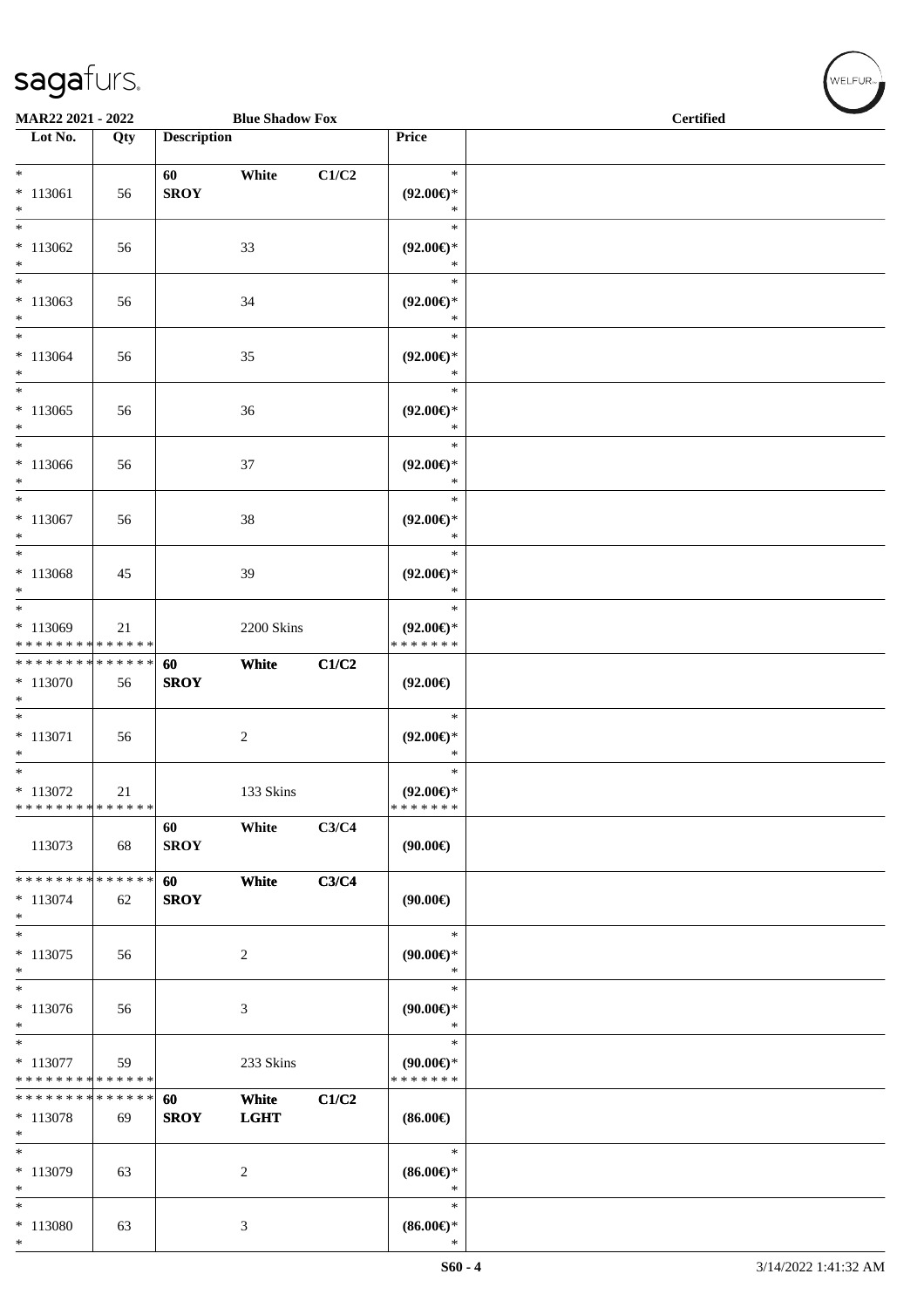\* \* \* \* \* \* \* \* \* \* \* \* \* \*

| <b>Blue Shadow Fox</b><br>MAR22 2021 - 2022     |     |                    |                      |       |                                                    |  | $\operatorname{\bf \mathbf{Certified}}$ | $\overline{\phantom{a}}$ |
|-------------------------------------------------|-----|--------------------|----------------------|-------|----------------------------------------------------|--|-----------------------------------------|--------------------------|
| Lot No.                                         | Qty | <b>Description</b> |                      |       | Price                                              |  |                                         |                          |
| $\ast$<br>$* 113081$<br>$*$                     | 63  | 60<br><b>SROY</b>  | White<br><b>LGHT</b> | C1/C2 | $\ast$<br>$(86.00\epsilon)$ *<br>$\ast$            |  |                                         |                          |
| $* 113082$<br>$*$                               | 63  |                    | 5                    |       | $\ast$<br>$(86.00\epsilon)$ *<br>$\ast$            |  |                                         |                          |
| $\overline{\phantom{0}}$<br>$* 113083$<br>$*$   | 63  |                    | 6                    |       | $\ast$<br>$(86.00\epsilon)$ *<br>$\ast$            |  |                                         |                          |
| $*$<br>$* 113084$<br>$*$                        | 63  |                    | $\tau$               |       | $\ast$<br>$(86.00\epsilon)$ *<br>$\ast$            |  |                                         |                          |
| $*$<br>$* 113085$<br>$*$                        | 63  |                    | $\,8\,$              |       | $\ast$<br>$(86.00\epsilon)$ *<br>$\ast$            |  |                                         |                          |
| $*$<br>$* 113086$<br>$*$                        | 63  |                    | 9                    |       | $\ast$<br>$(86.00\epsilon)$ *<br>$\ast$            |  |                                         |                          |
| $*$<br>$* 113087$<br>$*$                        | 63  |                    | 10                   |       | $\ast$<br>$(86.00\epsilon)$ *<br>$\ast$            |  |                                         |                          |
| * 113088<br>$*$                                 | 63  |                    | 11                   |       | $\ast$<br>$(86.00\epsilon)$ *<br>$\ast$            |  |                                         |                          |
| * 113089<br>$*$                                 | 63  |                    | 12                   |       | $\ast$<br>$(86.00\mathnormal{\infty})^*$<br>$\ast$ |  |                                         |                          |
| $*$<br>$*113090$<br>$*$                         | 63  |                    | 13                   |       | $\ast$<br>$(86.00\epsilon)$ *<br>$\ast$            |  |                                         |                          |
| $*$<br>$*$ 113091<br>$*$                        | 63  |                    | 14                   |       | $\ast$<br>$(86.00\epsilon)$ *<br>$\ast$            |  |                                         |                          |
| $\overline{\phantom{0}}$<br>$*113092$<br>$\ast$ | 63  |                    | 15                   |       | $\ast$<br>$(86.00\epsilon)$ *<br>$\ast$            |  |                                         |                          |
| $\ast$<br>$*113093$<br>$*$                      | 63  |                    | 16                   |       | $\ast$<br>$(86.00\epsilon)$ *<br>$\ast$            |  |                                         |                          |
| $*$<br>* 113094<br>$\ast$                       | 63  |                    | 17                   |       | $\ast$<br>$(86.00\epsilon)$ *<br>$\ast$            |  |                                         |                          |
| $\overline{\phantom{0}}$<br>$*113095$<br>$*$    | 63  |                    | $18\,$               |       | $\ast$<br>$(86.00\epsilon)$ *<br>$\ast$            |  |                                         |                          |
| $*113096$<br>$*$                                | 63  |                    | 19                   |       | $\ast$<br>$(86.00\epsilon)$ *<br>$\ast$            |  |                                         |                          |
| $* 113097$<br>$*$                               | 63  |                    | 20                   |       | $\ast$<br>$(86.00\epsilon)$ *<br>$\ast$            |  |                                         |                          |
| $* 113098$<br>$*$                               | 63  |                    | 21                   |       | $\ast$<br>$(86.00ε)$ *<br>$\ast$                   |  |                                         |                          |
| $\overline{\ast}$<br>* 113099<br>$*$            | 63  |                    | 22                   |       | $\ast$<br>$(86.00\epsilon)$ *<br>$\ast$            |  |                                         |                          |
| $*$<br>$* 113100$                               | 52  |                    | 1444 Skins           |       | $\ast$<br>$(86.00\epsilon)$ *                      |  |                                         |                          |

\* \* \* \* \* \* \*

WELFUR<sub>T</sub>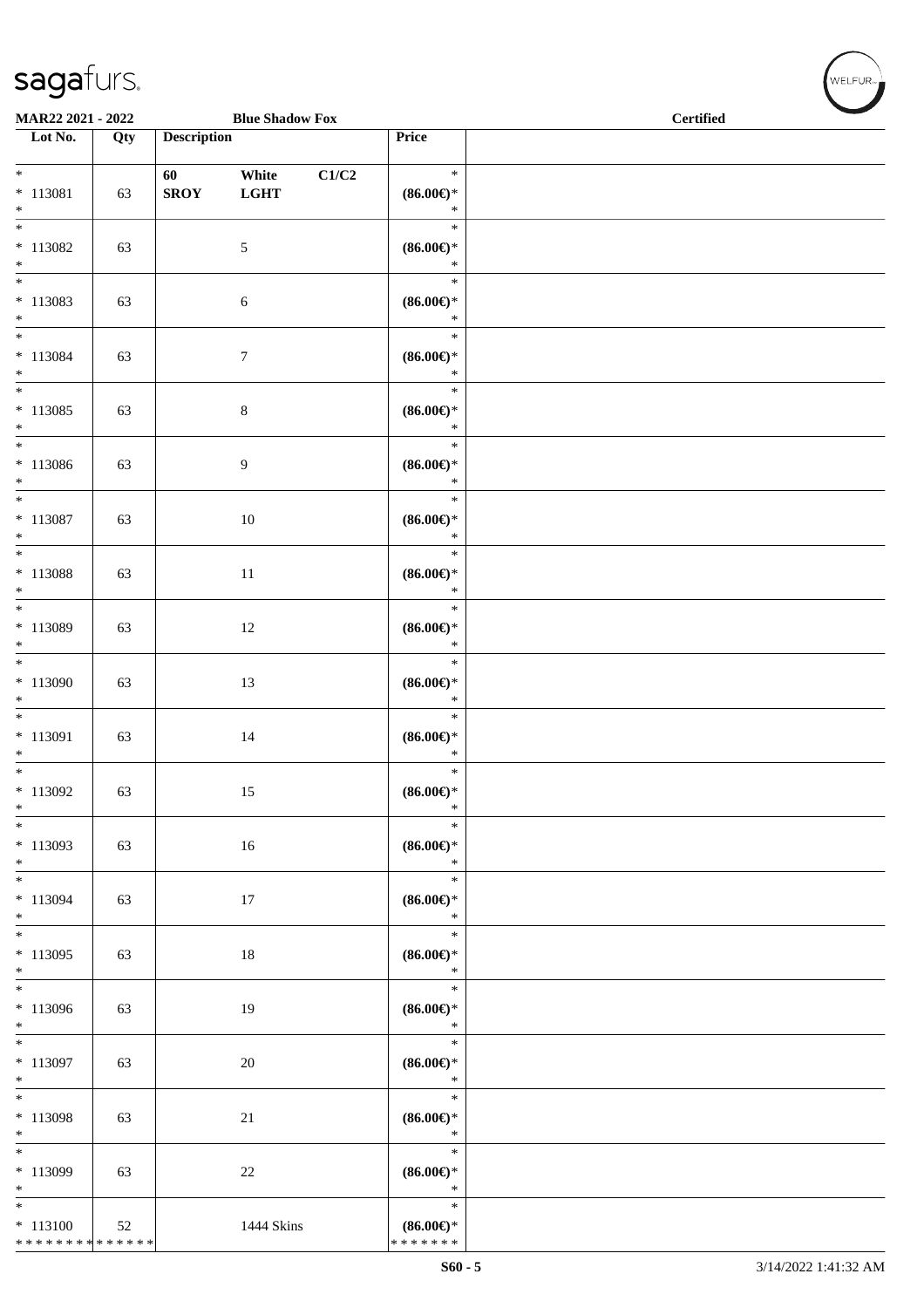\*

| MAR22 2021 - 2022                                              |     |                       | <b>Blue Shadow Fox</b> |       |                                                | <b>Certified</b> |
|----------------------------------------------------------------|-----|-----------------------|------------------------|-------|------------------------------------------------|------------------|
| Lot No.                                                        | Qty | <b>Description</b>    |                        |       | Price                                          |                  |
| ******** <mark>******</mark><br>$* 113101$<br>$*$              | 69  | 60<br><b>SROY</b>     | White<br><b>LGHT</b>   | C1/C2 | $(86.00\epsilon)$                              |                  |
| $\overline{\ast}$<br>$* 113102$<br>* * * * * * * * * * * * * * | 63  |                       | 132 Skins              |       | $\ast$<br>$(86.00\epsilon)$ *<br>* * * * * * * |                  |
| * * * * * * * * * * * * * *<br>$* 113103$<br>$*$               | 69  | 60<br>$\mathbf{SAGA}$ | White                  | C1/C2 | $(86.00\in)$                                   |                  |
| $\overline{\phantom{0}}$<br>$* 113104$<br>$*$                  | 63  |                       | $\sqrt{2}$             |       | $\ast$<br>$86.00 \in$<br>$\ast$                |                  |
| $\overline{\ast}$<br>$* 113105$<br>$*$                         | 63  |                       | $\mathfrak{Z}$         |       | $\ast$<br>$(86.00\epsilon)$ *<br>$\ast$        |                  |
| $*$<br>$* 113106$<br>$*$                                       | 63  |                       | $\overline{4}$         |       | $\ast$<br>$(86.00\epsilon)$ *<br>$\ast$        |                  |
| $\overline{\ast}$<br>$* 113107$<br>$\ast$                      | 63  |                       | 5                      |       | $\ast$<br>$(86.00\epsilon)$ *<br>$\ast$        |                  |
| $\overline{\ast}$<br>$* 113108$<br>$\ast$                      | 63  |                       | $\sqrt{6}$             |       | $\ast$<br>$(86.00\epsilon)$ *<br>$\ast$        |                  |
| $* 113109$<br>$*$                                              | 63  |                       | 7                      |       | $\ast$<br>$(86.00\epsilon)$ *<br>$\ast$        |                  |
| $\overline{\phantom{0}}$<br>$* 113110$<br>$\ast$               | 63  |                       | $\,8\,$                |       | $\ast$<br>$86.00 \in$<br>$\ast$                |                  |
| $\overline{\ }$<br>$* 113111$<br>$*$                           | 63  |                       | $\overline{9}$         |       | $\ast$<br>$86.00 \in$<br>$\ast$                |                  |
| $\overline{\phantom{0}}$<br>$* 113112$<br>$\ast$               | 63  |                       | 10                     |       | $\ast$<br>$(86.00\epsilon)$ *<br>$\ast$        |                  |
| $*$<br>$* 113113$<br>$*$                                       | 63  |                       | $11\,$                 |       | $\ast$<br>$86.00 \in$<br>$\ast$                |                  |
| $*$<br>$* 113114$<br>$\ast$                                    | 63  |                       | $12\,$                 |       | $\ast$<br>$(86.00\epsilon)$ *<br>$\ast$        |                  |
| $\overline{\phantom{0}}$<br>$* 113115$<br>$*$                  | 63  |                       | 13                     |       | $\ast$<br>$(86.00ε)$ *<br>$\ast$               |                  |
| $\overline{\phantom{0}}$<br>$* 113116$<br>$*$                  | 63  |                       | 14                     |       | $\ast$<br>$(86.00\epsilon)$ *<br>$\ast$        |                  |
| $\overline{\phantom{0}}$<br>$* 113117$<br>$*$                  | 63  |                       | 15                     |       | $\ast$<br>$(86.00\in)^\ast$<br>$\ast$          |                  |
| $*$<br>$* 113118$<br>$*$                                       | 63  |                       | 16                     |       | $\ast$<br>$(86.00\epsilon)$ *<br>$\ast$        |                  |
| $\overline{\phantom{0}}$<br>$* 113119$<br>$*$                  | 63  |                       | 17                     |       | $\ast$<br>$(86.00\epsilon)$ *<br>$\ast$        |                  |
| $*$<br>$* 113120$<br>$*$                                       | 63  |                       | $18\,$                 |       | $\ast$<br>$(86.00\epsilon)$ *<br>$\ast$        |                  |

 $(\forall ELFUR_{\text{max}})$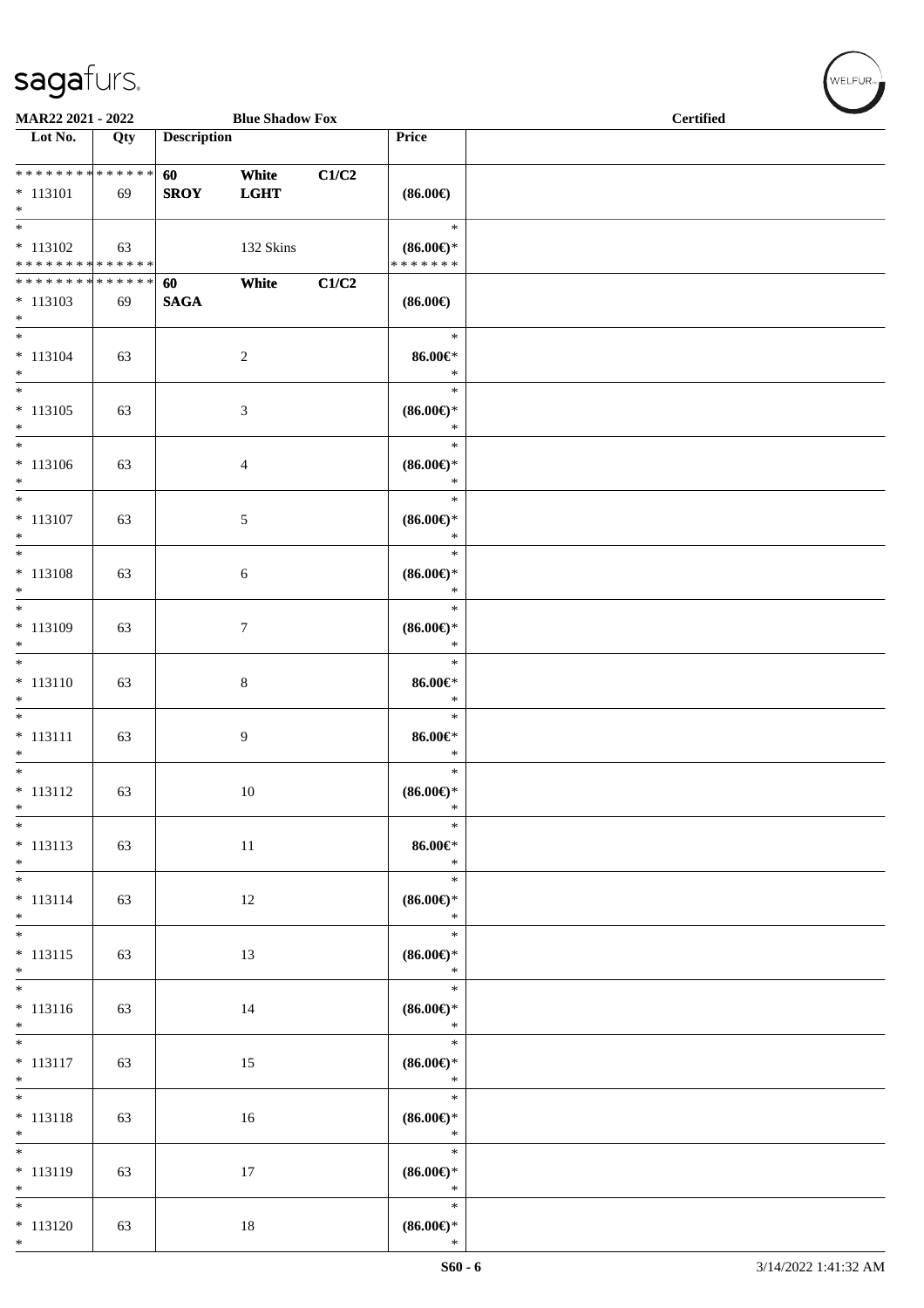\*

| MAR22 2021 - 2022<br>Lot No.               | Qty | <b>Description</b> | <b>Blue Shadow Fox</b> |       | Price                         | <b>Certified</b> |
|--------------------------------------------|-----|--------------------|------------------------|-------|-------------------------------|------------------|
|                                            |     |                    |                        |       |                               |                  |
| $*$                                        |     | 60                 | White                  | C1/C2 | $\ast$                        |                  |
| $* 113121$                                 | 25  | <b>SAGA</b>        |                        |       | $(86.00\epsilon)$ *           |                  |
| * * * * * * * * <mark>* * * * * * *</mark> |     |                    |                        |       | * * * * * * *                 |                  |
|                                            |     | 60                 | White                  | C1/C2 |                               |                  |
| $* 113122$                                 | 63  | <b>SAGA</b>        |                        |       | $(86.00\epsilon)$             |                  |
| $*$                                        |     |                    |                        |       |                               |                  |
| $*$                                        |     |                    |                        |       | $\ast$                        |                  |
| $* 113123$                                 | 63  |                    | $\overline{c}$         |       | $(86.00\epsilon)$ *           |                  |
| $\ast$<br>$\overline{\ast}$                |     |                    |                        |       | *                             |                  |
|                                            |     |                    |                        |       | $\ast$                        |                  |
| $* 113124$<br>$\ast$                       | 63  |                    | 3                      |       | $(86.00\epsilon)$ *<br>$\ast$ |                  |
| $\ast$                                     |     |                    |                        |       | $\ast$                        |                  |
| $* 113125$                                 | 63  |                    | 4                      |       | $(86.00\epsilon)$ *           |                  |
| $*$                                        |     |                    |                        |       | $\ast$                        |                  |
| $\ast$                                     |     |                    |                        |       | $\ast$                        |                  |
| $* 113126$                                 | 63  |                    | 315 Skins              |       | $(86.00\epsilon)$ *           |                  |
| * * * * * * * * <mark>* * * * * * *</mark> |     |                    |                        |       | * * * * * * *                 |                  |
| * * * * * * * * <mark>* * * * * * *</mark> |     | 60                 | White                  | C3/C4 |                               |                  |
| $* 113127$                                 | 69  | <b>SAGA</b>        |                        |       | $(84.00\epsilon)$             |                  |
| $*$                                        |     |                    |                        |       |                               |                  |
|                                            |     |                    |                        |       | $\ast$                        |                  |
| $* 113128$                                 | 30  |                    | 99 Skins               |       | $(84.00\epsilon)$ *           |                  |
| * * * * * * * * <mark>* * * * * * *</mark> |     |                    |                        |       | * * * * * * *                 |                  |
| * * * * * * * * <mark>* * * * * *</mark>   |     | 60                 | White                  | C1/C2 |                               |                  |
| * 113129<br>$\ast$                         | 76  | <b>SAGA</b>        | <b>LGHT</b>            |       | 76.00€                        |                  |
|                                            |     |                    |                        |       | $\ast$                        |                  |
| $* 113130$                                 | 70  |                    | 2                      |       | 76.00€*                       |                  |
| $\ast$                                     |     |                    |                        |       | $\ast$                        |                  |
| $*$                                        |     |                    |                        |       | $\ast$                        |                  |
| * 113131                                   | 70  |                    | 3                      |       | 76.00€*                       |                  |
| $\ast$                                     |     |                    |                        |       | *                             |                  |
| $\ast$                                     |     |                    |                        |       | $\ast$                        |                  |
| $* 113132$                                 | 61  |                    | 4                      |       | 76.00€*                       |                  |
| $\ast$                                     |     |                    |                        |       | $\ast$                        |                  |
| $*$                                        |     |                    |                        |       | $\ast$                        |                  |
| $* 113133$                                 | 21  |                    | 298 Skins              |       | 76.00€*                       |                  |
| * * * * * * * * <mark>* * * * * * *</mark> |     |                    |                        |       | * * * * * * *                 |                  |
| * * * * * * * * <mark>* * * * * *</mark>   |     | 60                 | White                  | C1/C2 |                               |                  |
| $* 113134$<br>$*$                          | 76  | SI                 |                        |       | 76.00€                        |                  |
| $*$                                        |     |                    |                        |       | $\ast$                        |                  |
| $* 113135$                                 | 52  |                    | 128 Skins              |       | 76.00€*                       |                  |
| * * * * * * * * <mark>* * * * * *</mark>   |     |                    |                        |       | * * * * * * *                 |                  |
| * * * * * * * * <mark>* * * * * * *</mark> |     | 60                 | 2XP                    | C1/C2 |                               |                  |
| $*113136$                                  | 55  | <b>SROY</b>        | <b>HEAV</b>            |       | 94.00€                        |                  |
| $*$                                        |     |                    |                        |       |                               |                  |
| $*$                                        |     |                    |                        |       | $\ast$                        |                  |
| $* 113137$                                 | 49  |                    | 2                      |       | 94.00€*                       |                  |
| $*$                                        |     |                    |                        |       | $\ast$                        |                  |
| $*$                                        |     |                    |                        |       | $\ast$                        |                  |
| * 113138                                   | 49  |                    | 3                      |       | 94.00€*                       |                  |
| $\ast$<br>$*$                              |     |                    |                        |       | $\ast$<br>$\ast$              |                  |
|                                            |     |                    |                        |       |                               |                  |
| $*113139$<br>$*$                           | 49  |                    | 4                      |       | 94.00€*<br>$\ast$             |                  |
| $*$                                        |     |                    |                        |       | $\ast$                        |                  |
| $* 113140$                                 | 49  |                    | 5                      |       | 94.00€*                       |                  |

 $(w$ ELFUR<sub><sup>n</sub></sub></sub></sup>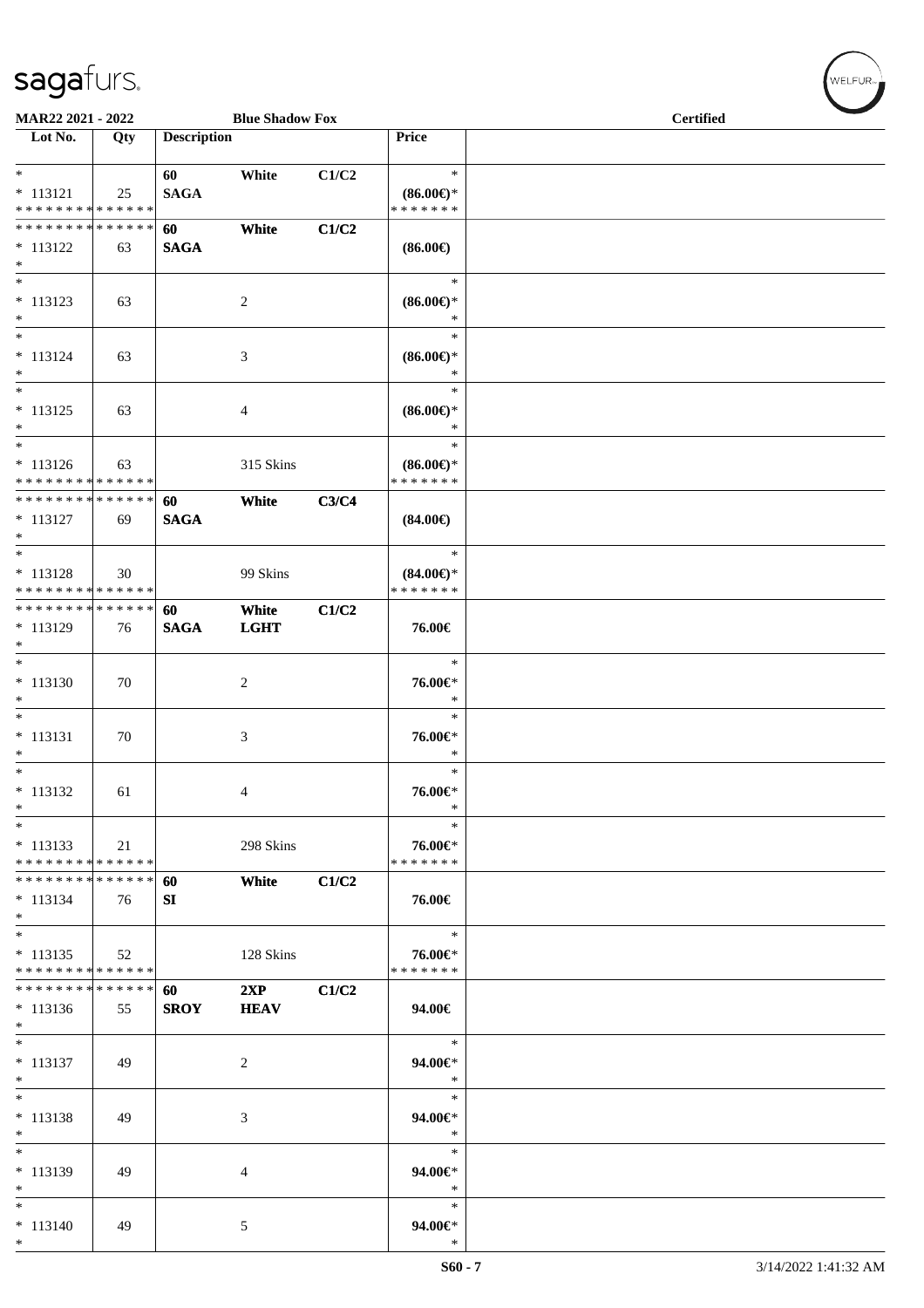#### Sa

\*

\*

\*

\*

\*

\*

\*

\*

\*

\*

\*

\*

\*

\*

\*

\*

\*

\*

\*

\* 113156

\* \* \* \* \* \* \* \* \* \* \* \* \* \*

**\* \* \* \* \* \* \* \* \* \* \* \* \* \*** \* 113157 | 62

\* 113152

\* \* \* \* \* \* \* \* \* \* \* \* \* \*

\* \* \* \* \* \* \* \* \* \* \* \* \* \* \* 113153 | 55

\* 113150 49 15

\* 113151 | 49 | 16

\* 113154 | 49 | 2

 $*$  113155 | 42 | 3

 $*$  113158 | 56 | 2

 $*$  113159 | 56 | 3

 $*$  113160 | 56 | 4

26 816 Skins

24 170 Skins

**SROY**

**SROY HEAV**

**60 2XP C3/C4**

**60 2XP C1/C2**

| MAR22 2021 - 2022                                |     |                    | <b>Blue Shadow Fox</b> |       |                                         | <b>Certified</b> |
|--------------------------------------------------|-----|--------------------|------------------------|-------|-----------------------------------------|------------------|
| $\overline{\phantom{1}}$ Lot No.                 | Qty | <b>Description</b> |                        |       | Price                                   |                  |
| $\ast$<br>$* 113141$<br>$\ast$                   | 49  | 60<br><b>SROY</b>  | 2XP<br><b>HEAV</b>     | C1/C2 | $\ast$<br>94.00€*<br>$\ast$             |                  |
| $_{\ast}$<br>$* 113142$<br>$\ast$                | 49  |                    | $\overline{7}$         |       | $\ast$<br>94.00€*<br>$\ast$             |                  |
| $\ast$<br>$* 113143$<br>$\ast$                   | 49  |                    | $8\,$                  |       | $\ast$<br>$(94.00\epsilon)$ *<br>$\ast$ |                  |
| $\ast$<br>$* 113144$<br>$\ast$                   | 49  |                    | 9                      |       | $\ast$<br>$(94.00\epsilon)$ *<br>$\ast$ |                  |
| $\ast$<br>$* 113145$<br>$\ast$                   | 49  |                    | $10\,$                 |       | $\ast$<br>$(94.00\epsilon)$ *<br>$\ast$ |                  |
| $\frac{1}{1}$<br>$* 113146$<br>$\ast$            | 49  |                    | $11\,$                 |       | $\ast$<br>$(94.00\epsilon)$ *<br>$\ast$ |                  |
| $\overline{\phantom{1}}$<br>$* 113147$<br>$\ast$ | 49  |                    | $12\,$                 |       | $\ast$<br>$(94.00\epsilon)$ *<br>$\ast$ |                  |
| $\ast$<br>$* 113148$<br>$\ast$                   | 49  |                    | 13                     |       | $\ast$<br>$(94.00\epsilon)$ *<br>$\ast$ |                  |
| $\overline{\phantom{a}^*}$<br>$* 113149$         | 49  |                    | 14                     |       | $\ast$<br>$(94.00\epsilon)$ *           |                  |

\*

\*

\*

\*

\*

\*

\*

\*

\*

\*

\* **(94.00€)** \*

\* **(94.00€)** \*

\* **(94.00€)** \* \* \* \* \* \* \*

**(92.00€)**

\* **(92.00€)** \*

\* **(92.00€)** \*

\* **(92.00€)** \* \* \* \* \* \* \*

**(90.00€)**

\* **(90.00€)** \*

\* **(90.00€)** \*

\* **(90.00€)**\*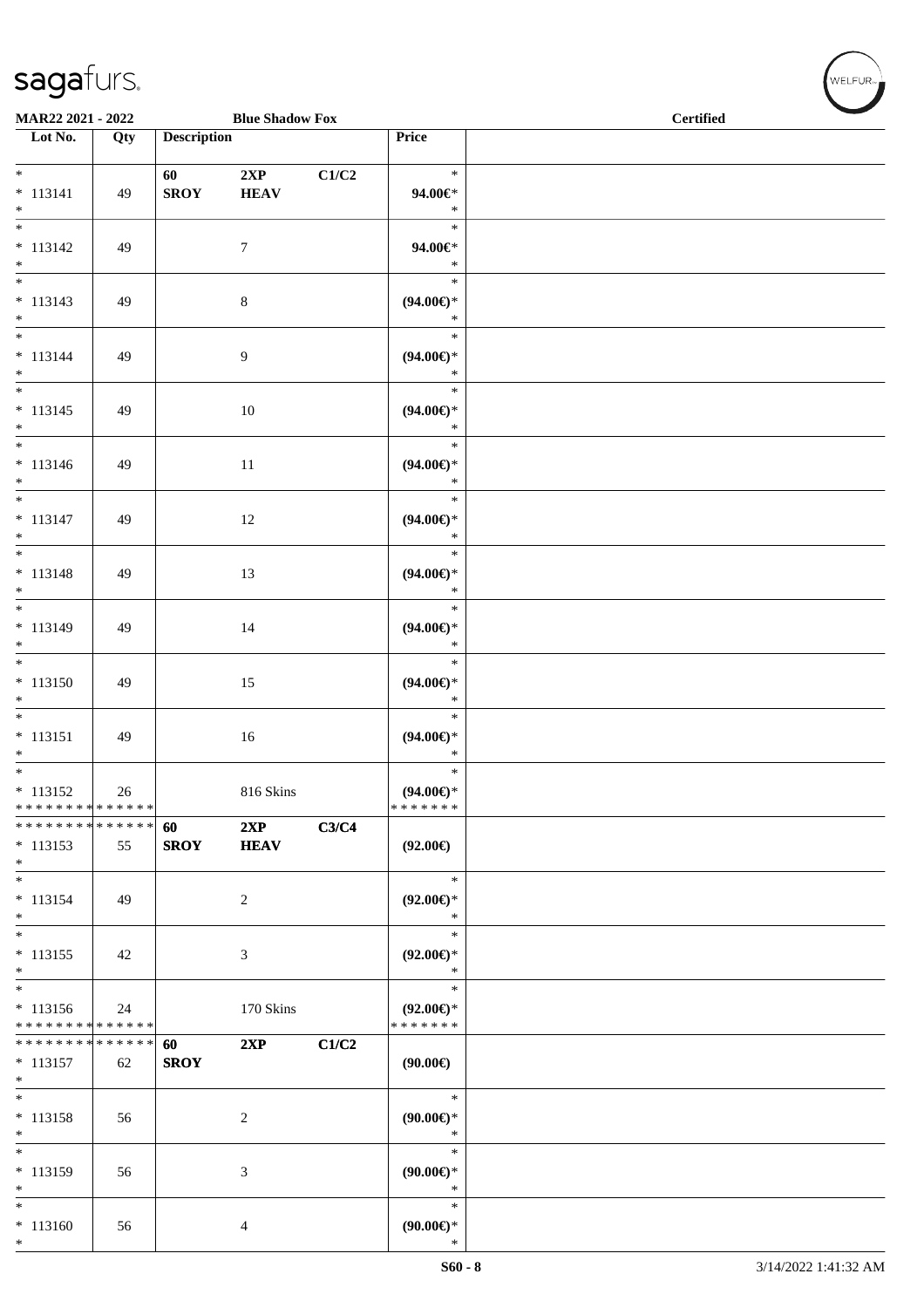#### sa

\*

\*

\* 113180 56 24

| gafurs.        |                            |  |
|----------------|----------------------------|--|
| רכמכ ורכמי פרו | $D$ las $C$ las Jam $E$ am |  |

| MAR22 2021 - 2022                                  |     |                          | <b>Blue Shadow Fox</b> |                                                         | <b>Certified</b> |
|----------------------------------------------------|-----|--------------------------|------------------------|---------------------------------------------------------|------------------|
| Lot No.                                            | Qty | <b>Description</b>       |                        | Price                                                   |                  |
| $*$<br>$* 113161$<br>$\ast$                        | 56  | 60<br>2XP<br><b>SROY</b> | C1/C2                  | $\ast$<br>(90.00)<br>$\ast$                             |                  |
| $\overline{\ast}$<br>$* 113162$<br>$\ast$          | 56  | 6                        |                        | $\ast$<br>$(90.00\epsilon)$ *<br>$\ast$                 |                  |
| $\overline{\phantom{0}}$<br>$* 113163$<br>$\ast$   | 56  | $\boldsymbol{7}$         |                        | $\ast$<br>(90.00)<br>$\ast$                             |                  |
| $*$<br>$* 113164$<br>$\ast$                        | 56  | $\,8\,$                  |                        | $\ast$<br>(90.00)<br>$\ast$                             |                  |
| $\overline{\ }$<br>$* 113165$<br>$\ast$            | 56  | $\overline{9}$           |                        | $\ast$<br>(90.00)<br>$\ast$                             |                  |
| $\overline{\phantom{1}}$<br>$* 113166$<br>$\ast$   | 56  | 10                       |                        | $\ast$<br>(90.00)<br>$\ast$                             |                  |
| $\ast$<br>$* 113167$<br>$\ast$                     | 56  | 11                       |                        | $\ast$<br>(90.00)<br>$\ast$                             |                  |
| $\ast$<br>$* 113168$<br>$\ast$                     | 56  | 12                       |                        | $\ast$<br>(90.00)<br>$\ast$                             |                  |
| $\overline{\phantom{a}^*}$<br>$* 113169$<br>$\ast$ | 56  | 13                       |                        | $\ast$<br>(90.00)<br>$\ast$                             |                  |
| $\overline{\phantom{1}}$<br>$* 113170$<br>$\ast$   | 56  | 14                       |                        | $\ast$<br>$(90.00\epsilon)$ *<br>$\ast$                 |                  |
| $\ast$<br>$* 113171$<br>$\ast$                     | 56  | 15                       |                        | $\ast$<br>(90.00)<br>$\ast$                             |                  |
| $\ast$<br>$* 113172$<br>$*$                        | 56  | 16                       |                        | $\ast$<br>(90.00)<br>$\ast$                             |                  |
| $*$<br>$* 113173$<br>$\ast$                        | 56  | 17                       |                        | $\ast$<br>(90.00)<br>$*$                                |                  |
| $\ast$<br>$* 113174$<br>$\ast$                     | 56  | 18                       |                        | $\ast$<br>$(90.00ε)$ *<br>$\rightarrow$                 |                  |
| $\ast$<br>$* 113175$<br>$*$                        | 56  | 19                       |                        | $\ast$<br>$(90.00\in)^\ast$<br>$\ast$                   |                  |
| $\overline{\phantom{0}}$<br>$* 113176$<br>$*$      | 56  | 20                       |                        | $\ast$<br>(90.00)<br>$\ast$                             |                  |
| $*$<br>$* 113177$<br>$*$                           | 56  | 21                       |                        | $\overline{\phantom{0}}$<br>$\ast$<br>(90.00)<br>$\ast$ |                  |
| $\ast$<br>$* 113178$<br>$\ast$                     | 56  | $22\,$                   |                        | $\ast$<br>$(90.00\epsilon)$ *<br>$\mathbb{R}^2$         |                  |
| $\ast$<br>$* 113179$<br>$*$                        | 56  | 23                       |                        | $\ast$<br>(90.00)<br>$\ast$                             |                  |

\*

\* **(90.00€)**

WELFUR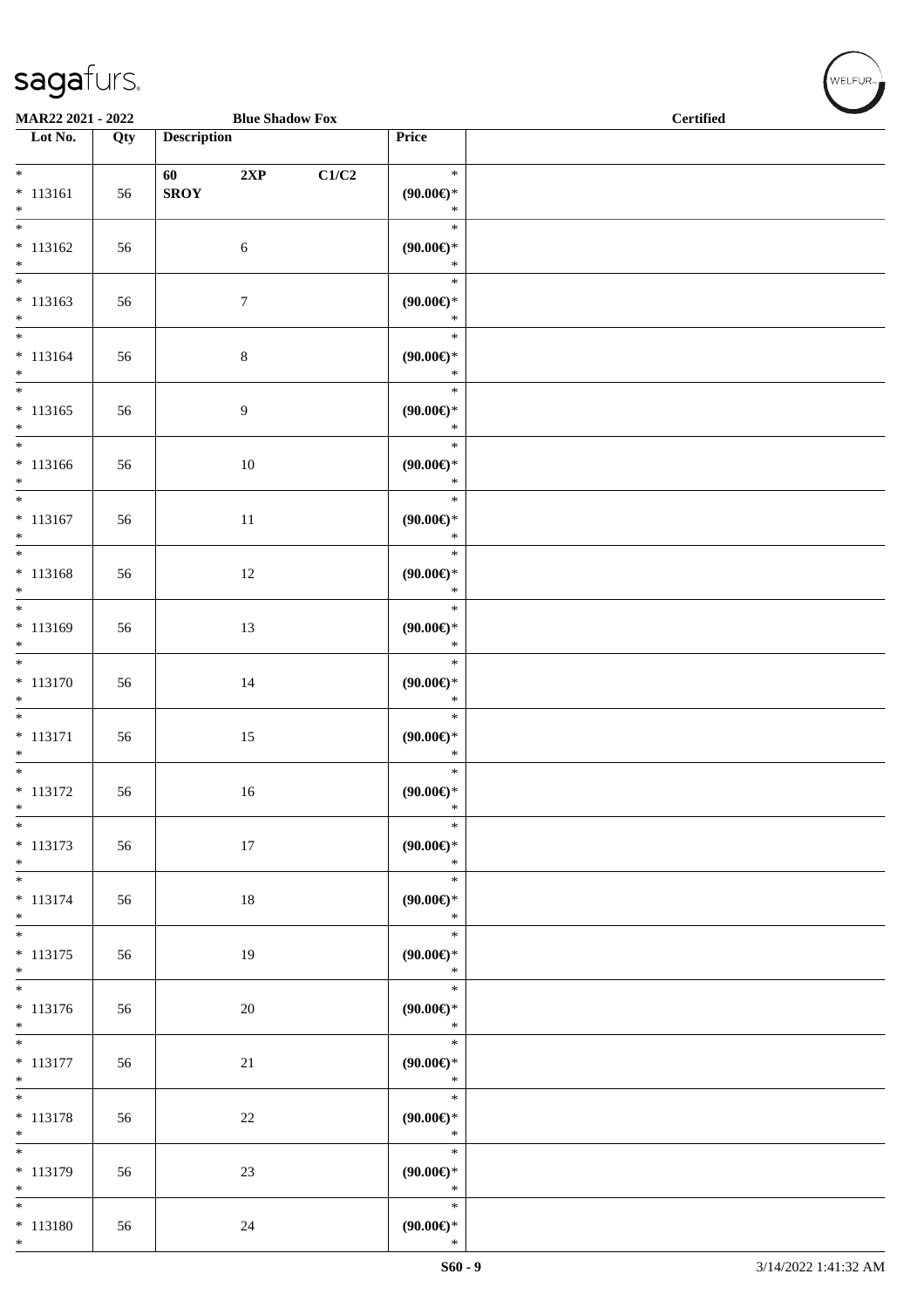\*

| MAR22 2021 - 2022                                  |                   | <b>Blue Shadow Fox</b> |                    |       | <b>Certified</b>                               |  |
|----------------------------------------------------|-------------------|------------------------|--------------------|-------|------------------------------------------------|--|
| Lot No.                                            | Qty               | <b>Description</b>     |                    |       | <b>Price</b>                                   |  |
| $\overline{\phantom{0}}$<br>$* 113181$<br>$\ast$   | 56                | 60<br><b>SROY</b>      | 2XP                | C1/C2 | $\ast$<br>$(90.00\epsilon)$ *<br>$\ast$        |  |
| $\overline{\phantom{1}}$<br>$* 113182$<br>$\ast$   | 56                |                        | $26\,$             |       | $\ast$<br>$(90.00\epsilon)$ *<br>$\ast$        |  |
| $\ast$<br>$* 113183$<br>$\ast$                     | 56                |                        | 27                 |       | $\ast$<br>$(90.00\epsilon)$ *<br>$\ast$        |  |
| $_{\ast}^{-}$<br>$* 113184$<br>$\ast$              | 56                |                        | 28                 |       | $\ast$<br>$(90.00\epsilon)$ *<br>$\ast$        |  |
| $_{\ast}^{-}$<br>$* 113185$<br>$\ast$              | 56                |                        | 29                 |       | $\ast$<br>$(90.00\epsilon)$ *<br>$\ast$        |  |
| $\ast$<br>$* 113186$<br>$\ast$                     | 56                |                        | 30                 |       | $\ast$<br>$(90.00\epsilon)$ *<br>$\ast$        |  |
| $\overline{\phantom{a}^*}$<br>$* 113187$<br>$\ast$ | 56                |                        | 31                 |       | $\ast$<br>$(90.00\epsilon)$ *<br>$\ast$        |  |
| $\overline{\phantom{1}}$<br>* 113188<br>$*$        | 38                |                        | $32\,$             |       | $\ast$<br>$(90.00\epsilon)$ *<br>$\ast$        |  |
| $*$<br>* 113189<br>* * * * * * * * * * * * * *     | 21                |                        | <b>1801 Skins</b>  |       | $\ast$<br>$(90.00\epsilon)$ *<br>* * * * * * * |  |
| **************<br>* 113190<br>$\ast$               | 62                | 60<br><b>SROY</b>      | 2XP                | C3/C4 | $(88.00\epsilon)$                              |  |
| $\ast$<br>$* 113191$<br>$\ast$                     | 56                |                        | $\sqrt{2}$         |       | $\ast$<br>$(88.00\epsilon)$ *<br>$\ast$        |  |
| $*$<br>$* 113192$<br>$\ast$                        | 56                |                        | $\mathfrak{Z}$     |       | $\ast$<br>$(88.00\epsilon)$ *<br>$\ast$        |  |
| $\ast$<br>* 113193<br>$\ast$                       | 56                |                        | $\overline{4}$     |       | $\ast$<br>$(88.00\epsilon)$ *<br>$\ast$        |  |
| $\frac{1}{1}$<br>$* 113194$<br>$*$                 | 44                |                        | $\mathfrak{S}$     |       | $\ast$<br>$(88.00\epsilon)$ *<br>$\ast$        |  |
| $*$<br>$* 113195$<br>* * * * * * * * * * * * * *   | 21                |                        | 295 Skins          |       | $\ast$<br>$(88.00\epsilon)$ *<br>* * * * * * * |  |
| ********<br>* 113196<br>$*$                        | * * * * * *<br>69 | 60<br><b>SROY</b>      | 2XP<br><b>LGHT</b> | C1/C2 | $(84.00\epsilon)$                              |  |
| $\ast$<br>* 113197<br>$\ast$                       | 63                |                        | $\overline{c}$     |       | $\ast$<br>$(84.00\epsilon)$ *<br>$\ast$        |  |
| $\ast$<br>* 113198<br>$\ast$                       | 63                |                        | $\mathfrak{Z}$     |       | $\ast$<br>$(84.00\epsilon)$ *<br>$\ast$        |  |
| $\overline{\phantom{1}}$<br>* 113199<br>$\ast$     | 63                |                        | $\overline{4}$     |       | $\ast$<br>$(84.00\epsilon)$ *<br>$\ast$        |  |
| $*$<br>$*113200$                                   | 63                |                        | $\mathfrak{S}$     |       | $\ast$<br>$(84.00\epsilon)$ *                  |  |

 $(\mathsf{WELFUR}_{\mathsf{P}})$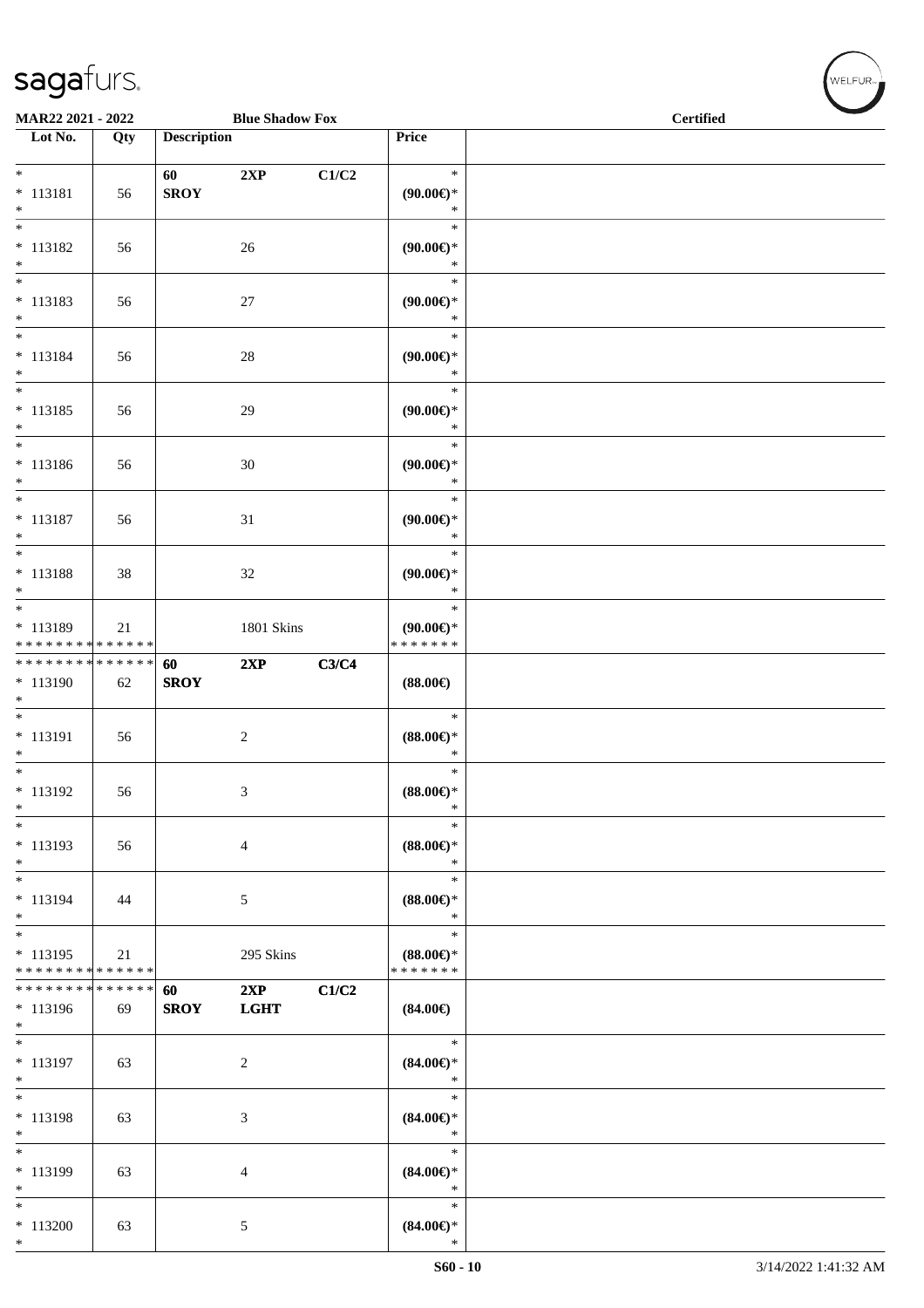| MAR22 2021 - 2022                                                                |     |                    | <b>Blue Shadow Fox</b> |       |                                                | <b>Certified</b> |
|----------------------------------------------------------------------------------|-----|--------------------|------------------------|-------|------------------------------------------------|------------------|
| $\overline{\phantom{1}}$ Lot No.                                                 | Qty | <b>Description</b> |                        |       | Price                                          |                  |
| $\ast$<br>$* 113201$<br>$\ast$                                                   | 63  | 60<br><b>SROY</b>  | 2XP<br><b>LGHT</b>     | C1/C2 | $\ast$<br>$(84.00\epsilon)$ *<br>$\ast$        |                  |
| $\overline{\phantom{a}^*}$<br>$* 113202$<br>$\ast$                               | 63  |                    | $7\phantom{.0}$        |       | $\ast$<br>$(84.00\epsilon)$ *<br>$\ast$        |                  |
| $\overline{\phantom{a}^*}$<br>$* 113203$<br>$\ast$                               | 63  |                    | $8\,$                  |       | $\ast$<br>$(84.00\epsilon)$ *<br>$\ast$        |                  |
| $_{\ast}$<br>$* 113204$<br>$\ast$<br>$\overline{\phantom{a}^*}$                  | 63  |                    | $\overline{9}$         |       | $\ast$<br>$(84.00\epsilon)$ *<br>$\ast$        |                  |
| $*113205$<br>$\ast$                                                              | 63  |                    | $10\,$                 |       | $\ast$<br>$(84.00\epsilon)$ *<br>$\ast$        |                  |
| $\overline{\phantom{a}^*}$<br>$*113206$<br>$\ast$                                | 63  |                    | $11\,$                 |       | $\ast$<br>$(84.00\epsilon)$ *<br>$\ast$        |                  |
| $\overline{\phantom{a}^*}$<br>$* 113207$<br>$\ast$<br>$\overline{\phantom{0}}$   | 63  |                    | 12                     |       | $\ast$<br>$(84.00\epsilon)$ *<br>$\ast$        |                  |
| $* 113208$<br>$\ast$<br>$\overline{\phantom{0}}$                                 | 63  |                    | 13                     |       | $\ast$<br>$(84.00\epsilon)$ *<br>$\ast$        |                  |
| * 113209<br>$\ast$<br>$\overline{\phantom{a}^*}$                                 | 63  |                    | 14                     |       | $\ast$<br>$(84.00\epsilon)$ *<br>$\ast$        |                  |
| $* 113210$<br>* * * * * * * * <mark>* * * * * * *</mark>                         | 40  |                    | 928 Skins              |       | $\ast$<br>$(84.00\epsilon)$ *<br>* * * * * * * |                  |
| **************<br>$* 113211$<br>$\ast$<br>$\overline{\phantom{0}}$               | 63  | 60<br><b>SROY</b>  | 2XP<br><b>LGHT</b>     | C1/C2 | $(84.00\epsilon)$                              |                  |
| $* 113212$<br>$\ast$<br>$\ast$                                                   | 63  |                    | $\sqrt{2}$             |       | $\ast$<br>$(84.00\epsilon)$ *<br>$\ast$        |                  |
| $* 113213$<br>$*$                                                                | 63  |                    | $\mathfrak{Z}$         |       | $\ast$<br>$(84.00\epsilon)$ *<br>$\ast$        |                  |
| $\ast$<br>$* 113214$<br>$*$<br>$\overline{\phantom{0}}$                          | 63  |                    | $\overline{4}$         |       | $\ast$<br>$(84.00\epsilon)$ *<br>$\ast$        |                  |
| $* 113215$<br>$\ast$<br>$\overline{\phantom{a}^*}$                               | 63  |                    | $\mathfrak{S}$         |       | $\ast$<br>$(84.00\epsilon)$ *<br>$\ast$        |                  |
| $* 113216$<br>$\ast$                                                             | 63  |                    | 6                      |       | $\ast$<br>$(84.00\epsilon)$ *<br>$\ast$        |                  |
| $\overline{\phantom{a}^*}$<br>$* 113217$<br>$\ast$<br>$\overline{\phantom{a}^*}$ | 63  |                    | $\boldsymbol{7}$       |       | $\ast$<br>$(84.00\epsilon)$ *<br>$\ast$        |                  |
| $* 113218$<br>$\ast$                                                             | 63  |                    | $8\,$                  |       | $\ast$<br>$(84.00\epsilon)$ *<br>$\ast$        |                  |
| $\overline{\phantom{1}}$<br>$* 113219$<br>$\ast$                                 | 63  |                    | 9                      |       | $\ast$<br>$(84.00\epsilon)$ *<br>$\ast$        |                  |
| $\ast$<br>$* 113220$<br>******** <mark>******</mark>                             | 61  |                    | 628 Skins              |       | $\ast$<br>$(84.00\epsilon)$ *<br>* * * * * * * |                  |

WELFUR<sub>"</sub>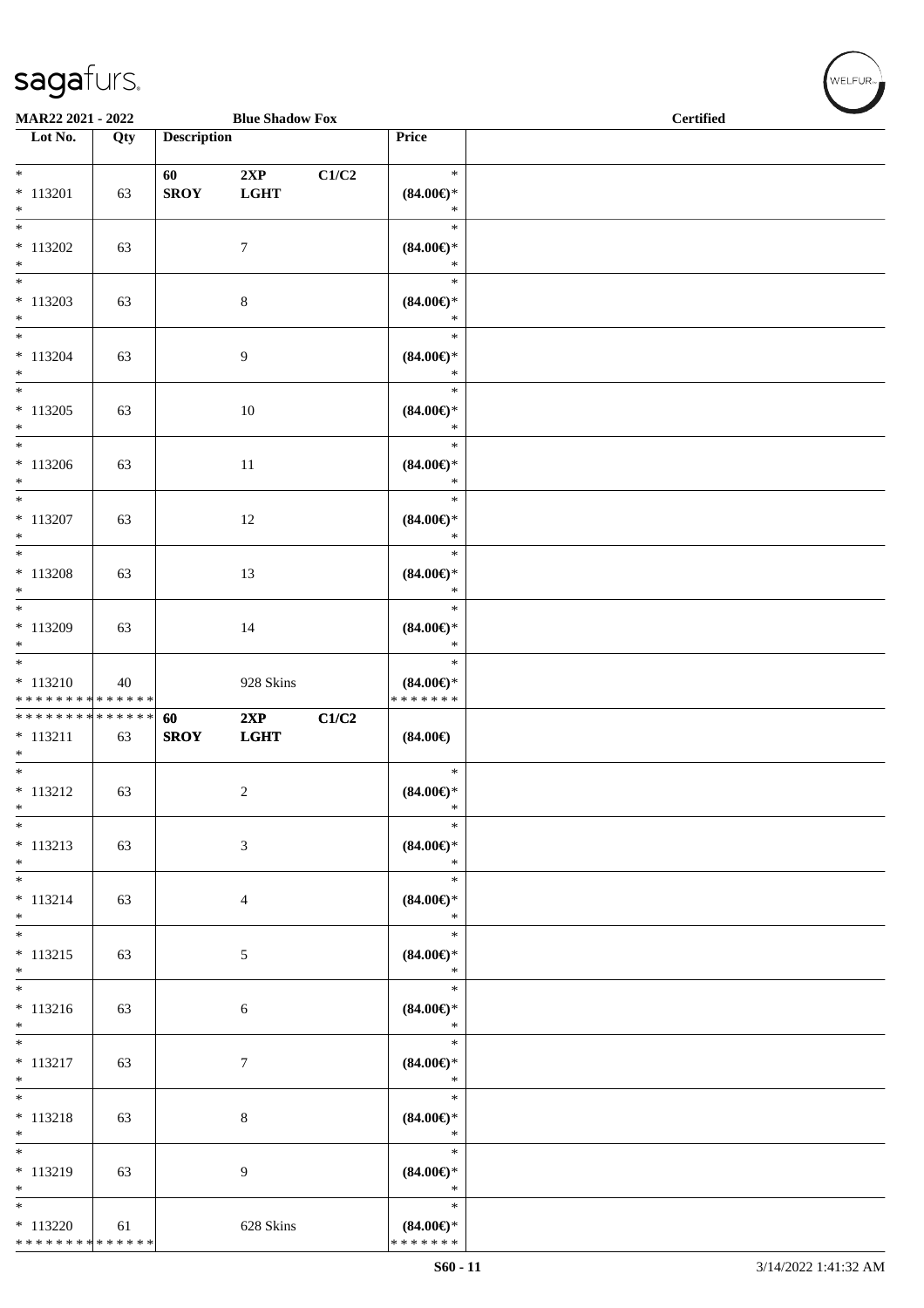$*$  113240 63  $20$ 

\*

| MAR22 2021 - 2022                                 |     |                    | <b>Blue Shadow Fox</b> |       |                                         | <b>Certified</b> |  |
|---------------------------------------------------|-----|--------------------|------------------------|-------|-----------------------------------------|------------------|--|
| $\overline{\phantom{1}}$ Lot No.                  | Qty | <b>Description</b> |                        |       | Price                                   |                  |  |
| ******** <mark>******</mark><br>$* 113221$<br>$*$ | 69  | 60<br><b>SAGA</b>  | 2XP                    | C1/C2 | $(84.00\epsilon)$                       |                  |  |
| $\overline{\phantom{0}}$<br>$* 113222$<br>$*$     | 63  |                    | $\overline{2}$         |       | $\ast$<br>$(84.00\epsilon)$ *<br>$\ast$ |                  |  |
| $* 113223$<br>$*$                                 | 63  |                    | 3                      |       | $\ast$<br>$(84.00\epsilon)$ *<br>$\ast$ |                  |  |
| $*$<br>$* 113224$<br>$*$                          | 63  |                    | $\overline{4}$         |       | $\ast$<br>$(84.00\epsilon)$ *<br>$\ast$ |                  |  |
| $* 113225$<br>$*$                                 | 63  |                    | $\mathfrak{S}$         |       | $\ast$<br>$(84.00\epsilon)$ *<br>$\ast$ |                  |  |
| $* 113226$<br>$*$                                 | 63  |                    | 6                      |       | $\ast$<br>$(84.00\epsilon)$ *<br>$\ast$ |                  |  |
| $*$<br>$* 113227$<br>$*$                          | 63  |                    | $\boldsymbol{7}$       |       | $\ast$<br>$(84.00\epsilon)$ *<br>$\ast$ |                  |  |
| $\overline{\ }$<br>$* 113228$<br>$*$              | 63  |                    | $\,8\,$                |       | $\ast$<br>$(84.00\epsilon)$ *<br>$\ast$ |                  |  |
| $* 113229$<br>$*$                                 | 63  |                    | 9                      |       | $\ast$<br>$(84.00\epsilon)$ *<br>$\ast$ |                  |  |
| $* 113230$<br>$*$                                 | 63  |                    | 10                     |       | $\ast$<br>$(84.00\epsilon)$ *<br>$\ast$ |                  |  |
| $\overline{\phantom{0}}$<br>$* 113231$<br>$*$     | 63  |                    | $11\,$                 |       | $\ast$<br>$(84.00\epsilon)$ *<br>$\ast$ |                  |  |
| $* 113232$<br>$\ast$                              | 63  |                    | 12                     |       | $\ast$<br>$(84.00\epsilon)$ *<br>$\ast$ |                  |  |
| $\overline{\ast}$<br>$* 113233$<br>$*$            | 63  |                    | 13                     |       | $\ast$<br>$(84.00\epsilon)$ *<br>$\ast$ |                  |  |
| $*$<br>$* 113234$<br>$*$                          | 63  |                    | 14                     |       | $\ast$<br>$(84.00\epsilon)$ *<br>$\ast$ |                  |  |
| $* 113235$<br>$*$                                 | 63  |                    | 15                     |       | $\ast$<br>$(84.00\epsilon)$ *<br>$\ast$ |                  |  |
| $* 113236$<br>$*$                                 | 63  |                    | 16                     |       | $\ast$<br>$(84.00\epsilon)$ *<br>$\ast$ |                  |  |
| $* 113237$<br>$*$                                 | 63  |                    | 17                     |       | $\ast$<br>$(84.00\epsilon)$ *<br>$\ast$ |                  |  |
| $\overline{\phantom{0}}$<br>$* 113238$<br>$*$     | 63  |                    | 18                     |       | $\ast$<br>$(84.00\epsilon)$ *<br>$\ast$ |                  |  |
| $\overline{\phantom{0}}$<br>* 113239<br>$*$       | 63  |                    | 19                     |       | $\ast$<br>$(84.00\epsilon)$ *<br>$\ast$ |                  |  |
| $\ast$                                            |     |                    |                        |       | $\ast$                                  |                  |  |

\* **(84.00€)**

,<br>WELFUR<sub>™</sub>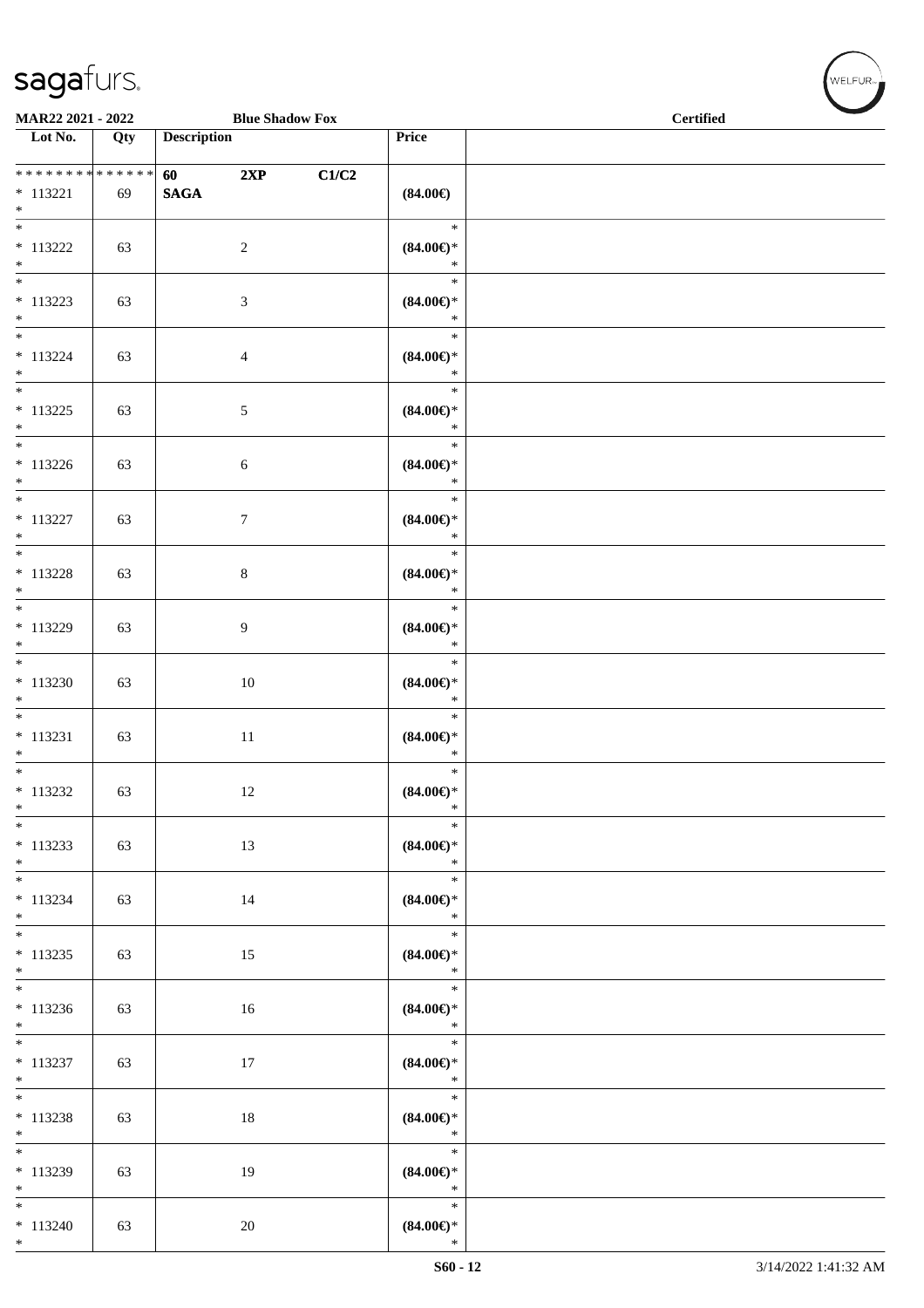| MAR22 2021 - 2022                                                   |     |                    | <b>Blue Shadow Fox</b>       |       |                                         | <b>Certified</b> |
|---------------------------------------------------------------------|-----|--------------------|------------------------------|-------|-----------------------------------------|------------------|
| $\overline{\phantom{1}}$ Lot No.                                    | Qty | <b>Description</b> |                              |       | Price                                   |                  |
| $*$                                                                 |     | 60                 | 2XP                          | C1/C2 | $\ast$                                  |                  |
| $* 113241$<br>$*$                                                   | 63  | <b>SAGA</b>        |                              |       | $(84.00\epsilon)$ *<br>$\ast$           |                  |
| $\ast$<br>$* 113242$<br>$\ast$                                      | 63  |                    | $22\,$                       |       | $\ast$<br>$(84.00\epsilon)$ *<br>$\ast$ |                  |
| $\ast$<br>$* 113243$<br>$*$                                         | 63  |                    | 23                           |       | $\ast$<br>$(84.00\epsilon)$ *<br>$\ast$ |                  |
| $\overline{\ast}$<br>$* 113244$<br>$\ast$                           | 63  |                    | 24                           |       | $\ast$<br>$(84.00\epsilon)$ *<br>$\ast$ |                  |
| $\ast$<br>$* 113245$<br>$\ast$                                      | 63  |                    | 25                           |       | $\ast$<br>$(84.00\epsilon)$ *<br>$\ast$ |                  |
| $\overline{\phantom{0}}$<br>$* 113246$<br>$*$                       | 63  |                    | 26                           |       | $\ast$<br>$(84.00\epsilon)$ *<br>$\ast$ |                  |
| $\overline{\ast}$<br>$* 113247$<br>* * * * * * * * * * * * * *      | 55  |                    | 1699 Skins                   |       | $\ast$<br>84.00€*<br>* * * * * * *      |                  |
| * * * * * * * * * * * * * *<br>$* 113248$<br>$*$                    | 69  | 60<br><b>SAGA</b>  | 2XP                          | C3/C4 | 82.00€                                  |                  |
| $\ast$<br>$*113249$<br>* * * * * * * * * * * * * *                  | 32  |                    | 101 Skins                    |       | $\ast$<br>82.00€*<br>* * * * * * *      |                  |
| * * * * * * * * * * * * * * *<br>* 113250<br>$*$                    | 76  | 60<br><b>SAGA</b>  | 2XP<br><b>LGHT</b>           | C1/C2 | 74.00€                                  |                  |
| $*$<br>$* 113251$<br>$*$                                            | 70  |                    | 2                            |       | $\ast$<br>74.00€*<br>$\ast$             |                  |
| $\overline{\phantom{0}}$<br>$* 113252$<br>$\ast$                    | 70  |                    | 3                            |       | $\ast$<br>74.00€*<br>$\ast$             |                  |
| $\ast$<br>$* 113253$<br>* * * * * * * * * * * * * *                 | 43  |                    | 259 Skins                    |       | $\ast$<br>74.00€*<br>* * * * * * *      |                  |
| * * * * * * * * * * * * * *<br>$* 113254$<br>$*$                    | 76  | 60<br>SI           | 2XP                          | C1/C2 | 74.00€                                  |                  |
| $*$<br>$* 113255$<br>$*$                                            | 70  |                    | 2                            |       | $\ast$<br>74.00€*<br>$\ast$             |                  |
| $\overline{\phantom{0}}$<br>* 113256<br>* * * * * * * * * * * * * * | 53  |                    | 199 Skins                    |       | $\ast$<br>76.00€*<br>* * * * * * *      |                  |
| * * * * * * * * * * * * * *<br>$* 113257$<br>$\ast$                 | 55  | 60<br><b>SROY</b>  | $\mathbf{XP}$<br><b>HEAV</b> | C1/C2 | $(94.00\epsilon)$                       |                  |
| $*$<br>$* 113258$<br>$\ast$                                         | 49  |                    | 2                            |       | $\ast$<br>$(94.00\epsilon)$ *<br>$\ast$ |                  |
| $\overline{\ast}$<br>* 113259<br>$\ast$                             | 49  |                    | 3                            |       | $\ast$<br>$(94.00ε)$ *<br>$\ast$        |                  |
| $\ast$<br>$*113260$<br>$*$                                          | 49  |                    | 4                            |       | $\ast$<br>$(94.00\epsilon)$ *<br>$\ast$ |                  |

WELFUR<sub>\*</sub>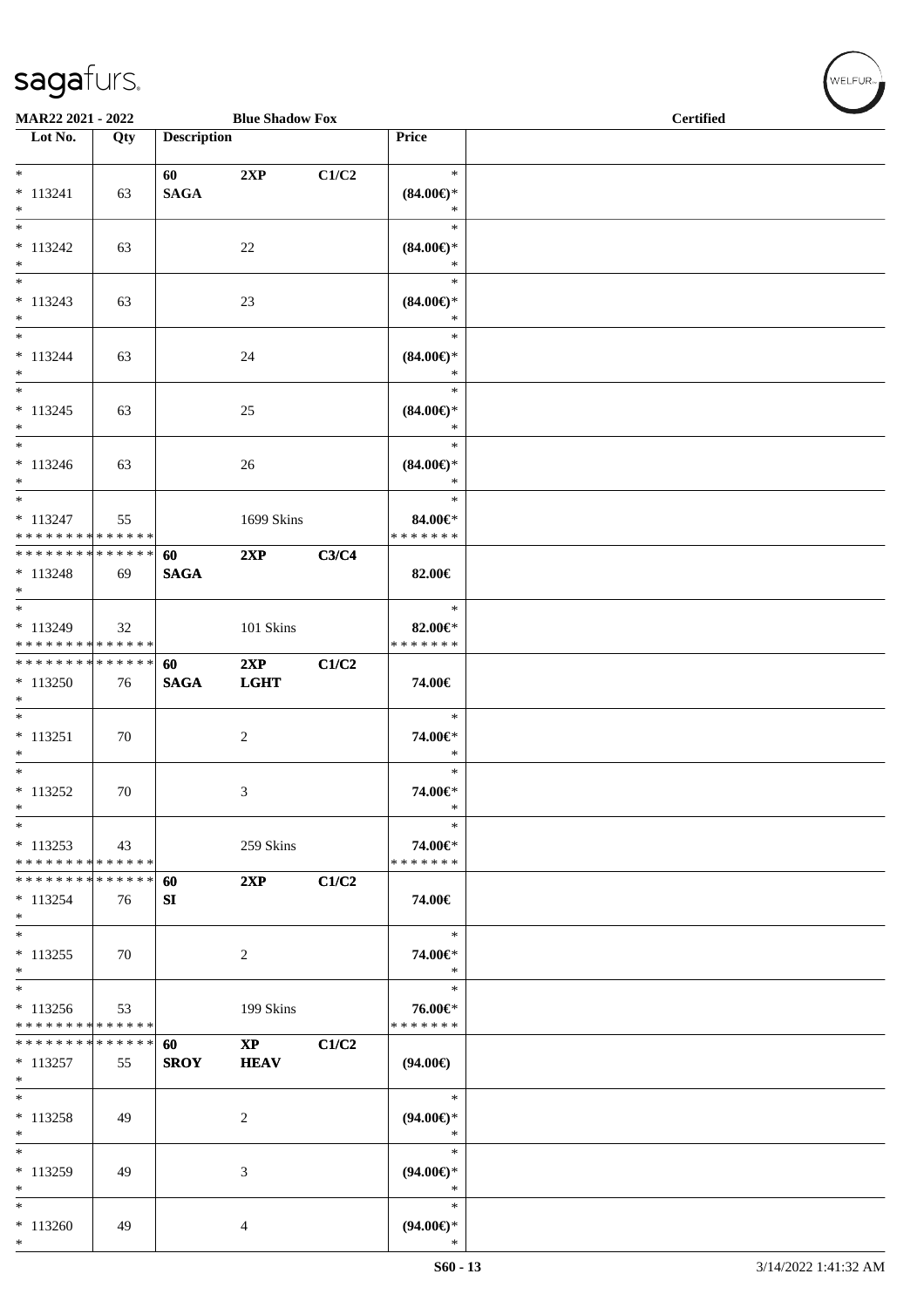\*

\*

\*

\* 113280 49 24

| $\overline{\phantom{a}}$<br>MAR22 2021 - 2022     |     |                    | <b>Blue Shadow Fox</b>                |       |                                         | <b>Certified</b> |
|---------------------------------------------------|-----|--------------------|---------------------------------------|-------|-----------------------------------------|------------------|
| $\overline{\phantom{1}}$ Lot No.                  | Qty | <b>Description</b> |                                       |       | Price                                   |                  |
| $*$<br>$* 113261$<br>$*$                          | 49  | 60<br><b>SROY</b>  | $\mathbf{X}\mathbf{P}$<br><b>HEAV</b> | C1/C2 | $\ast$<br>$(94.00ε)$ *<br>$\ast$        |                  |
| $* 113262$<br>$*$                                 | 49  |                    | 6                                     |       | $\ast$<br>$(94.00\epsilon)$ *<br>$\ast$ |                  |
| $\overline{\ast}$<br>$* 113263$<br>$*$            | 49  |                    | $\tau$                                |       | $\ast$<br>$(94.00\epsilon)$ *<br>$\ast$ |                  |
| $\overline{\phantom{0}}$<br>$* 113264$<br>$*$     | 49  |                    | $\,8\,$                               |       | $\ast$<br>$(94.00ε)$ *<br>$\ast$        |                  |
| $*$<br>$* 113265$<br>$*$                          | 49  |                    | $\overline{9}$                        |       | $\ast$<br>$(94.00ε)$ *<br>$\ast$        |                  |
| $* 113266$<br>$*$                                 | 49  |                    | 10                                    |       | $\ast$<br>$(94.00ε)$ *<br>$\ast$        |                  |
| $\overline{\phantom{0}}$<br>$* 113267$<br>$*$     | 49  |                    | 11                                    |       | $\ast$<br>$(94.00\epsilon)$ *<br>$\ast$ |                  |
| $\overline{\ }$<br>$* 113268$<br>$*$              | 49  |                    | 12                                    |       | $\ast$<br>$(94.00ε)$ *<br>$\ast$        |                  |
| $*$<br>$* 113269$<br>$*$                          | 49  |                    | 13                                    |       | $\ast$<br>$(94.00ε)$ *<br>$\ast$        |                  |
| $\overline{\phantom{0}}$<br>$* 113270$<br>$*$     | 49  |                    | 14                                    |       | $\ast$<br>$(94.00ε)$ *<br>$\ast$        |                  |
| $\ast$<br>$* 113271$<br>$*$                       | 49  |                    | 15                                    |       | $\ast$<br>$(94.00\in)^\ast$<br>$\ast$   |                  |
| $*$<br>$* 113272$<br>$*$ $*$                      | 49  |                    | 16                                    |       | $\ast$<br>$(94.00\epsilon)$ *<br>$\ast$ |                  |
| $\overline{\phantom{0}}$<br>$* 113273$<br>$*$ $-$ | 49  |                    | 17                                    |       | $\ast$<br>$(94.00\epsilon)$ *<br>$*$    |                  |
| $*$<br>$* 113274$<br>$*$                          | 49  |                    | 18                                    |       | $\ast$<br>$(94.00\epsilon)$ *<br>$\ast$ |                  |
| $*$<br>$* 113275$<br>$*$                          | 49  |                    | 19                                    |       | $\ast$<br>$(94.00ε)$ *<br>$\ast$        |                  |
| $*$<br>$* 113276$<br>$*$                          | 49  |                    | 20                                    |       | $\ast$<br>$(94.00\epsilon)$ *<br>$\ast$ |                  |
| $*$<br>$* 113277$<br>$*$ $*$                      | 49  |                    | 21                                    |       | $\ast$<br>$(94.00ε)$ *<br>$\ast$        |                  |
| $*$<br>$* 113278$<br>$*$                          | 49  |                    | 22                                    |       | $\ast$<br>$(94.00\epsilon)$ *<br>$\ast$ |                  |
| $*$<br>$* 113279$                                 | 49  |                    | 23                                    |       | $\ast$<br>$(94.00\epsilon)$ *           |                  |

\*

\*

\* **(94.00€)**

WELFUR<sub><sup>N</sup></sub>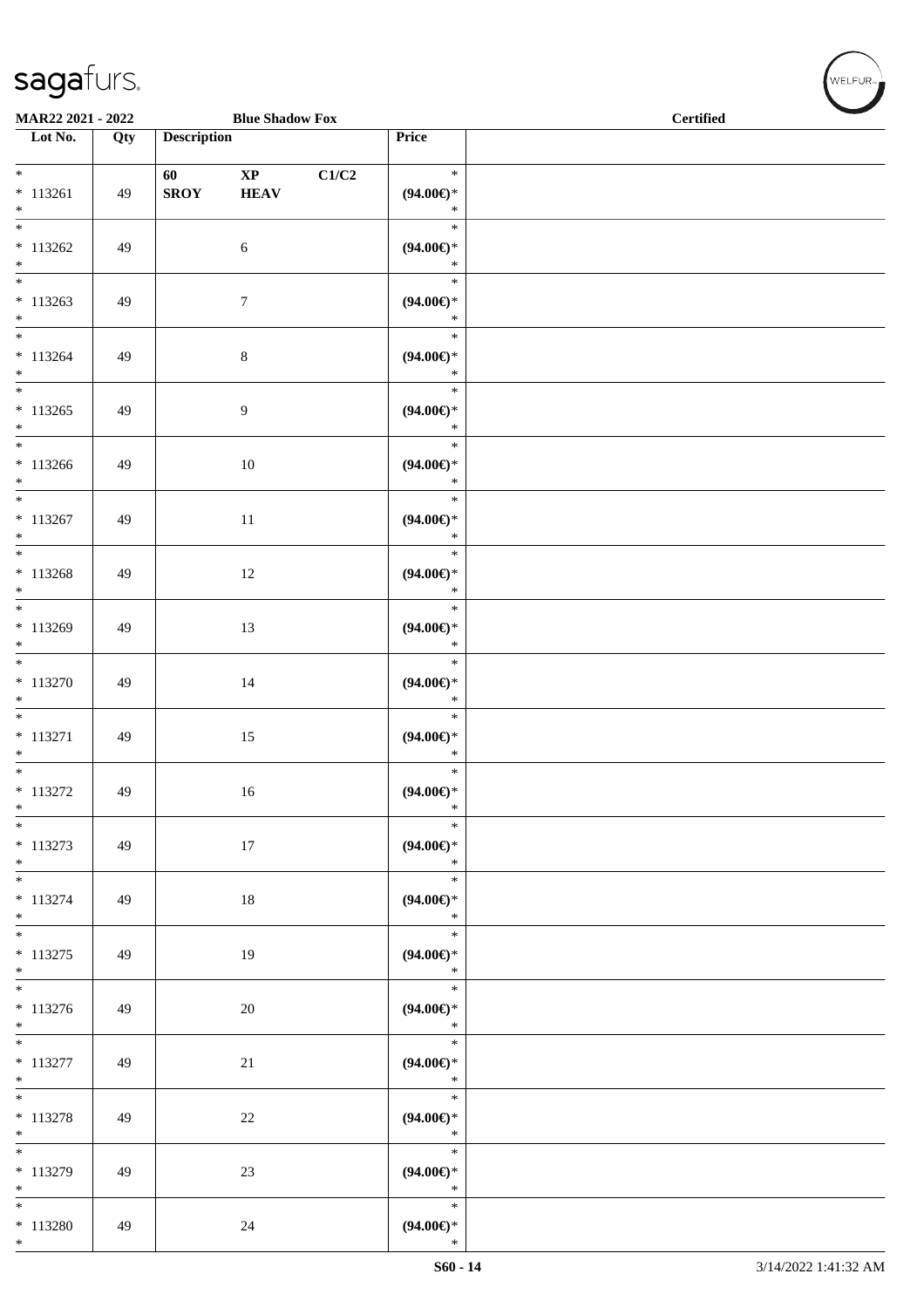|                             | MAR22 2021 - 2022 |                    | <b>Blue Shadow Fox</b> |       |                     | <b>Certified</b> |
|-----------------------------|-------------------|--------------------|------------------------|-------|---------------------|------------------|
| Lot No.                     | Qty               | <b>Description</b> |                        |       | Price               |                  |
| *                           |                   | 60                 | <b>XP</b>              | C1/C2 | $\ast$              |                  |
| $*113281$                   | 33                | <b>SROY</b>        | <b>HEAV</b>            |       | $(94.00\epsilon)$ * |                  |
| $\ast$                      |                   |                    |                        |       | ∗                   |                  |
| *                           |                   |                    |                        |       | $\ast$              |                  |
| $*113282$                   | 21                |                    | 1236 Skins             |       | $(94.00\epsilon)$ * |                  |
| * * * * * * * * * * * * * * |                   |                    |                        |       | *******             |                  |
|                             |                   | 60                 | <b>XP</b>              | C3/C4 |                     |                  |
| 113283                      | 47                | <b>SROY</b>        | <b>HEAV</b>            |       | $(92.00\epsilon)$   |                  |

\*

\*

\*

\*

\*

\*

\*

\*

\*

\*

\*

\*

\*

\*

\*

\*

\*

\*

\*

\*

\*

\* 113296 56 13

\* 113297 | 56 | 14

\* 113298 | 56 | 15

\* 113299 | 56 | 16

\* 113300 56 17

\*

| 113283                                                | 47 | SROY              | HEAV                   |       | $(92.00\epsilon)$                       |  |
|-------------------------------------------------------|----|-------------------|------------------------|-------|-----------------------------------------|--|
| * * * * * * * * * * * * * * *<br>$* 113284$<br>$\ast$ | 62 | 60<br><b>SROY</b> | $\mathbf{X}\mathbf{P}$ | C1/C2 | $(90.00\epsilon)$                       |  |
| $\overline{\ }$<br>$* 113285$<br>$*$                  | 56 |                   | $\overline{2}$         |       | $\ast$<br>$(90.00\epsilon)$ *<br>$\ast$ |  |
| $\overline{\ }$<br>* 113286<br>$\ast$                 | 56 |                   | $\mathfrak{Z}$         |       | $\ast$<br>$(90.00\epsilon)$ *<br>$\ast$ |  |
| $*$<br>$* 113287$<br>$\ast$                           | 56 |                   | $\overline{4}$         |       | $\ast$<br>$(90.00\epsilon)$ *<br>$\ast$ |  |
| * 113288<br>$\ast$                                    | 56 |                   | $\mathfrak{S}$         |       | $\ast$<br>(90.00)<br>$\ast$             |  |
| * 113289<br>$\ddot{\ast}$                             | 56 |                   | $6\,$                  |       | $\ast$<br>(90.00)<br>$\ast$             |  |
| $\overline{\ast}$<br>* 113290<br>$\ddot{\ast}$        | 56 |                   | $\boldsymbol{7}$       |       | $\ast$<br>(90.00)<br>$\ast$             |  |
| * 113291<br>$*$                                       | 56 |                   | $\,8\,$                |       | $\ast$<br>(90.00)<br>$\ast$             |  |
| $*$<br>* 113292<br>$*$                                | 56 |                   | $\overline{9}$         |       | $\ast$<br>(90.00)<br>$\ast$             |  |
| $*$<br>$*113293$<br>$*$                               | 56 |                   | 10                     |       | $\ast$<br>$(90.00\epsilon)$ *<br>$\ast$ |  |
| $* 113294$<br>$*$                                     | 56 |                   | 11                     |       | $\ast$<br>$(90.00\epsilon)$ *<br>$\ast$ |  |
| $*$<br>$*113295$<br>$*$                               | 56 |                   | 12                     |       | $\ast$<br>(90.00)<br>$\ast$             |  |
|                                                       |    |                   |                        |       |                                         |  |

WELFUR

\*

\*

\*

\*

\*

\* **(90.00€)** \*

\* **(90.00€)** \*

\* **(90.00€)** \*

\* **(90.00€)** \*

\* **(90.00€)**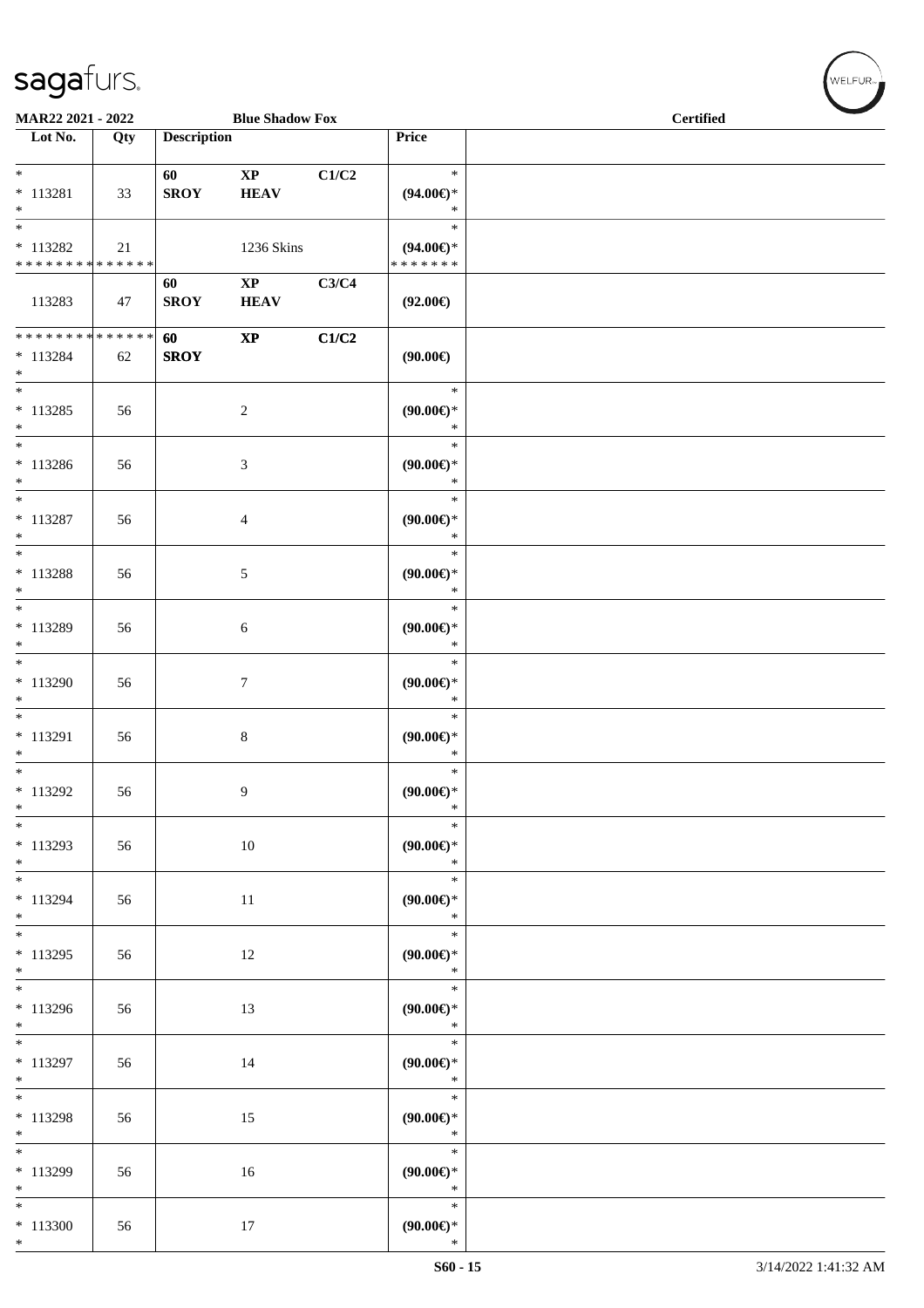| sagafurs.         |     |                    |                        |       |                     |  |
|-------------------|-----|--------------------|------------------------|-------|---------------------|--|
| MAR22 2021 - 2022 |     |                    | <b>Blue Shadow Fox</b> |       | <b>Certified</b>    |  |
| Lot No.           | Qty | <b>Description</b> |                        |       | <b>Price</b>        |  |
| $*$               |     | 60                 | <b>XP</b>              | C1/C2 | $\ast$              |  |
| 113301<br>*       | 56  | <b>SROY</b>        |                        |       | $(90.00\epsilon)$ * |  |
| $*$               |     |                    |                        |       | $*$                 |  |

| $* 113301$<br>$*$                          | 56 | <b>60</b><br>$\mathbf{X} \mathbf{P}$<br><b>SROY</b> | CI/C2 | $\mathcal{F}$<br>$(90.00*)$<br>$*$      |  |
|--------------------------------------------|----|-----------------------------------------------------|-------|-----------------------------------------|--|
| $*113302$<br>$*$                           | 56 | 19                                                  |       | $\ast$<br>$(90.00\epsilon)$ *<br>$\ast$ |  |
| $*113303$                                  | 56 | 20                                                  |       | $\ast$<br>$(90.00ε)$ *<br>$\ast$        |  |
| $*$<br>*<br>$* 113304$<br>$*$              | 56 | 21                                                  |       | $\ast$<br>$(90.00\epsilon)$ *<br>$*$    |  |
| $*113305$<br>$*$                           | 56 | 22                                                  |       | $\ast$<br>$(90.00\epsilon)$ *<br>$\ast$ |  |
| $\overline{\ast}$<br>$*113306$<br>$*$      | 56 | 23                                                  |       | $\ast$<br>$(90.00\epsilon)$ *<br>$\ast$ |  |
| $*$<br>$* 113307$<br>$*$                   | 56 | 24                                                  |       | $\ast$<br>$(90.00\epsilon)$ *<br>$\ast$ |  |
| $*$<br>* 113308<br>$*$                     | 56 | 25                                                  |       | $*$<br>$(90.00\epsilon)$ *<br>$\ast$    |  |
| $\ddot{x}$<br>* 113309<br>$*$<br>*         | 56 | 26                                                  |       | $\ast$<br>$(90.00\epsilon)$ *<br>$\ast$ |  |
| $* 113310$<br>$*$                          | 56 | 27                                                  |       | $\ast$<br>$(90.00\epsilon)$ *<br>$\ast$ |  |
| $* 113311$<br>$*$                          | 56 | 28                                                  |       | $\ast$<br>$(90.00\epsilon)$ *<br>$\ast$ |  |
| $\ddot{x}$<br>$* 113312$<br>$*$            | 56 | 29                                                  |       | $\ast$<br>$(90.00\epsilon)$ *<br>$\ast$ |  |
| $\overline{\ast}$<br>$* 113313$<br>$*$     | 56 | 30                                                  |       | $\ast$<br>$(90.00\epsilon)$ *<br>$\ast$ |  |
| $*$<br>$* 113314$<br>$*$                   | 56 | 31                                                  |       | $\ast$<br>$(90.00\in)^\ast$<br>$\ast$   |  |
| $\ast$<br>$* 113315$<br>$*$                | 56 | 32                                                  |       | $\ast$<br>(90.00)<br>$\ast$             |  |
| $* 113316$<br>$*$                          | 56 | 33                                                  |       | $\ast$<br>(90.00)<br>$\ast$             |  |
| $\overline{\ast}$<br>$* 113317$<br>$*$     | 56 | 34                                                  |       | $\ast$<br>(90.00)<br>$\ast$             |  |
| $\ddot{x}$<br>* 113318<br>$\ast$           | 56 | 35                                                  |       | $\ast$<br>$(90.00\epsilon)$ *<br>$\ast$ |  |
| $\overline{\cdot}$<br>$* 113319$<br>$\ast$ | 56 | 36                                                  |       | $\ast$<br>(90.00)<br>$\ast$             |  |
| $\overline{\ast}$<br>$*113320$<br>$*$      | 56 | 37                                                  |       | $\ast$<br>(90.00)<br>$\ast$             |  |

.<br>Nei eur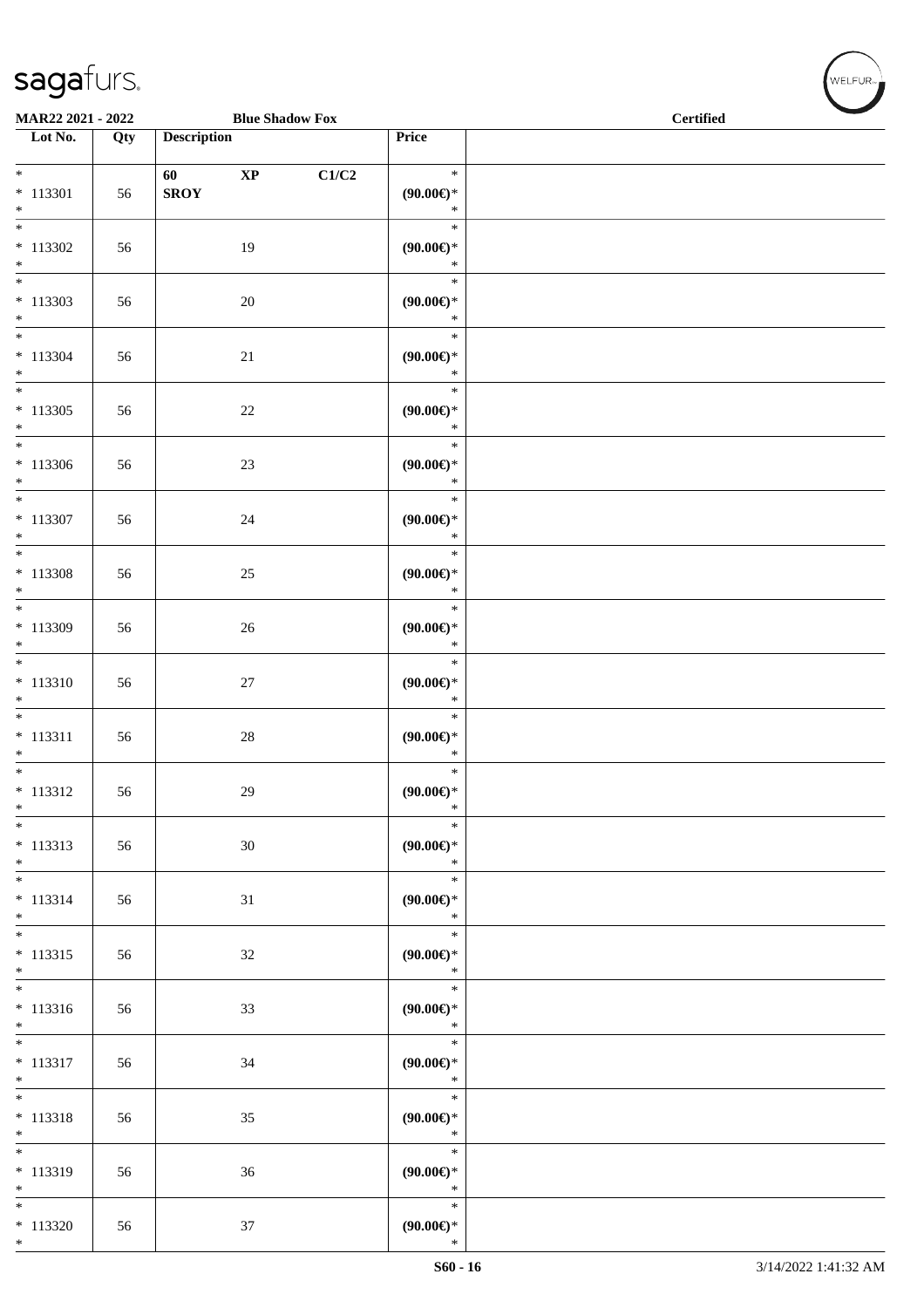\* \* \* \* \* \* \* \* \* \* \* \* \* \* \*

| MAR22 2021 - 2022                      |     |                    | <b>Blue Shadow Fox</b> |       |                               | <b>Certified</b> |  |  |  |
|----------------------------------------|-----|--------------------|------------------------|-------|-------------------------------|------------------|--|--|--|
| $\overline{\phantom{1}}$ Lot No.       | Qty | <b>Description</b> |                        |       | Price                         |                  |  |  |  |
| $*$                                    |     | 60 000             | $\bold{XP}$            | C1/C2 | $\ast$                        |                  |  |  |  |
| $* 113321$                             | 56  | <b>SROY</b>        |                        |       | $(90.00\epsilon)$ *           |                  |  |  |  |
| $\ast$<br>$\overline{\phantom{1}}$     |     |                    |                        |       | $\ast$                        |                  |  |  |  |
| $* 113322$                             | 56  |                    | 39                     |       | $\ast$<br>$(90.00\epsilon)$ * |                  |  |  |  |
| $\ast$                                 |     |                    |                        |       | $\ast$                        |                  |  |  |  |
| $\overline{\phantom{0}}$               |     |                    |                        |       | $\ast$                        |                  |  |  |  |
| $* 113323$<br>$\ast$                   | 56  |                    | 40                     |       | (90.00)<br>$\ast$             |                  |  |  |  |
| $\overline{\phantom{0}}$               |     |                    |                        |       | $\ast$                        |                  |  |  |  |
| $* 113324$                             | 56  |                    | 41                     |       | (90.00)<br>$\ast$             |                  |  |  |  |
| $*$<br>$\overline{\phantom{1}}$        |     |                    |                        |       | $\ast$                        |                  |  |  |  |
| $* 113325$                             | 56  |                    | 42                     |       | (90.00)                       |                  |  |  |  |
| $*$<br>$\overline{\phantom{0}}$        |     |                    |                        |       | $\ast$<br>$\ast$              |                  |  |  |  |
| $* 113326$                             | 56  |                    | 43                     |       | $(90.00\epsilon)$ *           |                  |  |  |  |
| $*$                                    |     |                    |                        |       | $\ast$                        |                  |  |  |  |
| $\overline{\phantom{a}^*}$             |     |                    |                        |       | $\ast$                        |                  |  |  |  |
| $* 113327$<br>$\ast$                   | 56  |                    | 44                     |       | $(90.00\epsilon)$ *<br>$\ast$ |                  |  |  |  |
| $\ast$                                 |     |                    |                        |       | $\ast$                        |                  |  |  |  |
| $* 113328$<br>$\ast$                   | 56  |                    | $45\,$                 |       | $(90.00\epsilon)$ *<br>$\ast$ |                  |  |  |  |
| $\overline{\phantom{0}}$               |     |                    |                        |       | $\ast$                        |                  |  |  |  |
| * 113329                               | 56  |                    | 46                     |       | (90.00)                       |                  |  |  |  |
| $\ast$<br>$\overline{\phantom{a}^*}$   |     |                    |                        |       | $\ast$<br>$\ast$              |                  |  |  |  |
| $* 113330$                             | 56  |                    | $47\,$                 |       | (90.00)                       |                  |  |  |  |
| $\ast$<br>$\overline{\phantom{1}}$     |     |                    |                        |       | $\ast$                        |                  |  |  |  |
| $* 113331$                             | 52  |                    | $\sqrt{48}$            |       | $\ast$<br>$(90.00\epsilon)$ * |                  |  |  |  |
| $\ast$                                 |     |                    |                        |       | $\ast$                        |                  |  |  |  |
| $\overline{\phantom{a}^*}$             |     |                    |                        |       | $\ast$                        |                  |  |  |  |
| $* 113332$<br>$*$                      | 21  |                    | 49                     |       | $(90.00\epsilon)$ *<br>$\ast$ |                  |  |  |  |
| $\overline{\phantom{1}}$               |     |                    |                        |       | $\ast$                        |                  |  |  |  |
| $* 113333$<br>$*$                      | 56  |                    | $50\,$                 |       | $(90.00\epsilon)$ *<br>$\ast$ |                  |  |  |  |
| $\ast$                                 |     |                    |                        |       | $\ast$                        |                  |  |  |  |
| $* 113334$                             | 56  |                    | 51                     |       | $(90.00\epsilon)$ *           |                  |  |  |  |
| $\ast$<br>$\overline{\ast}$            |     |                    |                        |       | $\ast$<br>$\ast$              |                  |  |  |  |
| $* 113335$                             | 56  |                    | 52                     |       | (90.00)                       |                  |  |  |  |
| $\ast$<br>$_{\ast}^{-}$                |     |                    |                        |       | $\ast$<br>$\ast$              |                  |  |  |  |
| $* 113336$                             | 56  |                    | 53                     |       | (90.00)                       |                  |  |  |  |
| $\ast$                                 |     |                    |                        |       | $\ast$                        |                  |  |  |  |
| $\overline{\phantom{a}}$<br>$* 113337$ | 38  |                    | 2973 Skins             |       | $\ast$<br>$(90.00\epsilon)$ * |                  |  |  |  |
| * * * * * * * * * * * * * *            |     |                    |                        |       | * * * * * * *                 |                  |  |  |  |
| * * * * * * * * * * * * * *            |     | 60                 | $\mathbf{XP}$          | C3/C4 |                               |                  |  |  |  |
| $*113338$<br>$\ast$                    | 62  | <b>SROY</b>        |                        |       | $(88.00\epsilon)$             |                  |  |  |  |
| $\overline{\ast}$                      |     |                    |                        |       | $\ast$                        |                  |  |  |  |
| $*113339$<br>$\ast$                    | 56  |                    | $\overline{c}$         |       | $(88.00\epsilon)$ *<br>$\ast$ |                  |  |  |  |
| $\ast$                                 |     |                    |                        |       | $\ast$                        |                  |  |  |  |
| $* 113340$                             | 51  |                    | 169 Skins              |       | $(88.00\epsilon)$ *           |                  |  |  |  |

\* \* \* \* \* \* \*

WELFUR<sub><sup>N</sub></sub></sub></sup>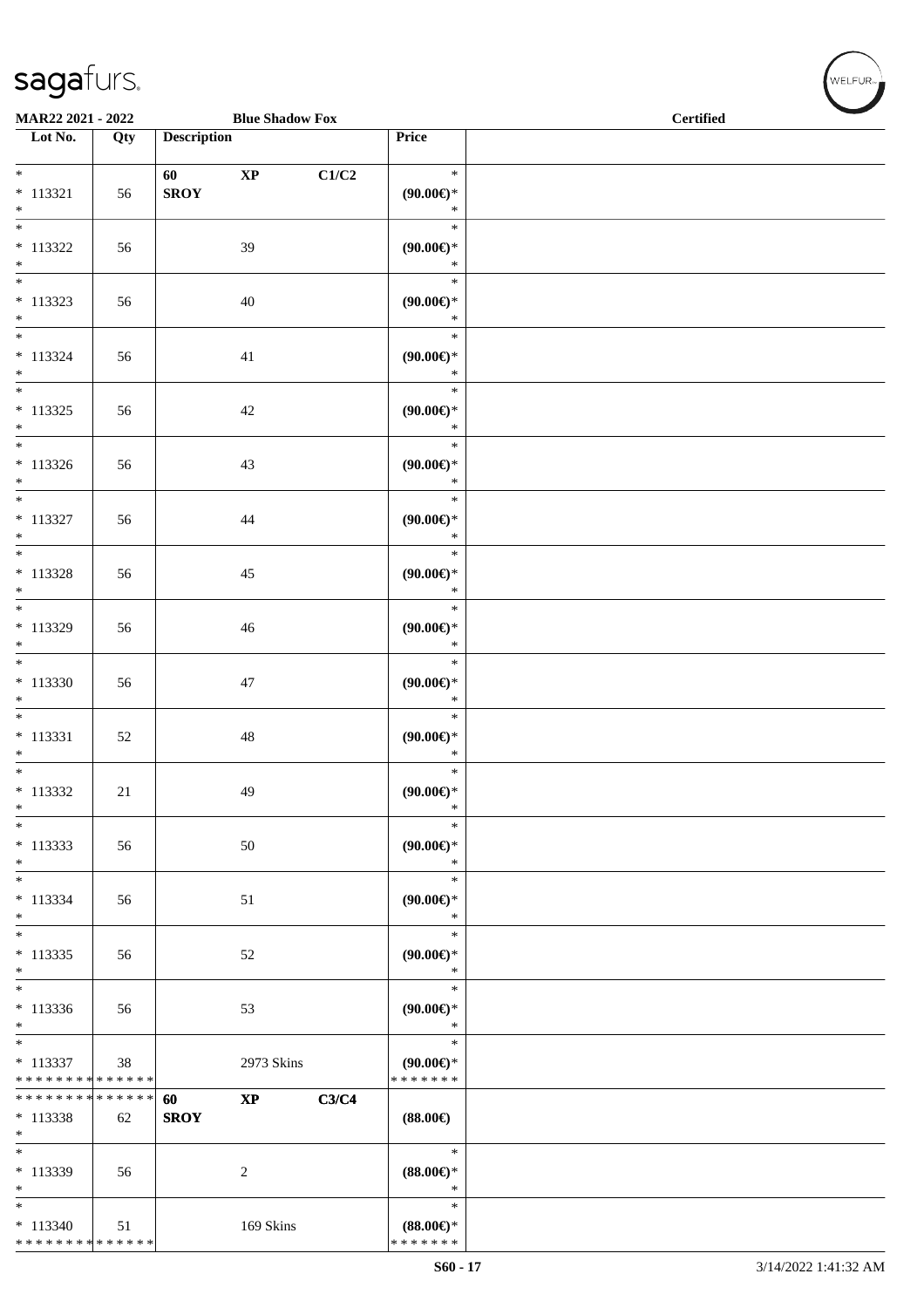\* \* \* \* \* \* \* \* \* \* \* \* \* \* \*

| MAR22 2021 - 2022                               |     |                    | <b>Blue Shadow Fox</b>                |       |                                                    | <b>Certified</b> |
|-------------------------------------------------|-----|--------------------|---------------------------------------|-------|----------------------------------------------------|------------------|
| Lot No.                                         | Qty | <b>Description</b> |                                       |       | Price                                              |                  |
| **************<br>$* 113341$<br>$\ast$          | 69  | 60<br><b>SROY</b>  | $\mathbf{X}\mathbf{P}$<br><b>LGHT</b> | C1/C2 | $(84.00\epsilon)$                                  |                  |
| $\overline{\phantom{0}}$<br>$* 113342$<br>$*$   | 63  |                    | $\sqrt{2}$                            |       | $\ast$<br>$(84.00\epsilon)$ *<br>$\ast$            |                  |
| $\overline{\phantom{0}}$<br>$* 113343$<br>$*$   | 63  |                    | $\mathfrak{Z}$                        |       | $\ast$<br>$(84.00\epsilon)$ *<br>$\ast$            |                  |
| $\overline{\phantom{0}}$<br>$* 113344$<br>$*$   | 63  |                    | $\overline{4}$                        |       | $\ast$<br>$(84.00\mathnormal{\infty})^*$<br>$\ast$ |                  |
| $\overline{\phantom{0}}$<br>$* 113345$<br>$*$   | 63  |                    | $\sqrt{5}$                            |       | $\ast$<br>$(84.00\epsilon)$ *<br>$\ast$            |                  |
| $*$<br>$* 113346$<br>$*$                        | 63  |                    | $\sqrt{6}$                            |       | $\ast$<br>$(84.00\epsilon)$ *<br>$\ast$            |                  |
| $*$<br>$* 113347$<br>$\ast$                     | 63  |                    | $7\phantom{.0}$                       |       | $\ast$<br>$(84.00\epsilon)$ *<br>$\ast$            |                  |
| $\overline{\ast}$<br>$* 113348$<br>$\ast$       | 63  |                    | $8\,$                                 |       | $\ast$<br>$(84.00\epsilon)$ *<br>$\ast$            |                  |
| $\overline{\ast}$<br>$* 113349$<br>$*$          | 63  |                    | $\overline{9}$                        |       | $\ast$<br>$(84.00\epsilon)$ *<br>$\ast$            |                  |
| $*$<br>$* 113350$<br>$\ast$                     | 63  |                    | $10\,$                                |       | $\ast$<br>$(84.00\epsilon)$ *<br>$\ast$            |                  |
| $\overline{\phantom{0}}$<br>$* 113351$<br>$*$   | 63  |                    | $11\,$                                |       | $\ast$<br>$(84.00\epsilon)$ *<br>$\ast$            |                  |
| $\overline{\ast}$<br>$* 113352$<br>$*$          | 63  |                    | 12                                    |       | $\ast$<br>$(84.00\epsilon)$ *<br>$\ast$            |                  |
| $\ast$<br>$* 113353$<br>$*$                     | 63  |                    | 13                                    |       | $\ast$<br>$(84.00\epsilon)$ *<br>$\ast$            |                  |
| $\overline{\phantom{0}}$<br>$* 113354$<br>$*$   | 63  |                    | 14                                    |       | $\ast$<br>$(84.00\epsilon)$ *<br>$\ast$            |                  |
| $\overline{\phantom{0}}$<br>$* 113355$<br>$*$   | 63  |                    | 15                                    |       | $\ast$<br>$(84.00\epsilon)$ *<br>$\ast$            |                  |
| $\overline{\phantom{0}}$<br>$* 113356$<br>$*$   | 63  |                    | 16                                    |       | $\ast$<br>$(84.00\epsilon)$ *<br>$\ast$            |                  |
| $\overline{\phantom{0}}$<br>$* 113357$<br>$*$   | 63  |                    | 17                                    |       | $\ast$<br>$(84.00\epsilon)$ *<br>$\ast$            |                  |
| $\ast$<br>* 113358<br>$*$                       | 63  |                    | 18                                    |       | $\ast$<br>$(84.00\epsilon)$ *<br>$\ast$            |                  |
| $\overline{\phantom{0}}$<br>$*113359$<br>$\ast$ | 63  |                    | 19                                    |       | $\ast$<br>$(84.00\epsilon)$ *<br>$\ast$            |                  |
| $*$<br>$*113360$                                | 51  |                    | 1254 Skins                            |       | $\ast$<br>$(84.00\epsilon)$ *                      |                  |

\* \* \* \* \* \* \*

WELFUR-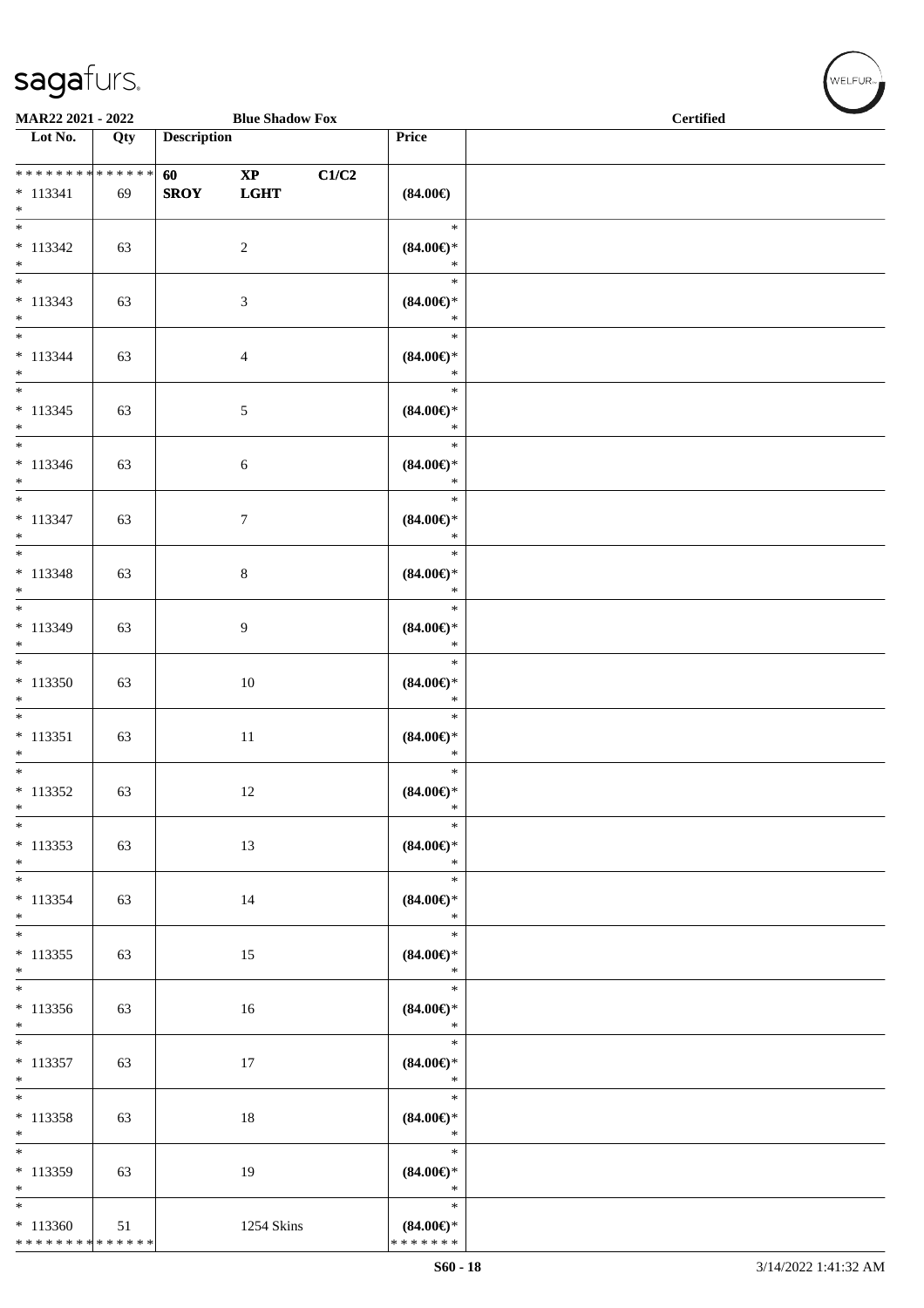$*$  113380 63  $20$ 

\*

| MAR22 2021 - 2022                                    |     |                                        | <b>Blue Shadow Fox</b> |       |                                         | <b>Certified</b> |  |  |
|------------------------------------------------------|-----|----------------------------------------|------------------------|-------|-----------------------------------------|------------------|--|--|
| $\overline{\phantom{1}}$ Lot No.                     | Qty | <b>Description</b>                     |                        |       | Price                                   |                  |  |  |
| * * * * * * * * * * * * * *<br>$* 113361$            | 69  | <b>60</b> and <b>60</b><br><b>SAGA</b> | $\bold{XP}$            | C1/C2 | $(84.00\epsilon)$                       |                  |  |  |
| $*$<br>$\overline{\phantom{0}}$<br>$* 113362$<br>$*$ | 63  |                                        | $\sqrt{2}$             |       | $\ast$<br>$(84.00\epsilon)$ *<br>$\ast$ |                  |  |  |
| $\overline{\ast}$<br>$*113363$<br>$*$                | 63  |                                        | $\mathfrak{Z}$         |       | $\ast$<br>$(84.00\epsilon)$ *<br>$\ast$ |                  |  |  |
| $* 113364$<br>$*$                                    | 63  |                                        | $\overline{4}$         |       | $\ast$<br>$(84.00\epsilon)$ *<br>$\ast$ |                  |  |  |
| $\overline{\phantom{0}}$<br>$*113365$<br>$*$         | 63  |                                        | $5\,$                  |       | $\ast$<br>$(84.00\epsilon)$ *<br>$\ast$ |                  |  |  |
| $\overline{\ast}$<br>$*113366$<br>$*$                | 63  |                                        | $\sqrt{6}$             |       | $\ast$<br>$(84.00\epsilon)$ *<br>$\ast$ |                  |  |  |
| $*$<br>$* 113367$<br>$*$                             | 63  |                                        | $\boldsymbol{7}$       |       | $\ast$<br>$(84.00\epsilon)$ *<br>$\ast$ |                  |  |  |
| $\overline{\ }$<br>$* 113368$<br>$*$                 | 63  |                                        | $8\,$                  |       | $\ast$<br>$(84.00\epsilon)$ *<br>$\ast$ |                  |  |  |
| $*$<br>$* 113369$<br>$\ast$                          | 63  |                                        | $\overline{9}$         |       | $\ast$<br>$(84.00\epsilon)$ *<br>$\ast$ |                  |  |  |
| $* 113370$<br>$\ast$                                 | 63  |                                        | $10\,$                 |       | $\ast$<br>$(84.00\epsilon)$ *<br>$\ast$ |                  |  |  |
| $\overline{\phantom{0}}$<br>* 113371<br>$*$          | 63  |                                        | 11                     |       | $\ast$<br>$(84.00\epsilon)$ *<br>$\ast$ |                  |  |  |
| $\overline{\phantom{0}}$<br>$* 113372$<br>$\ast$     | 63  |                                        | $12\,$                 |       | $\ast$<br>$(84.00\epsilon)$ *<br>$\ast$ |                  |  |  |
| $\ast$<br>$* 113373$<br>$*$                          | 63  |                                        | 13                     |       | $\ast$<br>$(84.00\epsilon)$ *<br>$\ast$ |                  |  |  |
| $*$<br>$* 113374$<br>$*$                             | 63  |                                        | 14                     |       | $\ast$<br>$(84.00\epsilon)$ *<br>$\ast$ |                  |  |  |
| $*$<br>$* 113375$<br>$*$                             | 63  |                                        | 15                     |       | $\ast$<br>$(84.00\epsilon)$ *<br>$\ast$ |                  |  |  |
| $* 113376$<br>$*$                                    | 63  |                                        | 16                     |       | $\ast$<br>$(84.00\epsilon)$ *<br>$\ast$ |                  |  |  |
| $\overline{\ast}$<br>$* 113377$<br>$*$               | 63  |                                        | 17                     |       | $\ast$<br>$(84.00\epsilon)$ *<br>$\ast$ |                  |  |  |
| $* 113378$<br>$*$<br>$\overline{\phantom{0}}$        | 63  |                                        | $18\,$                 |       | $\ast$<br>$(84.00\epsilon)$ *<br>$\ast$ |                  |  |  |
| $* 113379$<br>$\ast$                                 | 63  |                                        | 19                     |       | $\ast$<br>$(84.00\epsilon)$ *<br>$\ast$ |                  |  |  |
| $\ast$                                               |     |                                        |                        |       | $\ast$                                  |                  |  |  |

\* **(84.00€)**

√<br>WELFUR<sub>™</sub>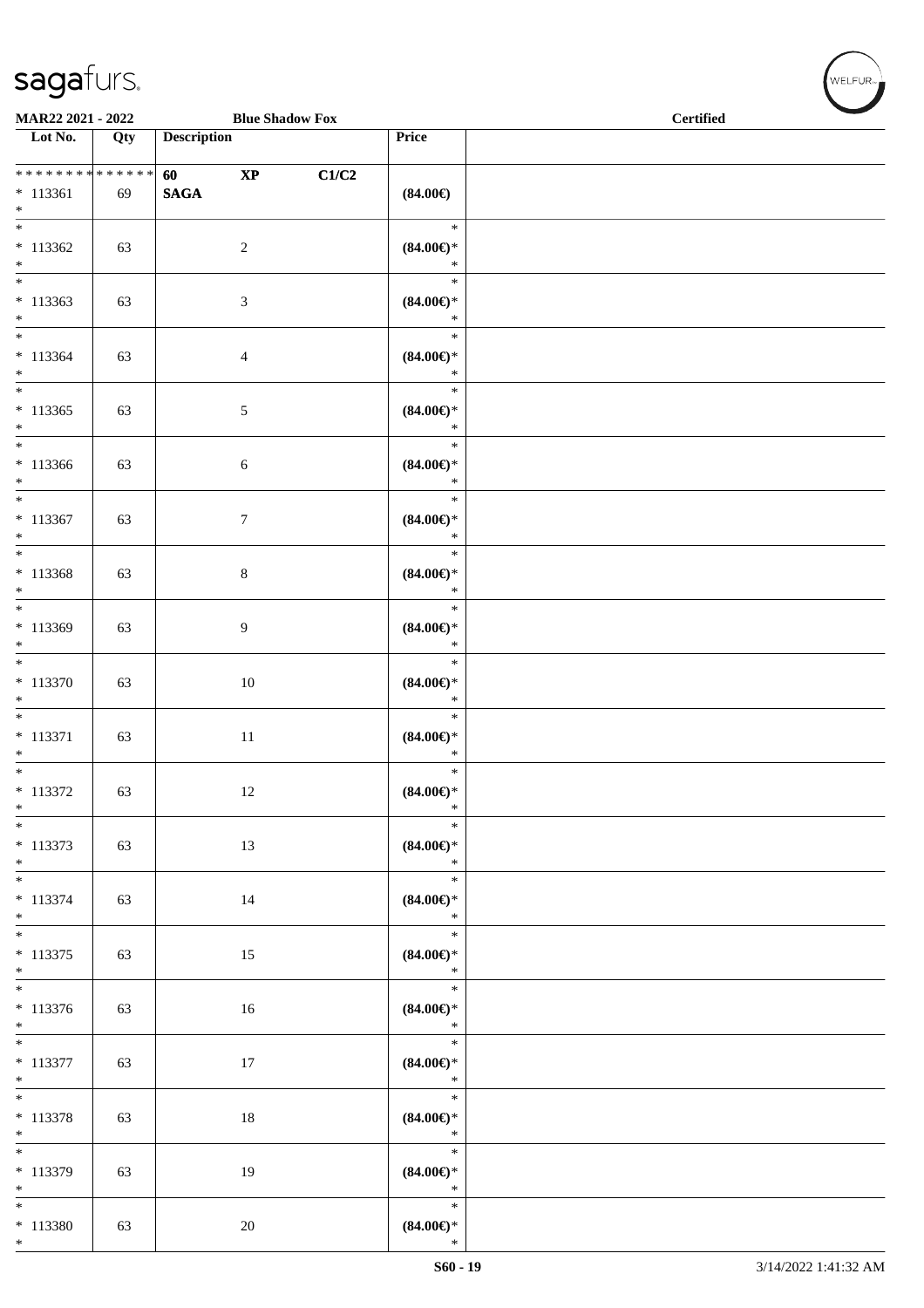\*

|                                                               | MAR22 2021 - 2022<br><b>Blue Shadow Fox</b> |                    |                                       |       |                                                | <b>Certified</b> |
|---------------------------------------------------------------|---------------------------------------------|--------------------|---------------------------------------|-------|------------------------------------------------|------------------|
| $\overline{\phantom{1}}$ Lot No.                              | Qty                                         | <b>Description</b> |                                       |       | Price                                          |                  |
| $*$<br>$* 113381$<br>$*$                                      | 63                                          | 60<br><b>SAGA</b>  | $\bold{XP}$                           | C1/C2 | $\ast$<br>$(84.00\epsilon)$ *<br>$\ast$        |                  |
| $\ast$<br>* 113382<br>$*$                                     | 63                                          |                    | $22\,$                                |       | $\ast$<br>$(84.00\epsilon)$ *<br>$\ast$        |                  |
| $\ast$<br>$* 113383$<br>$*$                                   | 63                                          |                    | 23                                    |       | $\ast$<br>$(84.00\epsilon)$ *<br>$\ast$        |                  |
| $\overline{\phantom{0}}$<br>* 113384<br>$*$                   | 63                                          |                    | 24                                    |       | $\ast$<br>$(84.00\epsilon)$ *<br>$\ast$        |                  |
| $\overline{\phantom{0}}$<br>$* 113385$<br>$*$                 | 63                                          |                    | $25\,$                                |       | $\ast$<br>$(84.00\epsilon)$ *<br>$\ast$        |                  |
| $*$<br>$* 113386$<br>$*$                                      | 63                                          |                    | 26                                    |       | $\ast$<br>$(84.00\epsilon)$ *<br>$\ast$        |                  |
| $*$<br>$* 113387$<br>$*$                                      | 63                                          |                    | 27                                    |       | $\ast$<br>$(84.00\epsilon)$ *<br>$\ast$        |                  |
| $*$<br>* 113388<br>* * * * * * * * * * * * * *                | 25                                          |                    | 1732 Skins                            |       | $\ast$<br>$(84.00\epsilon)$ *<br>* * * * * * * |                  |
| ******** <mark>******</mark><br>* 113389<br>$*$               | 69                                          | 60<br><b>SAGA</b>  | $\bold{XP}$                           | C3/C4 | $(82.00\epsilon)$                              |                  |
| $*$<br>$*113390$<br>$\ast$                                    | 63                                          |                    | 2                                     |       | $\ast$<br>$(82.00\epsilon)$ *<br>$\ast$        |                  |
| * 113391<br>* * * * * * * * * * * * * *                       | 59                                          |                    | 191 Skins                             |       | $\ast$<br>$(82.00\epsilon)$ *<br>* * * * * * * |                  |
| ******** <mark>******</mark><br>* 113392<br>$\ast$            | 76                                          | 60<br><b>SAGA</b>  | $\mathbf{X}\mathbf{P}$<br><b>LGHT</b> | C1/C2 | $(74.00\epsilon)$                              |                  |
| $*$<br>* 113393<br>$*$                                        | 70                                          |                    | $\overline{2}$                        |       | $\ast$<br>$(74.00\epsilon)$ *<br>$\ast$        |                  |
| $*$<br>* 113394<br>$*$                                        | 70                                          |                    | 3                                     |       | $\ast$<br>$(74.00\epsilon)$ *<br>$\ast$        |                  |
| $*$<br>* 113395<br>$*$                                        | 70                                          |                    | 4                                     |       | $\ast$<br>$(74.00\epsilon)$ *<br>$\ast$        |                  |
| $*$<br>* 113396<br>* * * * * * * * <mark>* * * * * * *</mark> | 61                                          |                    | 347 Skins                             |       | $\ast$<br>$(74.00\epsilon)$ *<br>* * * * * * * |                  |
| * * * * * * * * * * * * * * *<br>* 113397<br>$*$              | 76                                          | 60<br>SI           | $\bold{XP}$                           | C1/C2 | 72.00€                                         |                  |
| $*$<br>* 113398<br>$*$                                        | 70                                          |                    | $\overline{c}$                        |       | $\ast$<br>72.00€*<br>$\ast$                    |                  |
| $*$<br>* 113399<br>$*$                                        | 70                                          |                    | $\mathfrak{Z}$                        |       | $\ast$<br>72.00€*<br>$\ast$                    |                  |
| $*$<br>$* 113400$<br>$*$                                      | 70                                          |                    | $\overline{4}$                        |       | $\ast$<br>72.00€*<br>$\ast$                    |                  |

 $(\forall ELFUR$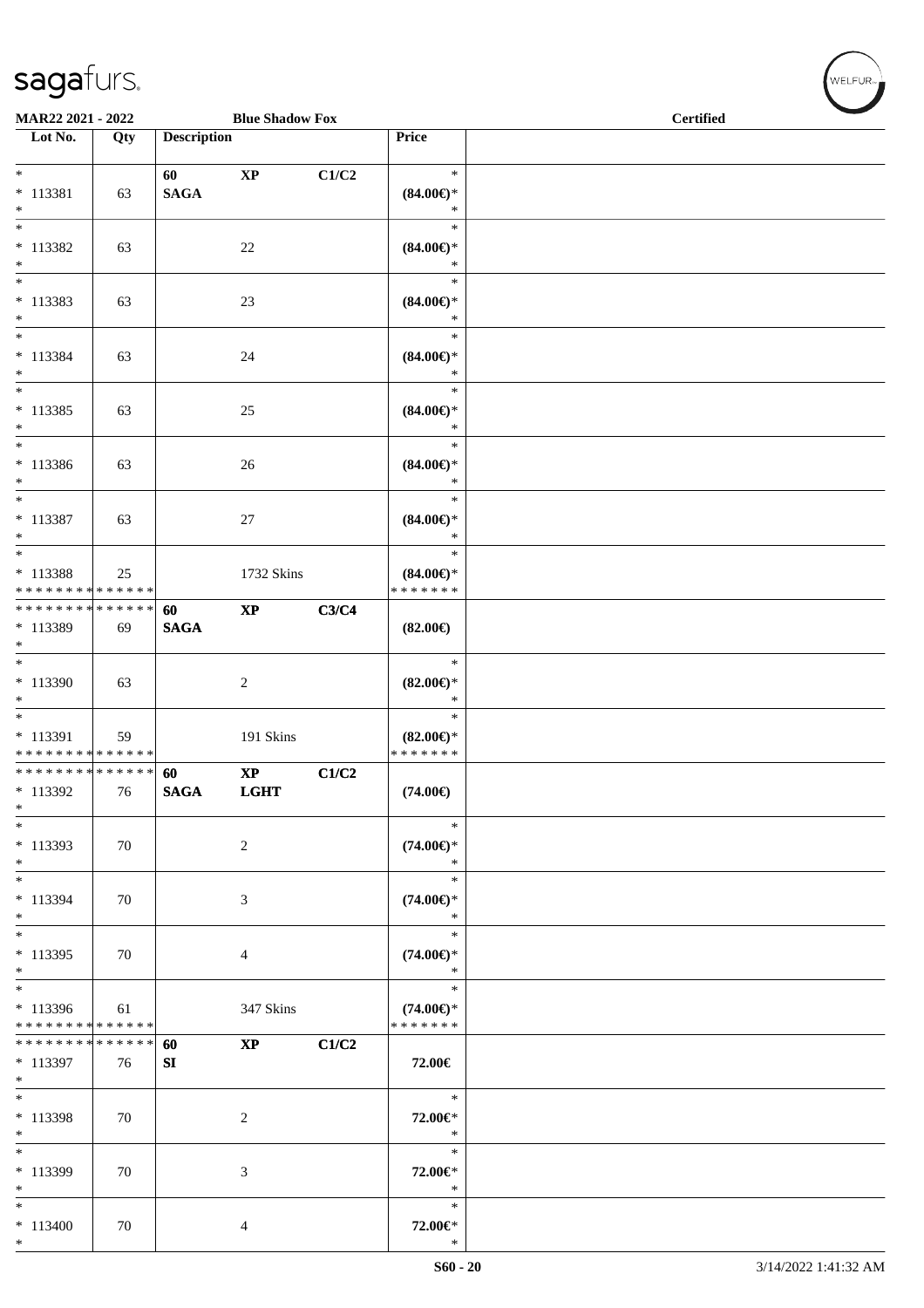| MAR22 2021 - 2022                                                            |     |                    | <b>Blue Shadow Fox</b>     |       |                                                   | <b>Certified</b> |  |
|------------------------------------------------------------------------------|-----|--------------------|----------------------------|-------|---------------------------------------------------|------------------|--|
| Lot No.                                                                      | Qty | <b>Description</b> |                            |       | Price                                             |                  |  |
| $*$<br>$* 113401$<br>$*$                                                     | 59  | 60<br>SI           | $\bold{XP}$                | C1/C2 | $\ast$<br>72.00€*<br>$\ast$                       |                  |  |
| $\overline{\ }$<br>$* 113402$<br>* * * * * * * * * * * * * *                 | 21  |                    | 366 Skins                  |       | $\ast$<br>72.00€*<br>* * * * * * *                |                  |  |
| * * * * * * * * * * * * * * *<br>$* 113403$<br>$*$                           | 55  | 60<br><b>SROY</b>  | <b>PALE</b><br><b>HEAV</b> | C1/C2 | $(92.00\epsilon)$                                 |                  |  |
| $*$<br>$* 113404$<br>$*$                                                     | 49  |                    | $\boldsymbol{2}$           |       | $\ast$<br>$(92.00\epsilon)$ *<br>$\ast$           |                  |  |
| $*$<br>$* 113405$<br>$*$<br>$\overline{\phantom{0}}$                         | 49  |                    | 3                          |       | $\ast$<br>$(92.00\epsilon)$ *<br>$\ast$           |                  |  |
| $* 113406$<br>$*$                                                            | 41  |                    | 4                          |       | $\ast$<br>$(92.00\epsilon)$ *<br>$\ast$           |                  |  |
| $*$<br>$* 113407$<br>* * * * * * * * * * * * * *                             | 21  |                    | 215 Skins                  |       | $\ast$<br>$(92.00\epsilon)$ *<br>* * * * * * *    |                  |  |
| * * * * * * * * * * * * * * *<br>* 113408<br>$*$<br>$\overline{\phantom{0}}$ | 62  | 60<br><b>SROY</b>  | <b>PALE</b>                | C1/C2 | $(88.00\epsilon)$                                 |                  |  |
| $* 113409$<br>$*$<br>$*$                                                     | 56  |                    | $\overline{c}$             |       | $\ast$<br>$(88.00\epsilon)$ *<br>$\ast$           |                  |  |
| $* 113410$<br>$*$<br>$*$                                                     | 56  |                    | 3                          |       | $\ast$<br>$(88.00\epsilon)$ *<br>$\ast$<br>$\ast$ |                  |  |
| $* 113411$<br>$\ast$<br>$\overline{\ast}$                                    | 56  |                    | 4                          |       | $(88.00\epsilon)$ *<br>$\ast$<br>$\ast$           |                  |  |
| $* 113412$<br>$\ast$<br>$\ast$                                               | 56  |                    | 5                          |       | $(88.00\epsilon)$ *<br>$\ast$<br>$\ast$           |                  |  |
| $* 113413$<br>$*$<br>$*$                                                     | 56  |                    | 6                          |       | $(88.00\epsilon)$ *<br>$\ast$<br>$\ast$           |                  |  |
| $* 113414$<br>$*$<br>$\overline{\ast}$                                       | 56  |                    | 7                          |       | $(88.00\epsilon)$ *<br>$\ast$<br>$\ast$           |                  |  |
| $* 113415$<br>$*$<br>$\overline{\ }$                                         | 56  |                    | $\,8\,$                    |       | $(88.00\epsilon)$ *<br>$\ast$<br>$\ast$           |                  |  |
| $* 113416$<br>$*$<br>$\overline{\phantom{0}}$                                | 56  |                    | 9                          |       | $(88.00\mathnormal{\infty})^*$<br>$\ast$          |                  |  |
| $* 113417$<br>$*$                                                            | 56  |                    | 10                         |       | $\ast$<br>$(88.00\epsilon)$ *<br>$\ast$<br>$\ast$ |                  |  |
| $* 113418$<br>$*$<br>$*$                                                     | 56  |                    | 11                         |       | $(88.00\epsilon)$ *<br>$\ast$                     |                  |  |
| $* 113419$<br>$*$                                                            | 45  |                    | 12                         |       | $\ast$<br>$(88.00\epsilon)$ *<br>$\ast$           |                  |  |
| $*$<br>$* 113420$<br>* * * * * * * * <mark>* * * * * * *</mark>              | 21  |                    | 688 Skins                  |       | $\ast$<br>$(88.00\epsilon)$ *<br>* * * * * * *    |                  |  |

WELFUR<sub>"</sub>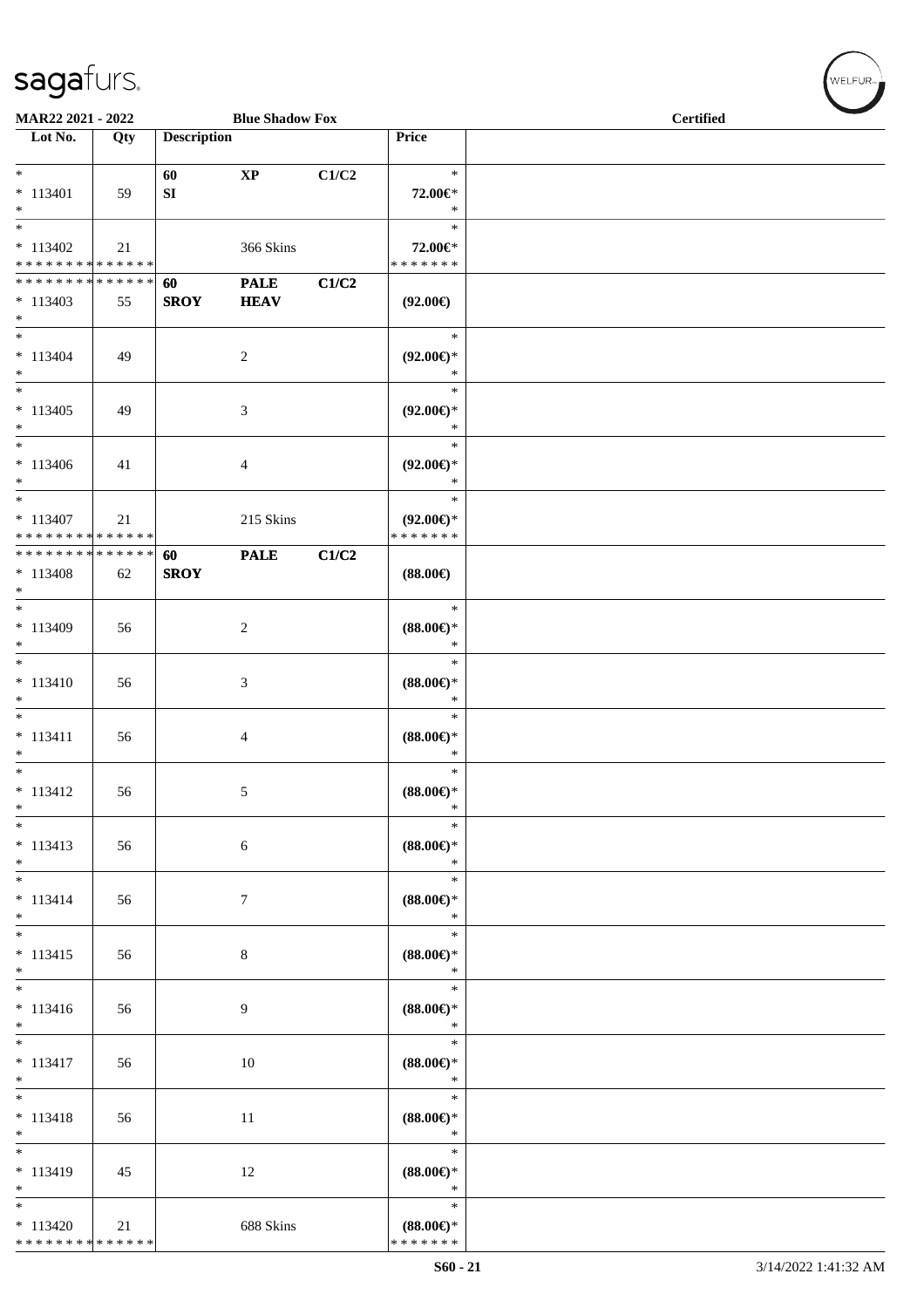|                                                               | MAR22 2021 - 2022<br><b>Blue Shadow Fox</b> |                                        |                            |       |                                                | <b>Certified</b> |  |  |
|---------------------------------------------------------------|---------------------------------------------|----------------------------------------|----------------------------|-------|------------------------------------------------|------------------|--|--|
| $\overline{\phantom{1}}$ Lot No.                              | Qty                                         | <b>Description</b>                     |                            |       | Price                                          |                  |  |  |
| ___<br>******** <mark>******</mark><br>$* 113421$<br>$*$      | 62                                          | <b>60</b> and <b>60</b><br><b>SROY</b> | <b>PALE</b>                | C3/C4 | 86.00€                                         |                  |  |  |
| $* 113422$<br>* * * * * * * * <mark>* * * * * * *</mark>      | 51                                          |                                        | 113 Skins                  |       | $\ast$<br>$86.00 \in$<br>* * * * * * *         |                  |  |  |
| ******** <mark>******</mark><br>$* 113423$<br>$*$             | 69                                          | 60<br><b>SROY</b>                      | <b>PALE</b><br><b>LGHT</b> | C1/C2 | $(84.00\epsilon)$                              |                  |  |  |
| $*$<br>$* 113424$<br>$*$                                      | 63                                          |                                        | $\overline{2}$             |       | $\ast$<br>84.00€*<br>$\ast$                    |                  |  |  |
| $*$<br>$* 113425$<br>$*$                                      | 63                                          |                                        | 3                          |       | $\ast$<br>84.00€*<br>$\ast$                    |                  |  |  |
| $*$<br>$* 113426$<br>$*$                                      | 63                                          |                                        | $\overline{4}$             |       | $\ast$<br>84.00€*<br>$\ast$                    |                  |  |  |
| $*$<br>$* 113427$<br>$*$                                      | 63                                          |                                        | 5                          |       | $\ast$<br>84.00€*<br>$\ast$                    |                  |  |  |
| $*$<br>$* 113428$<br>$*$                                      | 63                                          |                                        | 6                          |       | $\ast$<br>$(84.00\epsilon)$ *<br>$\ast$        |                  |  |  |
| $* 113429$<br>$*$                                             | 63                                          |                                        | $\tau$                     |       | $\ast$<br>$(84.00\epsilon)$ *<br>$\ast$        |                  |  |  |
| $* 113430$<br>$*$                                             | 63                                          |                                        | $\,8\,$                    |       | $\ast$<br>$(84.00\epsilon)$ *<br>$\ast$        |                  |  |  |
| $*$<br>$* 113431$<br>$*$                                      | 63                                          |                                        | 9                          |       | $\ast$<br>$(84.00\epsilon)$ *<br>$\ast$        |                  |  |  |
| $*$<br>$* 113432$<br>$\ast$                                   | 63                                          |                                        | 10                         |       | $\ast$<br>$(84.00\epsilon)$ *<br>$\ast$        |                  |  |  |
| $*113433$<br>* * * * * * * * * * * * * *                      | 55                                          |                                        | 691 Skins                  |       | $\ast$<br>$(84.00\epsilon)$ *<br>* * * * * * * |                  |  |  |
| * * * * * * * * <mark>* * * * * *</mark><br>$* 113434$<br>$*$ | 69                                          | 60<br><b>SAGA</b>                      | <b>PALE</b>                | C1/C2 | $(82.00\epsilon)$                              |                  |  |  |
| $* 113435$<br>$*$                                             | 63                                          |                                        | 2                          |       | $\ast$<br>$(82.00\epsilon)$ *<br>$\ast$        |                  |  |  |
| $* 113436$<br>$*$                                             | 63                                          |                                        | 3                          |       | $\ast$<br>$(82.00\epsilon)$ *<br>$\ast$        |                  |  |  |
| $\ast$<br>$* 113437$<br>$*$                                   | 63                                          |                                        | 4                          |       | $\ast$<br>$(82.00\epsilon)$ *<br>$\ast$        |                  |  |  |
| $*$<br>$* 113438$<br>$\ast$                                   | 63                                          |                                        | 5                          |       | $\ast$<br>$(82.00\epsilon)$ *<br>$\ast$        |                  |  |  |
| $\overline{\phantom{0}}$<br>$* 113439$<br>$*$                 | 63                                          |                                        | 6                          |       | $\ast$<br>$(82.00\epsilon)$ *<br>$\ast$        |                  |  |  |
| $*$<br>$* 113440$<br>$*$                                      | 63                                          |                                        | 7                          |       | $\ast$<br>$(82.00\epsilon)$ *<br>$\ast$        |                  |  |  |

 $(w$ ELFUR<sub><sup>n</sub></sub></sub></sup>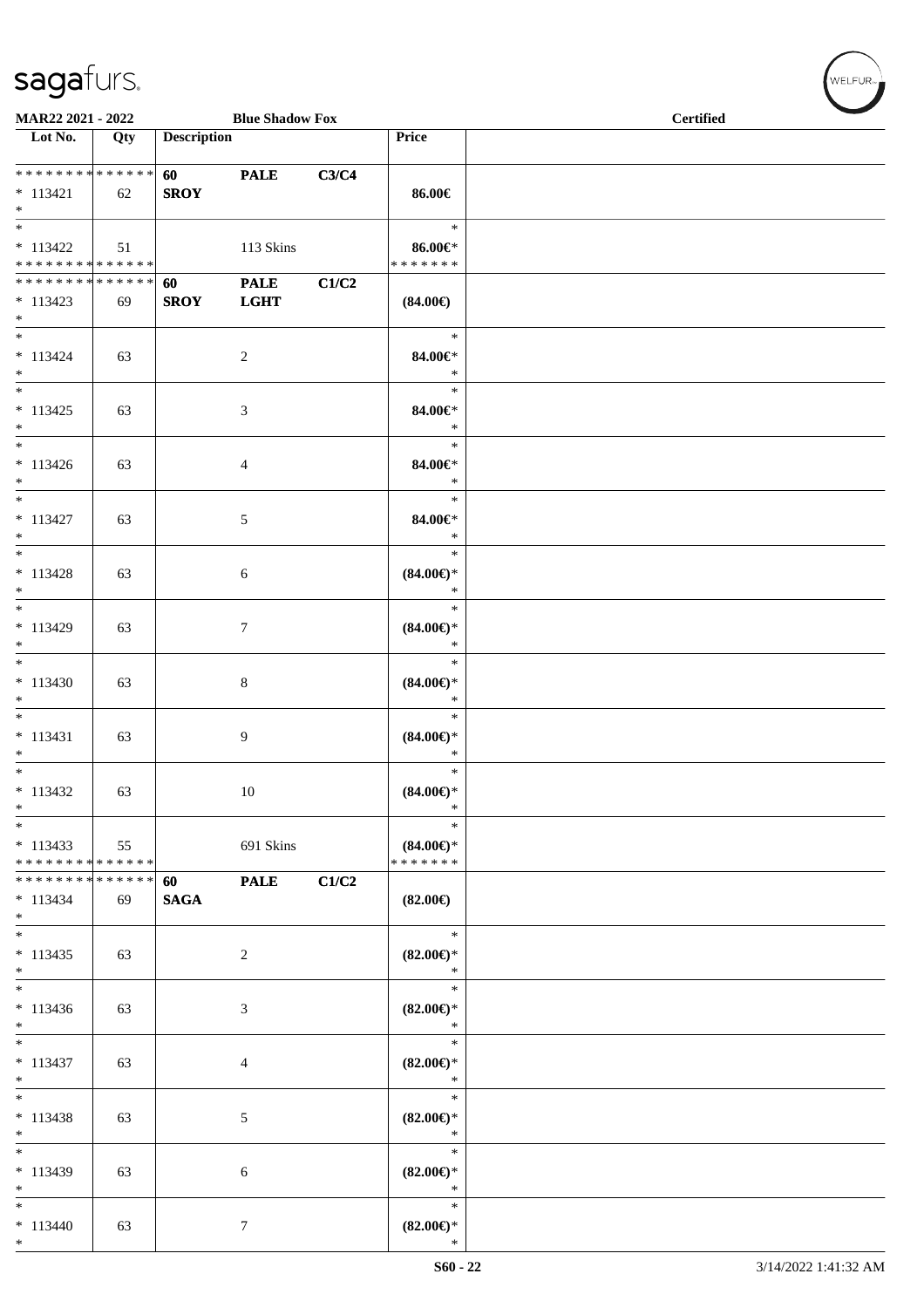\*

| MAR22 2021 - 2022                                                     |     |                    | <b>Blue Shadow Fox</b>     |       |                                                | <b>Certified</b> |
|-----------------------------------------------------------------------|-----|--------------------|----------------------------|-------|------------------------------------------------|------------------|
| Lot No.                                                               | Qty | <b>Description</b> |                            |       | Price                                          |                  |
| $*$<br>$* 113441$<br>$*$                                              | 63  | 60<br><b>SAGA</b>  | <b>PALE</b>                | C1/C2 | $\ast$<br>$(82.00\epsilon)$ *<br>$\ast$        |                  |
| $\ast$<br>$* 113442$<br>$*$                                           | 53  |                    | 9                          |       | $\ast$<br>$(82.00\epsilon)$ *<br>$\ast$        |                  |
| $\ast$<br>$* 113443$<br>* * * * * * * * * * * * * *                   | 21  |                    | 584 Skins                  |       | $\ast$<br>$(82.00\epsilon)$ *<br>* * * * * * * |                  |
| 113444                                                                | 55  | 60<br><b>SAGA</b>  | <b>PALE</b>                | C3/C4 | 80.00€                                         |                  |
| * * * * * * * * * * * * * *<br>$* 113445$<br>$*$                      | 76  | 60<br><b>SAGA</b>  | <b>PALE</b><br><b>LGHT</b> | C1/C2 | 72.00€                                         |                  |
| $\ast$<br>$* 113446$<br>$*$                                           | 70  |                    | 2                          |       | $\ast$<br>72.00€*<br>$\ast$                    |                  |
| $\ast$<br>$* 113447$<br>* * * * * * * * * * * * * *                   | 30  |                    | 176 Skins                  |       | $\ast$<br>72.00€*<br>* * * * * * *             |                  |
| * * * * * * * * * * * * * *<br>$* 113448$<br>$*$                      | 76  | 60<br>SI           | <b>PALE</b>                | C1/C2 | 70.00€                                         |                  |
| $*$<br>$* 113449$<br>$*$                                              | 70  |                    | 2                          |       | $\ast$<br>70.00€*<br>$\ast$                    |                  |
| $*$<br>$* 113450$<br>* * * * * * * * * * * * * *                      | 27  |                    | 173 Skins                  |       | $\ast$<br>70.00€*<br>* * * * * * *             |                  |
| * * * * * * * * * * * * * *<br>$* 113451$<br>$*$                      | 55  | 60<br><b>SROY</b>  | <b>MED</b><br><b>HEAV</b>  | C1/C2 | $(92.00\epsilon)$                              |                  |
| $\overline{\phantom{0}}$<br>$* 113452$<br>* * * * * * * * * * * * * * | 46  |                    | 101 Skins                  |       | $\ast$<br>$(92.00\epsilon)$ *<br>* * * * * * * |                  |
| * * * * * * * * * * * * * *<br>$* 113453$<br>$*$                      | 69  | 60<br><b>SROY</b>  | $\bf MED$<br><b>LGHT</b>   | C1/C2 | $(82.00\epsilon)$                              |                  |
| $\ast$<br>$* 113454$<br>$\ast$                                        | 63  |                    | 2                          |       | $\ast$<br>$(82.00\epsilon)$ *<br>$\ast$        |                  |
| $\ast$<br>$* 113455$<br>$\ast$                                        | 63  |                    | 3                          |       | $\ast$<br>$(82.00\epsilon)$ *<br>$\ast$        |                  |
| $\overline{\phantom{0}}$<br>$* 113456$<br>$\ast$                      | 63  |                    | 4                          |       | $\ast$<br>$(82.00\epsilon)$ *<br>$\ast$        |                  |
| $\ast$<br>$* 113457$<br>$\ast$                                        | 63  |                    | 5                          |       | $\ast$<br>$(82.00\epsilon)$ *<br>$\ast$        |                  |
| $\ast$<br>$* 113458$<br>* * * * * * * * * * * * * *                   | 60  |                    | 381 Skins                  |       | $\ast$<br>$(82.00\epsilon)$ *<br>* * * * * * * |                  |
| 113459                                                                | 56  | 60<br><b>SROY</b>  | $\bf MED$<br><b>LGHT</b>   | C3/C4 | $80.00 \in$                                    |                  |
| * * * * * * * * * * * * * *<br>$* 113460$                             | 69  | 60<br><b>SAGA</b>  | <b>MED</b>                 | C1/C2 | $(82.00\epsilon)$                              |                  |

 $(\forall ELFUR_{\text{max}})$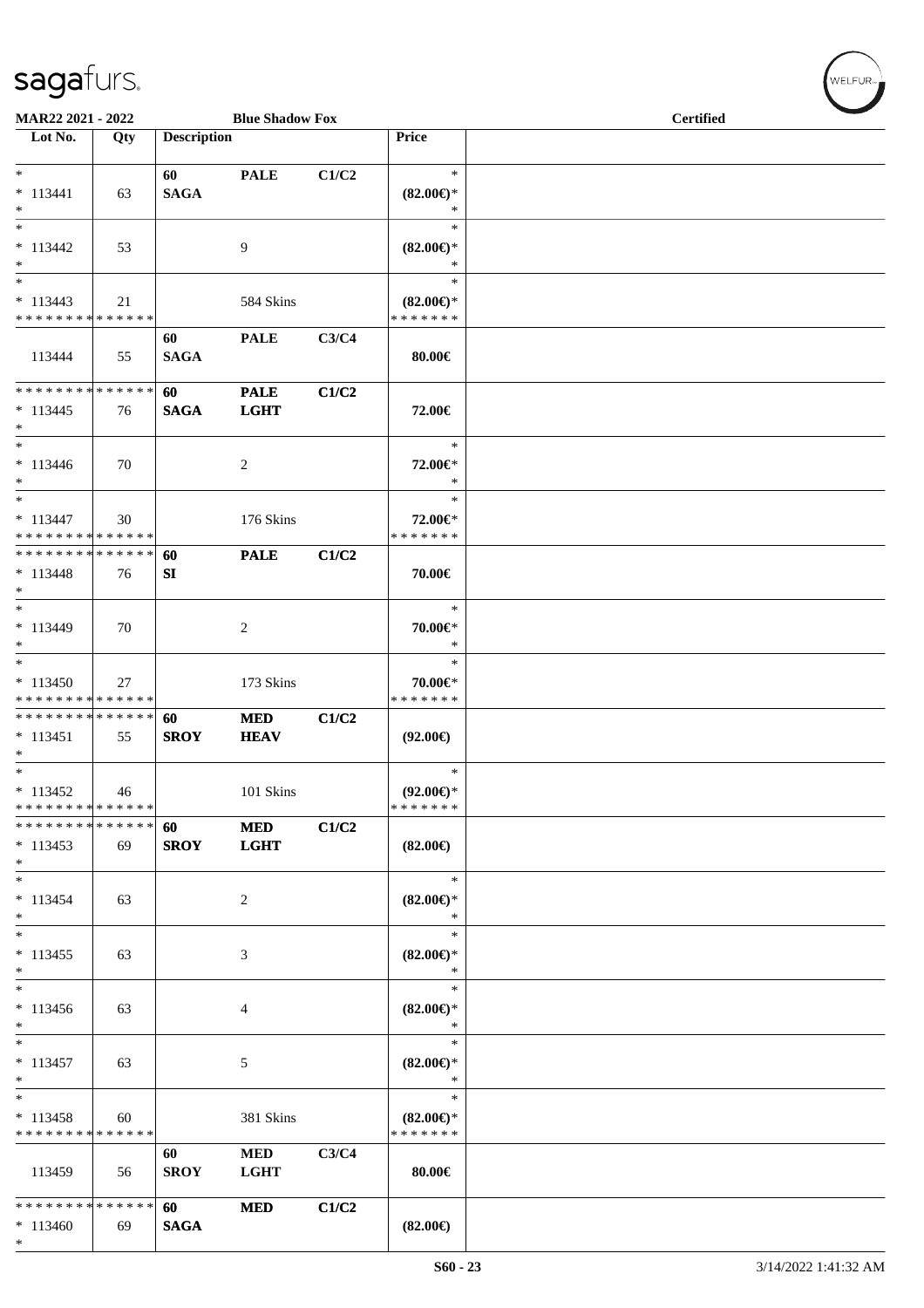| ◡                           |     |                    |                        |       |                     |                  |
|-----------------------------|-----|--------------------|------------------------|-------|---------------------|------------------|
| <b>MAR22 2021 - 2022</b>    |     |                    | <b>Blue Shadow Fox</b> |       |                     | <b>Certified</b> |
| Lot No.                     | Qty | <b>Description</b> |                        |       | <b>Price</b>        |                  |
| $*$                         |     | 60                 | <b>MED</b>             | C1/C2 | $\ast$              |                  |
| $* 113461$                  | 63  | <b>SAGA</b>        |                        |       | $(82.00\epsilon)$ * |                  |
| $\ast$                      |     |                    |                        |       | ∗                   |                  |
| $*$                         |     |                    |                        |       | $\ast$              |                  |
| $*113462$                   | 69  |                    | 201 Skins              |       | $(82.00\epsilon)$ * |                  |
| **************              |     |                    |                        |       | * * * * * * *       |                  |
|                             |     | 60                 | <b>MED</b>             | C3/C4 |                     |                  |
| 113463                      | 78  | <b>SAGA</b>        |                        |       | $80.00 \in$         |                  |
| **************              |     | 60                 | <b>XD</b>              | C1/C2 |                     |                  |
|                             |     |                    |                        |       |                     |                  |
| $* 113464$                  | 55  | <b>SROY</b>        | <b>HEAV</b>            |       | $(88.00\epsilon)$   |                  |
| $\ast$                      |     |                    |                        |       |                     |                  |
| $*$                         |     |                    |                        |       | $\ast$              |                  |
| $* 113465$                  | 22  |                    | 77 Skins               |       | $(88.00\epsilon)$ * |                  |
| * * * * * * * * * * * * * * |     |                    |                        |       | * * * * * * *       |                  |

 $(w$ ELFUR<sub><sup>n</sub></sub></sub></sup>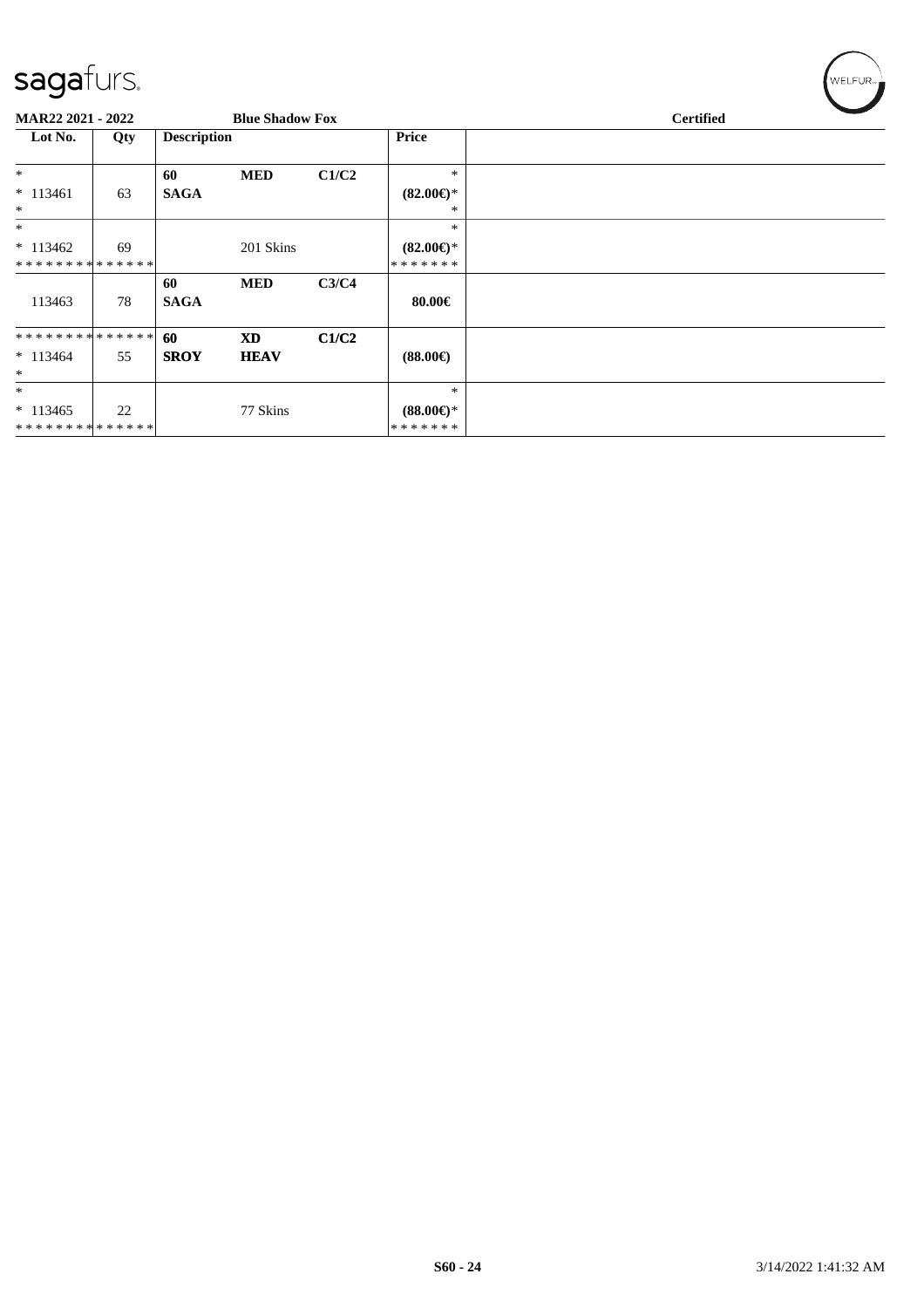\*

| MAR22 2021 - 2022                                   |              |                    | <b>Blue Shadow Fox</b> |       |                                                | <b>Certified</b> |
|-----------------------------------------------------|--------------|--------------------|------------------------|-------|------------------------------------------------|------------------|
| Lot No.                                             | Qty          | <b>Description</b> |                        |       | Price                                          |                  |
| ******** <mark>******</mark><br>$* 113521$<br>$*$   | 63           | 50<br><b>SROY</b>  | White<br><b>HEAV</b>   | C1/C2 | $(86.00\epsilon)$                              |                  |
| $\ast$<br>$* 113522$<br>* * * * * * * * * * * * * * | 60           |                    | 123 Skins              |       | $\ast$<br>$(86.00ε)$ *<br>* * * * * * *        |                  |
| * * * * * * * * * * * * * *<br>$*113523$<br>$*$     | 63           | 50<br><b>SROY</b>  | White<br><b>HEAV</b>   | C1/C2 | $(86.00\epsilon)$                              |                  |
| $*$<br>$* 113524$<br>$*$                            | 56           |                    | $\overline{c}$         |       | $\ast$<br>$(86.00ε)$ *<br>$\ast$               |                  |
| $* 113525$<br>* * * * * * * * * * * * * *           | 19           |                    | 138 Skins              |       | $\ast$<br>$(86.00\epsilon)$ *<br>* * * * * * * |                  |
| * * * * * * * * * * * * * *<br>$*113526$<br>$*$     | 70           | 50<br><b>SROY</b>  | White                  | C1/C2 | $(82.00\epsilon)$                              |                  |
| $*$<br>$* 113527$<br>$*$                            | 63           |                    | 2                      |       | $\ast$<br>$(82.00\epsilon)$ *<br>$\ast$        |                  |
| $*$<br>$* 113528$<br>$\ast$                         | 63           |                    | 3                      |       | $\ast$<br>$(82.00\epsilon)$ *<br>$\ast$        |                  |
| $\ast$<br>* 113529<br>$\ast$                        | 63           |                    | $\overline{4}$         |       | $\ast$<br>$(82.00\epsilon)$ *<br>$\ast$        |                  |
| $*$<br>* 113530<br>$\ast$                           | 63           |                    | 5                      |       | $\ast$<br>$(82.00\epsilon)$ *<br>$\ast$        |                  |
| $*$<br>$* 113531$<br>$\ast$                         | 63           |                    | 6                      |       | $\ast$<br>$(82.00\epsilon)$ *<br>$\ast$        |                  |
| $\ast$<br>$* 113532$<br>$\ast$                      | 63           |                    | $\tau$                 |       | $\ast$<br>$(82.00\epsilon)$ *<br>$\ast$        |                  |
| $\ast$<br>$* 113533$<br>$*$                         | 63           |                    | $\,8\,$                |       | $\ast$<br>$(82.00\epsilon)$ *<br>$\ast$        |                  |
| $\ast$<br>* 113534<br>$*$                           | 63           |                    | 9                      |       | $\ast$<br>$(82.00\epsilon)$ *<br>$\ast$        |                  |
| $\ast$<br>$* 113535$<br>$\ast$                      | 63           |                    | $10\,$                 |       | $\ast$<br>$(82.00\epsilon)$ *<br>$\ast$        |                  |
| $\ast$<br>* 113536<br>* * * * * * * *               | 26<br>****** |                    | 663 Skins              |       | $\ast$<br>$(82.00\epsilon)$ *<br>* * * * * * * |                  |
| 113537                                              | 36           | 50<br><b>SROY</b>  | White                  | C3/C4 | (80.00)                                        |                  |
| * * * * * * * * * * * * * *<br>* 113538<br>$\ast$   | 77           | 50<br><b>SROY</b>  | White<br><b>LGHT</b>   | C1/C2 | $(76.00\epsilon)$                              |                  |
| $\ast$<br>* 113539<br>$*$                           | 70           |                    | $\overline{c}$         |       | $\ast$<br>$(76.00\epsilon)$ *<br>$\ast$        |                  |
| $\ast$<br>$* 113540$<br>$\ast$                      | 70           |                    | 3                      |       | $\ast$<br>$(76.00\in)^\ast$<br>$\ast$          |                  |

 ${\begin{pmatrix} \text{WELFUR}_{\text{max}} \end{pmatrix}}$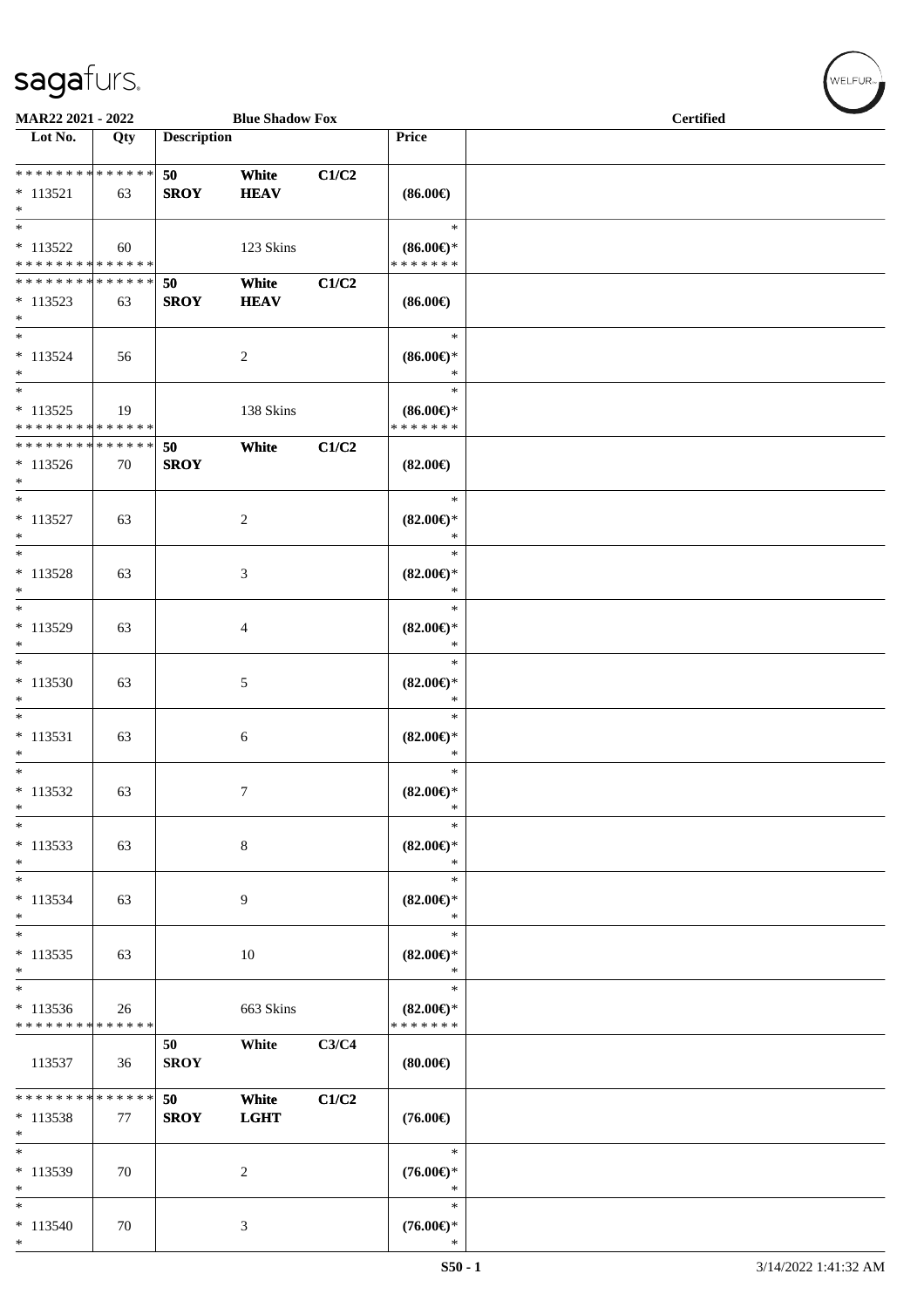|                                             | MAR22 2021 - 2022<br><b>Blue Shadow Fox</b> |                    |                      |       |                                                    | <b>Certified</b> |
|---------------------------------------------|---------------------------------------------|--------------------|----------------------|-------|----------------------------------------------------|------------------|
| Lot No.                                     | Qty                                         | <b>Description</b> |                      |       | Price                                              |                  |
|                                             |                                             |                    |                      |       |                                                    |                  |
| $\ast$                                      |                                             | 50                 | White                | C1/C2 | $\ast$                                             |                  |
| $* 113541$<br>* * * * * * * * * * * * * *   | 29                                          | <b>SROY</b>        | <b>LGHT</b>          |       | $(76.00\epsilon)$ *<br>* * * * * * *               |                  |
| * * * * * * * * * * * * * *                 |                                             | 50                 | White                | C1/C2 |                                                    |                  |
| $* 113542$                                  | 77                                          | <b>SAGA</b>        |                      |       | $(76.00\epsilon)$                                  |                  |
| $\ast$                                      |                                             |                    |                      |       |                                                    |                  |
| $\ast$                                      |                                             |                    |                      |       | $\ast$                                             |                  |
| $* 113543$                                  | 70                                          |                    | $\overline{2}$       |       | $(76.00\mathnormal{\in}\mathcal{)^{\! \! \times}}$ |                  |
| $\ast$<br>$\overline{\phantom{a}^*}$        |                                             |                    |                      |       | $\ast$<br>$\ast$                                   |                  |
| $* 113544$                                  | 70                                          |                    | $\mathfrak{Z}$       |       | $(76.00\mathnormal{\in}\mathcal{)^{\! \! \circ}}$  |                  |
| $\ast$                                      |                                             |                    |                      |       | $\ast$                                             |                  |
| $\overline{\phantom{a}^*}$                  |                                             |                    |                      |       | $\ast$                                             |                  |
| $* 113545$                                  | 70                                          |                    | $\overline{4}$       |       | $(76.00\epsilon)$ *                                |                  |
| $\ast$                                      |                                             |                    |                      |       | $\ast$                                             |                  |
| $\ast$<br>$* 113546$                        | 70                                          |                    | $\sqrt{5}$           |       | $\ast$<br>$(76.00\epsilon)$ *                      |                  |
| $\ast$                                      |                                             |                    |                      |       | $\ast$                                             |                  |
| $\frac{1}{*}$                               |                                             |                    |                      |       | $\ast$                                             |                  |
| $* 113547$                                  | 70                                          |                    | 6                    |       | $(76.00\epsilon)$ *                                |                  |
| $\ast$<br>$\overline{\ast}$                 |                                             |                    |                      |       | $\ast$                                             |                  |
|                                             |                                             |                    |                      |       | $\ast$                                             |                  |
| $* 113548$<br>$\ast$                        | 70                                          |                    | $\tau$               |       | $(76.00\mathnormal{\infty})^*$<br>$\ast$           |                  |
| $\ast$                                      |                                             |                    |                      |       | $\ast$                                             |                  |
| $* 113549$                                  | 70                                          |                    | $\,8\,$              |       | $(76.00\mathnormal{\in}\mathcal{)^{\! \! \times}}$ |                  |
| $\ast$<br>$\overline{\phantom{a}^*}$        |                                             |                    |                      |       | $\ast$                                             |                  |
|                                             |                                             |                    |                      |       | $\ast$                                             |                  |
| $* 113550$<br>$\ast$                        | 70                                          |                    | $\overline{9}$       |       | $(76.00\mathnormal{\infty})^*$<br>$\ast$           |                  |
| $\overline{\phantom{a}^*}$                  |                                             |                    |                      |       | $\ast$                                             |                  |
| $* 113551$                                  | 70                                          |                    | $10\,$               |       | $(76.00\mathnormal{\in}\mathcal{)^{\! \! \times}}$ |                  |
| $\ast$                                      |                                             |                    |                      |       | $\ast$                                             |                  |
| $\ast$                                      |                                             |                    |                      |       | $\ast$                                             |                  |
| $* 113552$<br>$\ast$                        | 70                                          |                    | 11                   |       | $(76.00\epsilon)$ *<br>$\ast$                      |                  |
| $\ast$                                      |                                             |                    |                      |       | $\ast$                                             |                  |
| $* 113553$                                  | 70                                          |                    | 12                   |       | $(76.00\epsilon)$ *                                |                  |
| $\ast$                                      |                                             |                    |                      |       | $\ast$                                             |                  |
| $\ast$                                      |                                             |                    |                      |       | $\ast$                                             |                  |
| $* 113554$<br>$\ast$                        | 70                                          |                    | 13                   |       | $(76.00\epsilon)$ *<br>$\ast$                      |                  |
| $\ast$                                      |                                             |                    |                      |       | $\ast$                                             |                  |
| $* 113555$                                  | 70                                          |                    | 14                   |       | $(76.00\epsilon)$ *                                |                  |
| $\ast$<br>$\overline{\phantom{0}}$          |                                             |                    |                      |       | $\ast$                                             |                  |
|                                             |                                             |                    |                      |       | $\ast$                                             |                  |
| * 113556<br>* * * * * * * * * * * * * *     | 23                                          |                    | 1010 Skins           |       | $(76.00\epsilon)$ *<br>* * * * * * *               |                  |
|                                             |                                             | 50                 | White                | C3/C4 |                                                    |                  |
| 113557                                      | 79                                          | <b>SAGA</b>        |                      |       | $(74.00\epsilon)$                                  |                  |
|                                             |                                             |                    |                      |       |                                                    |                  |
| ******** <mark>*****</mark> *<br>$* 113558$ |                                             | 50<br><b>SAGA</b>  | White<br><b>LGHT</b> | C1/C2 | 74.00€                                             |                  |
| $\ast$                                      | 84                                          |                    |                      |       |                                                    |                  |
| $\ast$                                      |                                             |                    |                      |       | $\ast$                                             |                  |
| * 113559                                    | 64                                          |                    | $\overline{c}$       |       | 74.00€*                                            |                  |
| $\ast$                                      |                                             |                    |                      |       | $\ast$                                             |                  |
| $\ast$<br>$*113560$                         | 21                                          |                    | 169 Skins            |       | $\ast$<br>74.00€*                                  |                  |
| **************                              |                                             |                    |                      |       | * * * * * * *                                      |                  |

WELFUR<sub>"</sub>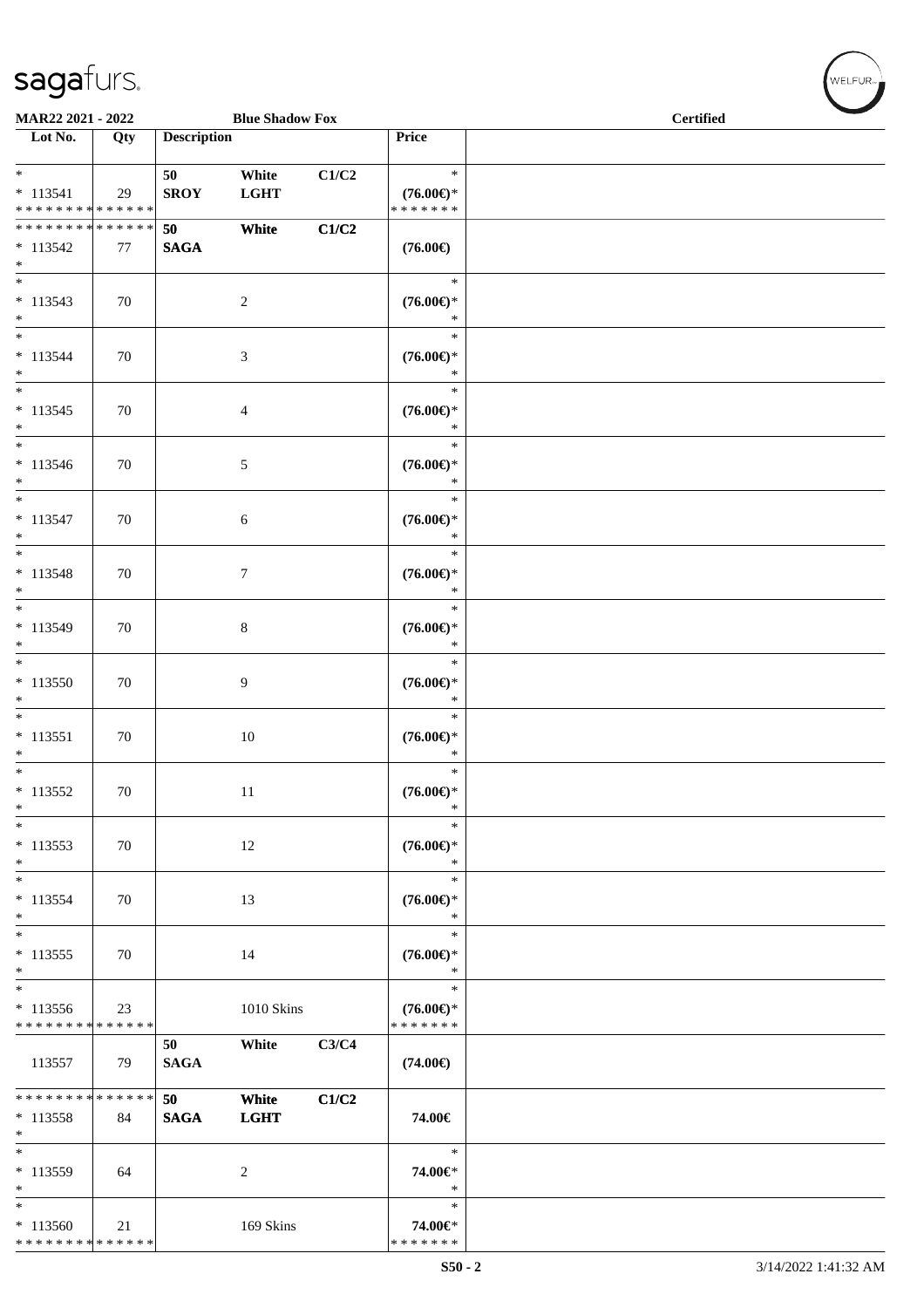| MAR22 2021 - 2022                                             |     |                    | <b>Blue Shadow Fox</b> |       |                                                | <b>Certified</b> |  |  |
|---------------------------------------------------------------|-----|--------------------|------------------------|-------|------------------------------------------------|------------------|--|--|
| Lot No.                                                       | Qty | <b>Description</b> |                        |       | Price                                          |                  |  |  |
| ******** <mark>******</mark><br>$*113561$<br>$*$              | 84  | 50<br>SI           | White                  | C1/C2 | 70.00€                                         |                  |  |  |
| $*113562$<br>$*$                                              | 77  |                    | 2                      |       | $\ast$<br>70.00€*<br>$\ast$                    |                  |  |  |
| $\overline{\ast}$<br>$*113563$<br>* * * * * * * * * * * * * * | 30  |                    | 191 Skins              |       | $\ast$<br>70.00€*<br>* * * * * * *             |                  |  |  |
| * * * * * * * * * * * * * * *<br>$*113564$<br>$*$             | 63  | 50<br><b>SROY</b>  | 2XP<br><b>HEAV</b>     | C1/C2 | $(84.00\epsilon)$                              |                  |  |  |
| $*$<br>$* 113565$<br>$\ast$                                   | 56  |                    | 2                      |       | $\ast$<br>$(84.00\epsilon)$ *<br>$\ast$        |                  |  |  |
| * 113566<br>$*$                                               | 56  |                    | 3                      |       | $\ast$<br>$(84.00\epsilon)$ *<br>$\ast$        |                  |  |  |
| $*$<br>$* 113567$<br>$\ast$                                   | 56  |                    | 4                      |       | $\ast$<br>$(84.00\epsilon)$ *<br>$\ast$        |                  |  |  |
| $\ast$<br>$* 113568$<br>$\ast$                                | 56  |                    | 5                      |       | $\ast$<br>$(84.00\epsilon)$ *<br>$\ast$        |                  |  |  |
| $*113569$<br>* * * * * * * * <mark>* * * * * * *</mark>       | 60  |                    | 347 Skins              |       | $\ast$<br>$(84.00\epsilon)$ *<br>* * * * * * * |                  |  |  |
| * * * * * * * * * * * * * * *<br>* 113570<br>$*$              | 70  | 50<br><b>SROY</b>  | 2XP                    | C1/C2 | (80.00)                                        |                  |  |  |
| $*$<br>$* 113571$<br>$\ast$                                   | 63  |                    | 2                      |       | $\ast$<br>$(80.00\epsilon)$ *<br>$\ast$        |                  |  |  |
| $\overline{\ast}$<br>$* 113572$<br>$\ast$                     | 63  |                    | 3                      |       | $\ast$<br>$(80.00\epsilon)$ *<br>$\ast$        |                  |  |  |
| $\ast$<br>$* 113573$<br>$*$                                   | 63  |                    | $\overline{4}$         |       | $\ast$<br>$(80.00 \in )^*$<br>$\ast$           |                  |  |  |
| $*$<br>$* 113574$<br>$*$                                      | 63  |                    | 5                      |       | $\ast$<br>$(80.00\epsilon)$ *<br>$\ast$        |                  |  |  |
| $*$<br>$* 113575$<br>$*$                                      | 63  |                    | 6                      |       | $\ast$<br>$(80.00\epsilon)$ *<br>$\ast$        |                  |  |  |
| $*$<br>$* 113576$<br>$*$                                      | 63  |                    | $\tau$                 |       | $\ast$<br>$(80.00\epsilon)$ *<br>$\ast$        |                  |  |  |
| $*$<br>$* 113577$<br>$\ast$                                   | 63  |                    | $\,8\,$                |       | $\ast$<br>$(80.00\epsilon)$ *<br>$\ast$        |                  |  |  |
| $*$<br>$* 113578$<br>$*$                                      | 63  |                    | 9                      |       | $\ast$<br>(80.00)<br>$\ast$                    |                  |  |  |
| $\overline{\phantom{0}}$<br>$* 113579$<br>$*$                 | 63  |                    | 10                     |       | $\ast$<br>$(80.00 \in )^*$<br>$\ast$           |                  |  |  |
| $*$<br>$* 113580$<br>$\ast$                                   | 63  |                    | 11                     |       | $\ast$<br>$(80.00 \in )^*$<br>$\ast$           |                  |  |  |

 $w$ ELFUR-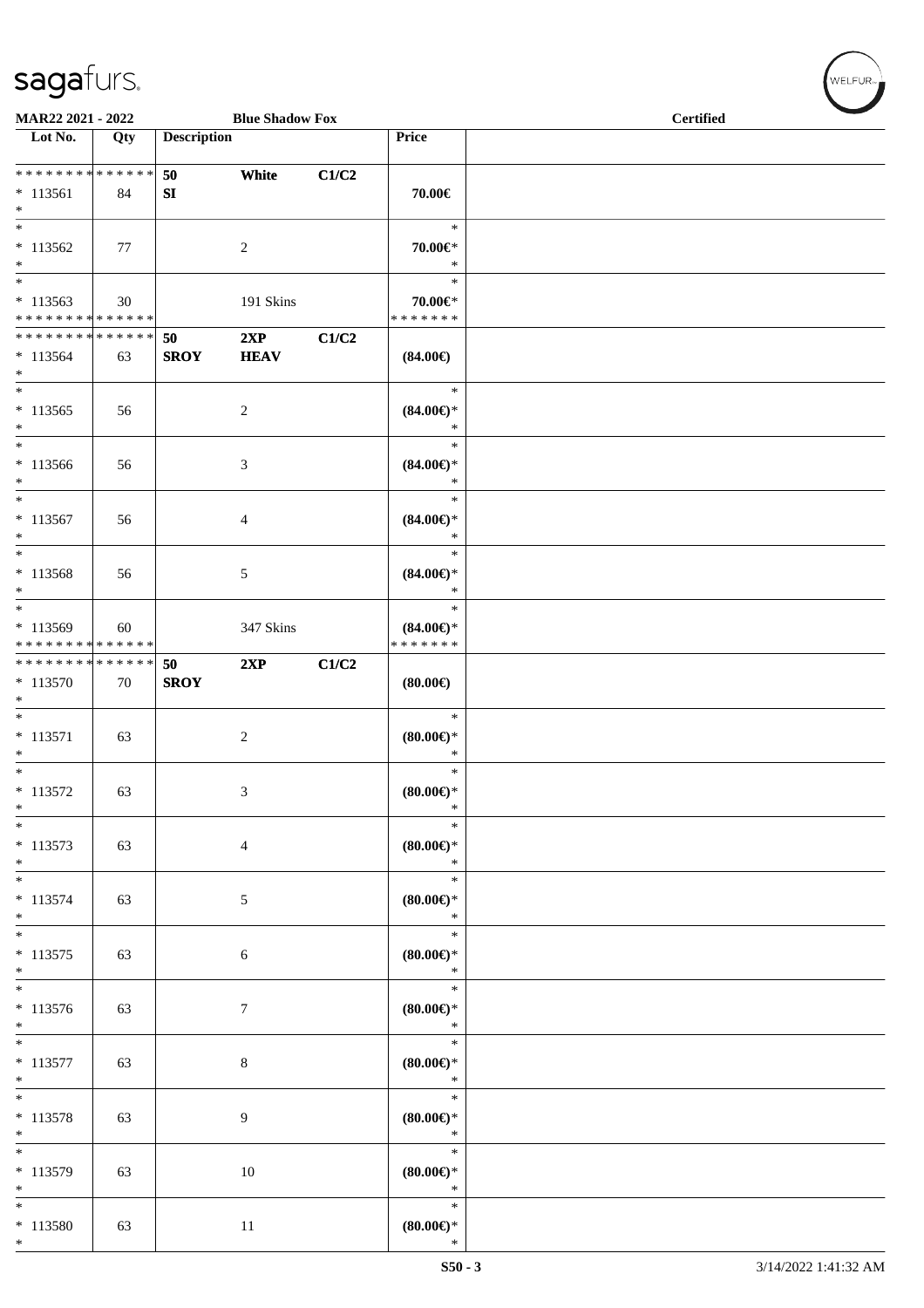\*

|                                                         | <b>Blue Shadow Fox</b><br>MAR22 2021 - 2022 |                    |                |       |                                                | <b>Certified</b> |
|---------------------------------------------------------|---------------------------------------------|--------------------|----------------|-------|------------------------------------------------|------------------|
| Lot No.                                                 | Qty                                         | <b>Description</b> |                |       | Price                                          |                  |
| $*$<br>$* 113581$<br>$*$                                | 63                                          | 50<br><b>SROY</b>  | 2XP            | C1/C2 | $\ast$<br>(80.00)<br>$\ast$                    |                  |
| $\overline{\ast}$<br>$* 113582$<br>$*$                  | 63                                          |                    | 13             |       | $\ast$<br>$(80.00\epsilon)$ *<br>$\ast$        |                  |
| $\overline{\ast}$<br>$* 113583$<br>$*$                  | 63                                          |                    | 14             |       | $\ast$<br>(80.00)<br>$\ast$                    |                  |
| $*$<br>$* 113584$<br>$*$                                | 63                                          |                    | 15             |       | $\ast$<br>(80.00)<br>$\ast$                    |                  |
| $\overline{\phantom{0}}$<br>$* 113585$<br>$*$           | 63                                          |                    | 16             |       | $\ast$<br>(80.00)<br>$\ast$                    |                  |
| $\ast$<br>$* 113586$<br>$*$                             | 63                                          |                    | 17             |       | $\ast$<br>(80.00)<br>$\ast$                    |                  |
| $*$<br>$* 113587$<br>$*$                                | 63                                          |                    | 18             |       | $\ast$<br>$(80.00\epsilon)$ *<br>$\ast$        |                  |
| $\overline{\ast}$<br>$* 113588$<br>$\ast$               | 63                                          |                    | 19             |       | $\ast$<br>$(80.00\epsilon)$ *<br>$\ast$        |                  |
| $\overline{\phantom{0}}$<br>$* 113589$<br>$\ast$        | 63                                          |                    | $20\,$         |       | $\ast$<br>$(80.00\epsilon)$ *<br>$\ast$        |                  |
| * 113590<br>$\ast$                                      | 63                                          |                    | $21\,$         |       | $\ast$<br>$(80.00\epsilon)$ *<br>$\ast$        |                  |
| $*$<br>$* 113591$<br>$\ast$                             | 63                                          |                    | $22\,$         |       | $\ast$<br>$(80.00\epsilon)$ *<br>$\ast$        |                  |
| $\overline{\ast}$<br>$* 113592$<br>$\ast$               | 63                                          |                    | $23\,$         |       | $\ast$<br>$(80.00\epsilon)$ *<br>$\ast$        |                  |
| $\ast$<br>$* 113593$<br>$*$                             | 63                                          |                    | $24\,$         |       | $\ast$<br>$(80.00\in)^\ast$<br>$\ast$          |                  |
| $\ast$<br>* 113594<br>$*$                               | 63                                          |                    | $25\,$         |       | $\ast$<br>$(80.00\epsilon)$ *<br>$\ast$        |                  |
| $*$<br>* 113595<br>$\ast$                               | 63                                          |                    | 26             |       | $\ast$<br>$(80.00\epsilon)$ *<br>$\ast$        |                  |
| $\overline{\phantom{0}}$<br>* 113596<br>$*$             | 63                                          |                    | $27\,$         |       | $\ast$<br>$(80.00\epsilon)$ *<br>$\ast$        |                  |
| $\overline{\ast}$<br>* 113597<br>$*$                    | 56                                          |                    | $28\,$         |       | $\ast$<br>$(80.00\epsilon)$ *<br>$\ast$        |                  |
| $\overline{\phantom{0}}$<br>* 113598<br>* * * * * * * * | 23<br>* * * * * *                           |                    | 1787 Skins     |       | $\ast$<br>$(80.00\epsilon)$ *<br>* * * * * * * |                  |
| * * * * * * * *<br>* 113599<br>$*$                      | * * * * * *<br>70                           | 50<br><b>SROY</b>  | 2XP            | C3/C4 | $(78.00\epsilon)$                              |                  |
| $\ast$<br>$*113600$<br>$*$                              | 63                                          |                    | $\overline{c}$ |       | $\ast$<br>$(78.00\epsilon)$ *<br>$\ast$        |                  |

 ${\begin{pmatrix} \text{WELFUR}_{\text{max}} \end{pmatrix}}$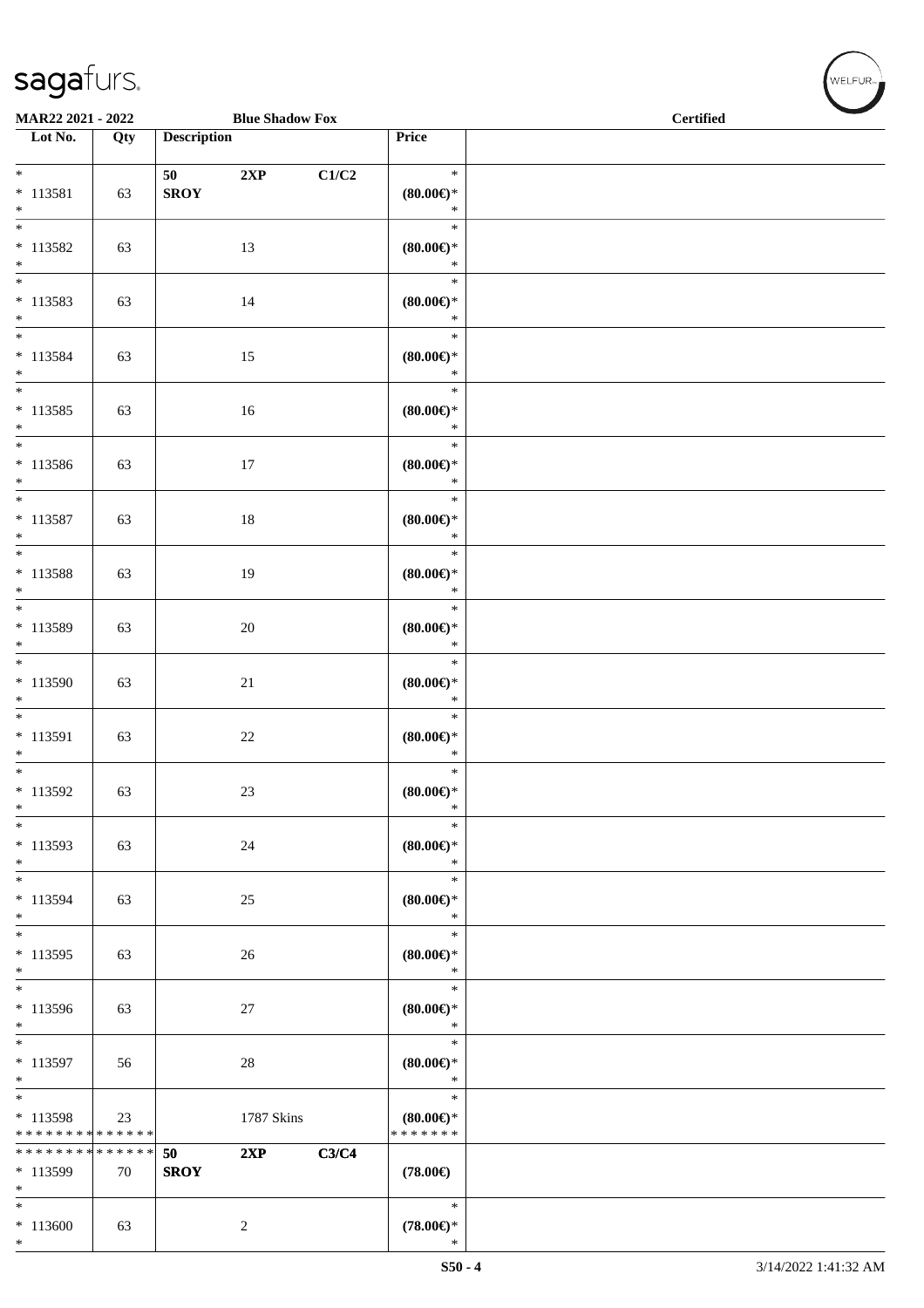\*

| <b>MAR22 2021 - 2022</b>                                              |     |                    | <b>Blue Shadow Fox</b> |       |                                                | <b>Certified</b> |  |  |
|-----------------------------------------------------------------------|-----|--------------------|------------------------|-------|------------------------------------------------|------------------|--|--|
| Lot No.                                                               | Qty | <b>Description</b> |                        |       | Price                                          |                  |  |  |
| $\ddot{x}$<br>$*113601$<br>$*$                                        | 63  | 50<br><b>SROY</b>  | 2XP                    | C3/C4 | $\ast$<br>$(78.00\epsilon)$ *<br>$\ast$        |                  |  |  |
| $*113602$                                                             | 57  |                    | $\overline{4}$         |       | $\ast$<br>$(78.00\epsilon)$ *<br>$\ast$        |                  |  |  |
| $*$<br>$*$<br>$*113603$<br>* * * * * * * * <mark>* * * * * * *</mark> | 21  |                    | 274 Skins              |       | $\ast$<br>$(78.00\epsilon)$ *<br>* * * * * * * |                  |  |  |
| * * * * * * * * <mark>* * * * * * *</mark><br>$* 113604$<br>$\ast$    | 77  | 50<br><b>SROY</b>  | 2XP<br><b>LGHT</b>     | C1/C2 | $(74.00\epsilon)$                              |                  |  |  |
| $*113605$<br>$\ast$                                                   | 70  |                    | 2                      |       | $\ast$<br>$(74.00\epsilon)$ *<br>$\ast$        |                  |  |  |
| $*113606$<br>$*$                                                      | 70  |                    | $\mathfrak{Z}$         |       | $\ast$<br>$(74.00\epsilon)$ *<br>$\ast$        |                  |  |  |
| $*$<br>$*113607$<br>$*$                                               | 70  |                    | $\overline{4}$         |       | $\ast$<br>$(74.00\epsilon)$ *<br>$\ast$        |                  |  |  |
| $\ddot{x}$<br>* 113608<br>$\ast$                                      | 70  |                    | 5                      |       | $\ast$<br>$(74.00\epsilon)$ *<br>$\ast$        |                  |  |  |
| $*113609$<br>$*$<br>$\overline{\ast}$                                 | 70  |                    | $6\phantom{1}6$        |       | $\ast$<br>$(74.00\epsilon)$ *<br>$\ast$        |                  |  |  |
| $* 113610$<br>$\ast$<br>$\overline{\phantom{0}}$                      | 70  |                    | $\tau$                 |       | $\ast$<br>$(74.00\epsilon)$ *<br>$\ast$        |                  |  |  |
| $* 113611$<br>$\ast$<br>$*$                                           | 70  |                    | $\,8\,$                |       | $\ast$<br>$(74.00\epsilon)$ *<br>$\ast$        |                  |  |  |
| $* 113612$<br>$\ast$                                                  | 70  |                    | $\overline{9}$         |       | $\ast$<br>$(74.00\epsilon)$ *<br>$\ast$        |                  |  |  |
| $\ast$<br>$* 113613$<br>$\ast$                                        | 70  |                    | 10                     |       | $\ast$<br>$(74.00\epsilon)$ *<br>$\ast$        |                  |  |  |
| $\ddot{x}$<br>$* 113614$<br>$\ast$<br>$\overline{\ast}$               | 68  |                    | 11                     |       | $\ast$<br>$(74.00\epsilon)$ *<br>$\ast$        |                  |  |  |
| $* 113615$<br>* * * * * * * * <mark>* * * * * * *</mark>              | 21  |                    | 796 Skins              |       | $\ast$<br>$(74.00\epsilon)$ *<br>* * * * * * * |                  |  |  |
| * * * * * * * * <mark>* * * * * * *</mark><br>$* 113616$<br>$\ast$    | 77  | 50<br><b>SAGA</b>  | 2XP                    | C1/C2 | $(74.00\epsilon)$                              |                  |  |  |
| $\overline{\phantom{0}}$<br>$* 113617$<br>$\ast$                      | 70  |                    | 2                      |       | $\ast$<br>$(74.00\epsilon)$ *<br>$\ast$        |                  |  |  |
| $*$<br>$* 113618$<br>$*$                                              | 70  |                    | $\mathbf{3}$           |       | $\ast$<br>$(74.00\epsilon)$ *<br>$\ast$        |                  |  |  |
| $\overline{\ast}$<br>$* 113619$<br>$\ast$                             | 70  |                    | $\overline{4}$         |       | $\ast$<br>74.00€*<br>$\ast$                    |                  |  |  |
| $\ast$<br>$*113620$<br>$\ast$                                         | 70  |                    | 5                      |       | $\ast$<br>74.00€*<br>$\ast$                    |                  |  |  |

 $(\sqrt{\text{WELFUR}_{\text{max}}})$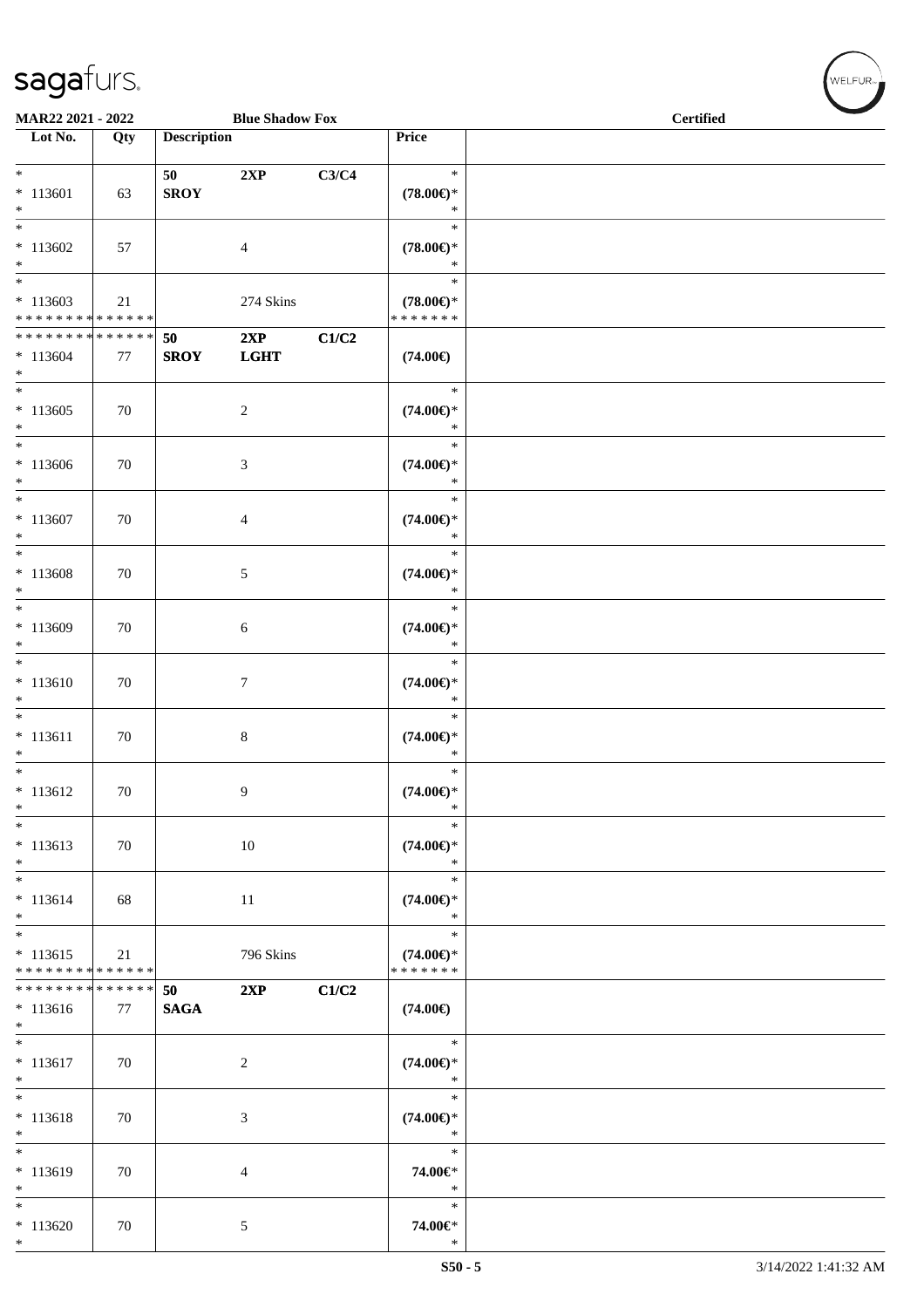|                                                         | MAR22 2021 - 2022<br><b>Blue Shadow Fox</b> |                    |                |       |                                         | <b>Certified</b> |  |
|---------------------------------------------------------|---------------------------------------------|--------------------|----------------|-------|-----------------------------------------|------------------|--|
| $\overline{\phantom{1}}$ Lot No.                        | Qty                                         | <b>Description</b> |                |       | Price                                   |                  |  |
| $*$<br>$* 113621$<br>$\ast$                             | 70                                          | <b>SAGA</b>        | 2XP            | C1/C2 | $\ast$<br>74.00€*<br>$\ast$             |                  |  |
| $\ast$<br>$* 113622$<br>$*$                             | 70                                          |                    | $\tau$         |       | $\ast$<br>74.00€*<br>$\ast$             |                  |  |
| $\overline{\phantom{0}}$<br>$* 113623$<br>$*$           | 70                                          |                    | $\,8\,$        |       | $\ast$<br>74.00€*<br>$\ast$             |                  |  |
| $\overline{\phantom{0}}$<br>$* 113624$<br>$*$<br>$\ast$ | 70                                          |                    | $\overline{9}$ |       | $\ast$<br>$(74.00\epsilon)$ *<br>$\ast$ |                  |  |
| $* 113625$<br>$*$<br>$\overline{\phantom{0}}$           | 70                                          |                    | 10             |       | $\ast$<br>$(74.00\epsilon)$ *<br>$\ast$ |                  |  |
| $* 113626$<br>$*$                                       | 70                                          |                    | $11\,$         |       | $\ast$<br>$(74.00\epsilon)$ *<br>$\ast$ |                  |  |
| $*$<br>$* 113627$<br>$\ast$                             | 70                                          |                    | 12             |       | $\ast$<br>$(74.00\epsilon)$ *<br>$\ast$ |                  |  |
| $\ast$<br>$* 113628$<br>$\ast$                          | 70                                          |                    | 13             |       | $\ast$<br>$(74.00\epsilon)$ *<br>$\ast$ |                  |  |
| $\overline{\phantom{0}}$<br>$*113629$<br>$*$            | 70                                          |                    | 14             |       | $\ast$<br>$(74.00\epsilon)$ *<br>$\ast$ |                  |  |
| $\overline{\phantom{0}}$<br>$*113630$<br>$\ast$         | 70                                          |                    | 15             |       | $\ast$<br>$(74.00\epsilon)$ *<br>$\ast$ |                  |  |
| $*$<br>$* 113631$<br>$*$                                | 70                                          |                    | 16             |       | $\ast$<br>$(74.00\epsilon)$ *<br>$\ast$ |                  |  |
| $\overline{\ast}$<br>$* 113632$<br>$\ast$               | 70                                          |                    | 17             |       | $\ast$<br>$(74.00\epsilon)$ *<br>$\ast$ |                  |  |
| $\overline{\ast}$<br>$* 113633$<br>$*$                  | 70                                          |                    | $18\,$         |       | $\ast$<br>$(74.00\epsilon)$ *<br>$\ast$ |                  |  |
| $\ast$<br>$* 113634$<br>$*$                             | 70                                          |                    | 19             |       | $\ast$<br>$(74.00\epsilon)$ *<br>$\ast$ |                  |  |
| $\overline{\phantom{0}}$<br>$*113635$<br>$*$            | 70                                          |                    | $20\,$         |       | $\ast$<br>$(74.00\epsilon)$ *<br>$\ast$ |                  |  |
| $\overline{\phantom{0}}$<br>$* 113636$<br>$*$           | 70                                          |                    | 21             |       | $\ast$<br>$(74.00\in)^\ast$<br>$\ast$   |                  |  |
| $*$<br>$* 113637$<br>$\ast$                             | 70                                          |                    | $22\,$         |       | $\ast$<br>$(74.00\epsilon)$ *<br>$\ast$ |                  |  |
| $\ast$<br>$*113638$<br>$*$                              | 70                                          |                    | 23             |       | $\ast$<br>$(74.00\epsilon)$ *<br>$\ast$ |                  |  |
| $\overline{\ast}$<br>$*113639$<br>$\ast$                | 70                                          |                    | 24             |       | $\ast$<br>$(74.00\epsilon)$ *<br>$\ast$ |                  |  |
| $\ast$<br>$* 113640$<br>$*$                             | 70                                          |                    | $25\,$         |       | $\ast$<br>$(74.00\epsilon)$ *<br>$\ast$ |                  |  |

WELFUR<sub>"</sub>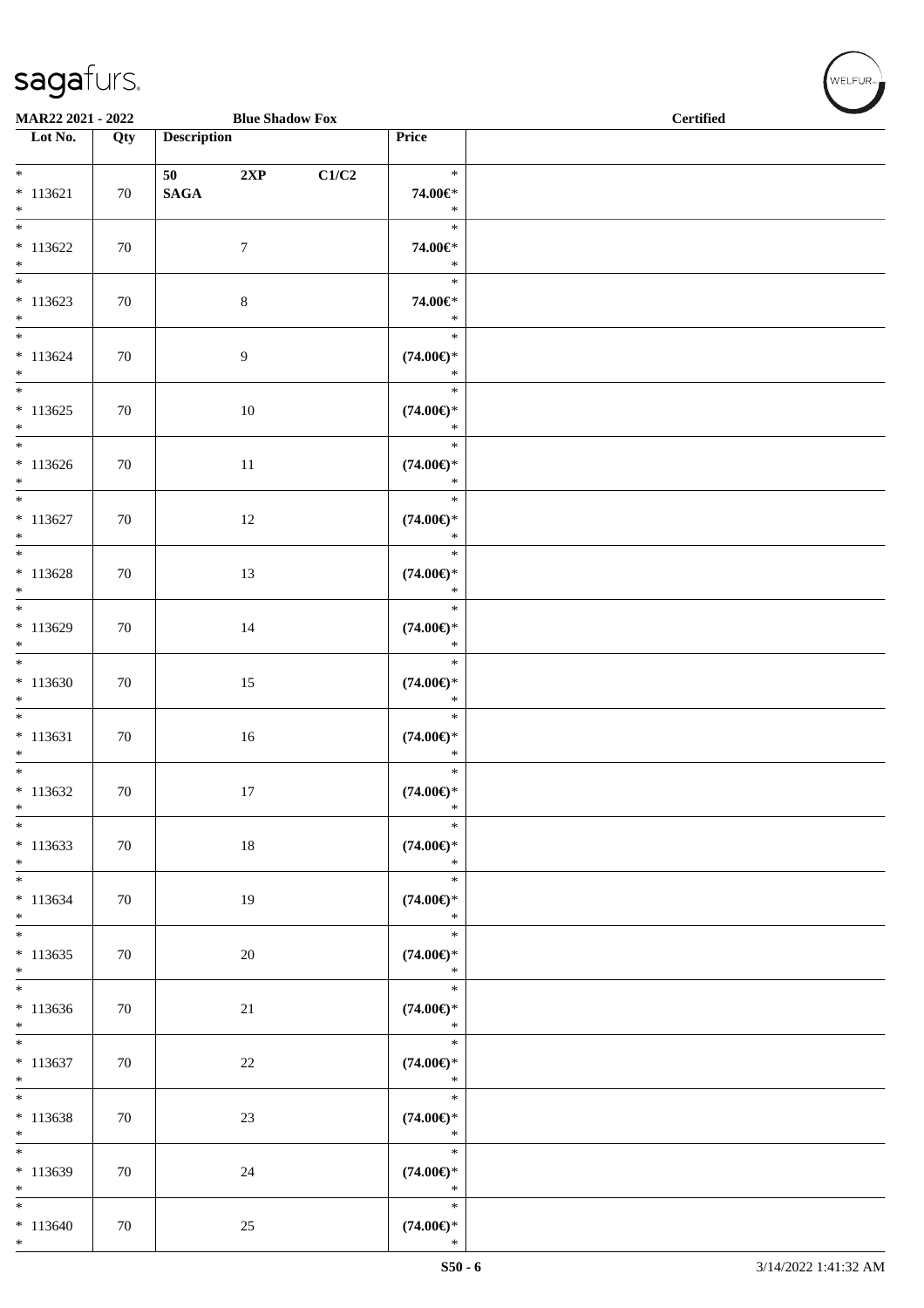| MAR22 2021 - 2022                                   |     |                       | <b>Blue Shadow Fox</b> |                           |                                                | <b>Certified</b> |  |
|-----------------------------------------------------|-----|-----------------------|------------------------|---------------------------|------------------------------------------------|------------------|--|
| $\overline{\phantom{1}}$ Lot No.                    | Qty | <b>Description</b>    |                        |                           | Price                                          |                  |  |
| $*$<br>$* 113641$<br>$\ast$                         | 70  | 50<br>$\mathbf{SAGA}$ | 2XP                    | $\mathbf{C1}/\mathbf{C2}$ | $\ast$<br>$(74.00\epsilon)$ *<br>$\ast$        |                  |  |
| $\overline{\phantom{a}^*}$<br>$* 113642$<br>$*$     | 70  |                       | 27                     |                           | $\ast$<br>$(74.00\epsilon)$ *<br>$\ast$        |                  |  |
| $\overline{\phantom{0}}$<br>$* 113643$<br>$\ast$    | 70  |                       | $28\,$                 |                           | $\ast$<br>$(74.00\epsilon)$ *<br>$\ast$        |                  |  |
| $\overline{\ast}$<br>$* 113644$<br>$*$              | 70  |                       | 29                     |                           | $\ast$<br>$(74.00\epsilon)$ *<br>$\ast$        |                  |  |
| $\overline{\phantom{0}}$<br>$* 113645$<br>$*$       | 70  |                       | $30\,$                 |                           | $\ast$<br>$(74.00\epsilon)$ *<br>$\ast$        |                  |  |
| $*$<br>$* 113646$<br>$*$                            | 70  |                       | 31                     |                           | $\ast$<br>$(74.00\epsilon)$ *<br>$\ast$        |                  |  |
| $\ast$<br>$* 113647$<br>$*$                         | 70  |                       | $32\,$                 |                           | $\ast$<br>$(74.00\epsilon)$ *<br>$\ast$        |                  |  |
| $\overline{\phantom{0}}$<br>$* 113648$<br>$*$       | 70  |                       | 33                     |                           | $\ast$<br>$(74.00\epsilon)$ *<br>$\ast$        |                  |  |
| $*$<br>$* 113649$<br>$\ast$                         | 70  |                       | 34                     |                           | $\ast$<br>$(74.00\epsilon)$ *<br>$\ast$        |                  |  |
| $\ast$<br>$*113650$<br>$\ast$                       | 70  |                       | 35                     |                           | $\ast$<br>$(74.00\epsilon)$ *<br>$\ast$        |                  |  |
| $\overline{\phantom{0}}$<br>$* 113651$<br>$*$       | 70  |                       | 36                     |                           | $\ast$<br>$(74.00\epsilon)$ *<br>$\ast$        |                  |  |
| $*$<br>$*113652$<br>$\ast$                          | 70  |                       | 37                     |                           | $\ast$<br>$(74.00ε)$ *<br>$\ast$               |                  |  |
| $\ast$<br>$* 113653$<br>$\ast$                      | 70  |                       | $38\,$                 |                           | $\ast$<br>$(74.00\epsilon)$ *<br>$\ast$        |                  |  |
| $\ast$<br>$* 113654$<br>* * * * * * * * * * * * * * | 43  |                       | 2710 Skins             |                           | $\ast$<br>$(74.00\epsilon)$ *<br>* * * * * * * |                  |  |
| * * * * * * * * * * * * * *<br>$*113655$<br>$\ast$  | 77  | 50<br><b>SAGA</b>     | 2XP                    | C3/C4                     | $(72.00\epsilon)$                              |                  |  |
| $\ast$<br>$*113656$<br>$\ast$                       | 70  |                       | $\boldsymbol{2}$       |                           | $\ast$<br>$(72.00\epsilon)$ *<br>$\ast$        |                  |  |
| $\overline{\ast}$<br>$* 113657$<br>$\ast$           | 70  |                       | $\mathfrak{Z}$         |                           | $\ast$<br>$(72.00\epsilon)$ *<br>$\ast$        |                  |  |
| $\ast$<br>$*113658$<br>$\ast$                       | 70  |                       | $\overline{4}$         |                           | $\ast$<br>$(72.00\epsilon)$ *<br>$\ast$        |                  |  |
| $\ast$<br>$*113659$<br>$\ast$                       | 70  |                       | 5                      |                           | $\ast$<br>$(72.00\in)^\ast$<br>$\ast$          |                  |  |
| $\ast$<br>* 113660<br>$\ast$                        | 70  |                       | 6                      |                           | $\ast$<br>$(72.00\epsilon)$ *<br>$\ast$        |                  |  |

 $(\forall ELFUR_{\text{max}})$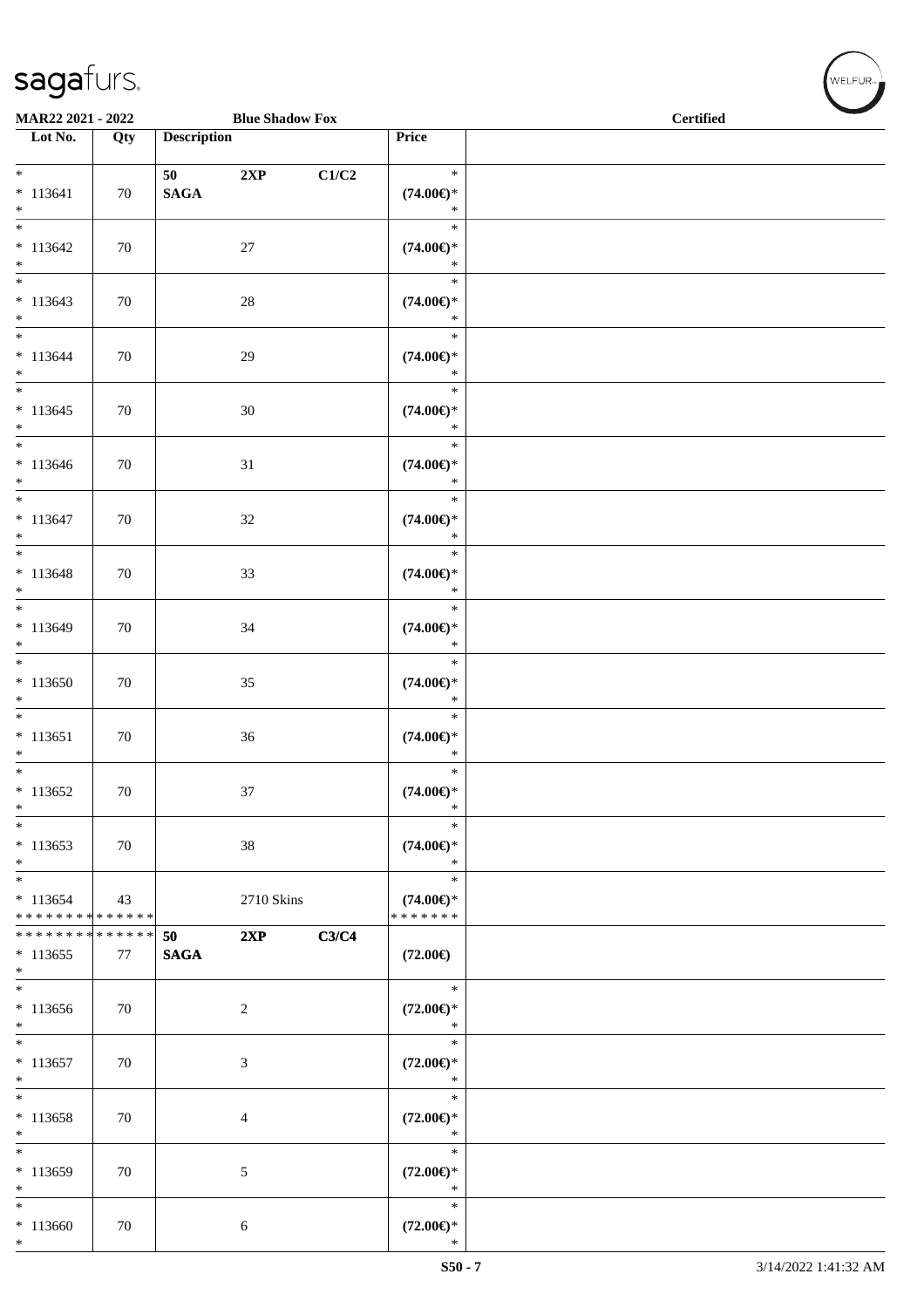\*

|                                                      | MAR22 2021 - 2022<br><b>Blue Shadow Fox</b> |                    |                                       |       |                                                | <b>Certified</b> |
|------------------------------------------------------|---------------------------------------------|--------------------|---------------------------------------|-------|------------------------------------------------|------------------|
| Lot No.                                              | Qty                                         | <b>Description</b> |                                       |       | Price                                          |                  |
| $*$<br>$* 113661$<br>$*$                             | 70                                          | 50<br><b>SAGA</b>  | 2XP                                   | C3/C4 | $\ast$<br>$(72.00\epsilon)$ *<br>$\ast$        |                  |
| $\ast$<br>$*113662$<br>* * * * * * * * * * * * * * * | 73                                          |                    | 570 Skins                             |       | $\ast$<br>$(72.00\epsilon)$ *<br>* * * * * * * |                  |
| * * * * * * * * * * * * * * *<br>$*113663$<br>$*$    | 84                                          | 50<br><b>SAGA</b>  | 2XP<br><b>LGHT</b>                    | C1/C2 | 72.00€                                         |                  |
| $*$<br>$* 113664$<br>$\ast$                          | 77                                          |                    | 2                                     |       | $\ast$<br>72.00€*<br>$\ast$                    |                  |
| $*$<br>$*113665$<br>$\ast$<br>$*$                    | 77                                          |                    | 3                                     |       | $\ast$<br>72.00€*<br>$\ast$                    |                  |
| $*113666$<br>$*$<br>$\ast$                           | 77                                          |                    | $\overline{4}$                        |       | $\ast$<br>72.00€*<br>$\ast$<br>$\ast$          |                  |
| $* 113667$<br>$*$<br>$*$                             | 77                                          |                    | $\sqrt{5}$                            |       | 72.00€*<br>$\ast$                              |                  |
| $* 113668$<br>* * * * * * * * * * * * * *            | 56                                          |                    | 448 Skins                             |       | $\ast$<br>72.00€*<br>* * * * * * *             |                  |
| ******** <mark>******</mark><br>* 113669<br>$\ast$   | 84                                          | 50<br>SI           | 2XP                                   | C1/C2 | $(70.00\epsilon)$                              |                  |
| $*$<br>$* 113670$<br>$\ast$                          | 77                                          |                    | $\overline{c}$                        |       | $\ast$<br>70.00€*<br>$\ast$                    |                  |
| $*$<br>$* 113671$<br>$\ast$                          | 77                                          |                    | $\mathfrak{Z}$                        |       | $\ast$<br>70.00€*<br>$\ast$                    |                  |
| $*$<br>$* 113672$<br>$\ast$                          | 77                                          |                    | $\overline{4}$                        |       | $\ast$<br>$70.00 \in$<br>$\ast$                |                  |
| $\ast$<br>$* 113673$<br>$\ast$                       | 77                                          |                    | $\sqrt{5}$                            |       | $\ast$<br>70.00€*<br>$\ast$                    |                  |
| $\ast$<br>$* 113674$<br>$\ast$                       | 77                                          |                    | 6                                     |       | $\ast$<br>70.00€*<br>$\ast$                    |                  |
| $\ast$<br>$* 113675$<br>$\ast$                       | 77                                          |                    | 7                                     |       | $\ast$<br>70.00€*<br>$\ast$                    |                  |
| $\ast$<br>* 113676<br>* * * * * * * * * * * * * *    | 21                                          |                    | 567 Skins                             |       | $\ast$<br>70.00€*<br>* * * * * * *             |                  |
| * * * * * * * * * * * * * *<br>* 113677<br>$*$       | 84                                          | 50<br>SI           | 2XP                                   | C3/C4 | 64.00€                                         |                  |
| $*$<br>$* 113678$<br>* * * * * * * * * * * * * *     | 49                                          |                    | 133 Skins                             |       | $\ast$<br>$66.00 \in$<br>* * * * * * *         |                  |
| 113679                                               | 41                                          | 50<br>SI           | XP/2XP<br><b>LGHT</b>                 | C1/C2 | 64.00€                                         |                  |
| * * * * * * * * * * * * * *<br>$*113680$             | 63                                          | 50<br><b>SROY</b>  | $\mathbf{X}\mathbf{P}$<br><b>HEAV</b> | C1/C2 | $(84.00\epsilon)$                              |                  |

 $(\forall ELFUR_{\text{max}})$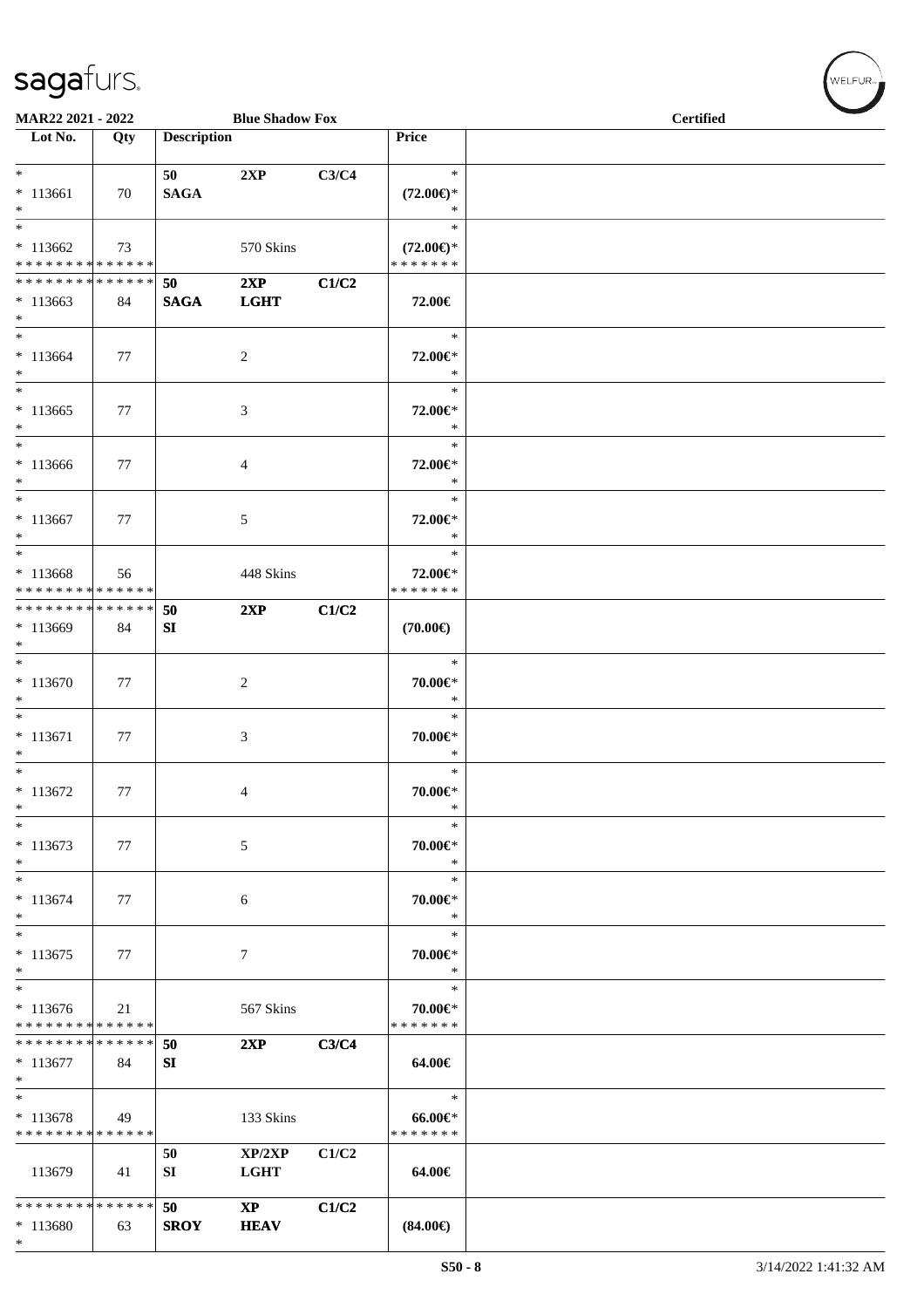\*

| MAR22 2021 - 2022<br><b>Blue Shadow Fox</b>                                        |     |                    |                                       |       |                                                | <b>Certified</b> |
|------------------------------------------------------------------------------------|-----|--------------------|---------------------------------------|-------|------------------------------------------------|------------------|
| Lot No.                                                                            | Qty | <b>Description</b> |                                       |       | <b>Price</b>                                   |                  |
| $*$<br>$* 113681$<br>$*$                                                           | 56  | 50<br><b>SROY</b>  | $\mathbf{X}\mathbf{P}$<br><b>HEAV</b> | C1/C2 | $\ast$<br>$(84.00\epsilon)$ *<br>$\ast$        |                  |
| $\overline{\ast}$<br>$*113682$<br>* * * * * * * * <mark>* * * * * * *</mark>       | 33  |                    | 152 Skins                             |       | $\ast$<br>$(84.00\epsilon)$ *<br>* * * * * * * |                  |
| * * * * * * * * <mark>* * * * * *</mark><br>$*113683$<br>$*$                       | 70  | 50<br><b>SROY</b>  | $\mathbf{XP}$                         | C1/C2 | $(80.00\epsilon)$                              |                  |
| $*$<br>* 113684<br>$*$                                                             | 63  |                    | $\sqrt{2}$                            |       | $\ast$<br>(80.00)<br>$\ast$                    |                  |
| $*$<br>$* 113685$<br>$*$                                                           | 63  |                    | 3                                     |       | $\ast$<br>$(80.00\epsilon)$ *<br>$\ast$        |                  |
| $\ast$<br>* 113686<br>$*$                                                          | 63  |                    | $\overline{4}$                        |       | $\ast$<br>$(80.00\epsilon)$ *<br>$\ast$        |                  |
| $*$<br>$* 113687$<br>$*$                                                           | 63  |                    | 5                                     |       | $\ast$<br>$(80.00\epsilon)$ *<br>$\ast$        |                  |
| $*$<br>* 113688<br>$*$                                                             | 63  |                    | 6                                     |       | $\ast$<br>$(80.00\epsilon)$ *<br>$\ast$        |                  |
| * 113689<br>$*$                                                                    | 63  |                    | $\tau$                                |       | $\ast$<br>$(80.00\epsilon)$ *<br>$\ast$        |                  |
| $* 113690$<br>$*$                                                                  | 63  |                    | $\,8\,$                               |       | $\ast$<br>$(80.00\epsilon)$ *<br>$\ast$        |                  |
| $*$<br>$* 113691$<br>$*$                                                           | 63  |                    | 9                                     |       | $\ast$<br>$(80.00\epsilon)$ *<br>$\ast$        |                  |
| $*$<br>$*113692$<br>*                                                              | 63  |                    | 10                                    |       | $\ast$<br>$(80.00\epsilon)$ *<br>$\ast$        |                  |
| $\ast$<br>* 113693<br>$*$                                                          | 63  |                    | 11                                    |       | $\ast$<br>$(80.00\epsilon)$ *<br>$\ast$        |                  |
| $*$<br>$* 113694$<br>*                                                             | 63  |                    | 12                                    |       | $\ast$<br>$(80.00\epsilon)$ *<br>$\ast$        |                  |
| $\ast$<br>$*113695$<br>$\ast$                                                      | 63  |                    | 13                                    |       | $\ast$<br>$(80.00 \in )^*$<br>$\ast$           |                  |
| $\overline{\phantom{0}}$<br>* 113696<br>* * * * * * * * <mark>* * * * * * *</mark> | 30  |                    | 856 Skins                             |       | $\ast$<br>$(80.00 \in )^*$<br>* * * * * * *    |                  |
| * * * * * * * * <mark>* * * * * * *</mark><br>$*113697$<br>$*$                     | 70  | 50<br><b>SROY</b>  | $\bold{XP}$                           | C3/C4 | $(78.00\epsilon)$                              |                  |
| $*$<br>* 113698<br>* * * * * * * * * * * * * *                                     | 39  |                    | 109 Skins                             |       | $\ast$<br>$(78.00\epsilon)$ *<br>* * * * * * * |                  |
| * * * * * * * * * * * * * *<br>$* 113699$<br>$*$                                   | 77  | 50<br><b>SROY</b>  | $\mathbf{X}\mathbf{P}$<br><b>LGHT</b> | C1/C2 | $(74.00\epsilon)$                              |                  |
| $\ast$<br>$* 113700$<br>$\ast$                                                     | 70  |                    | $\overline{c}$                        |       | $\ast$<br>$(74.00\epsilon)$ *<br>$\ast$        |                  |

 $(w$ ELFUR<sub>m</sub>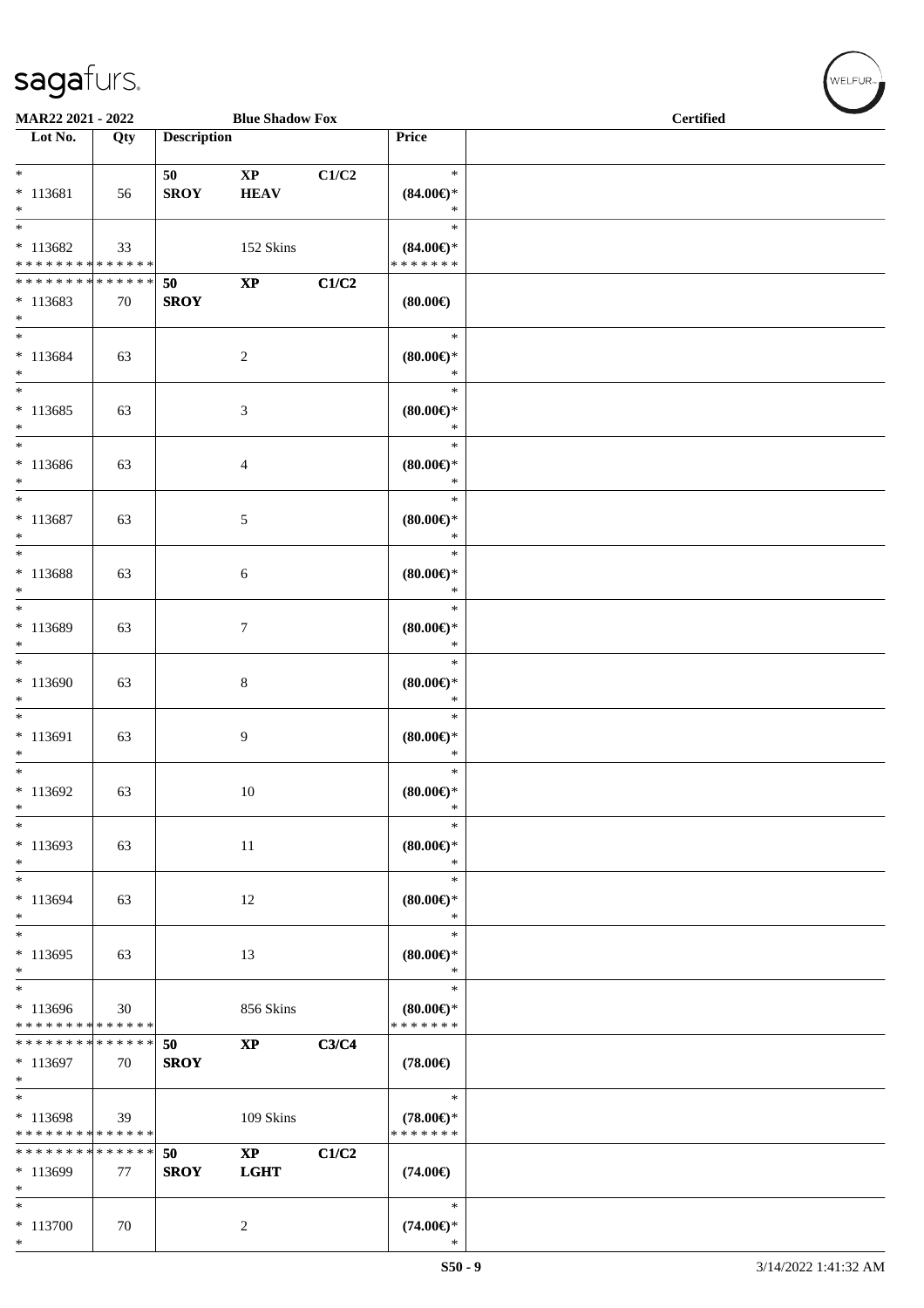\*

| MAR22 2021 - 2022                                   |     |                    | <b>Blue Shadow Fox</b>                |       |                                                | <b>Certified</b> |  |
|-----------------------------------------------------|-----|--------------------|---------------------------------------|-------|------------------------------------------------|------------------|--|
| Lot No.                                             | Qty | <b>Description</b> |                                       |       | Price                                          |                  |  |
| * 113701<br>$*$                                     | 70  | 50<br><b>SROY</b>  | $\mathbf{X}\mathbf{P}$<br><b>LGHT</b> | C1/C2 | $\ast$<br>$(74.00\epsilon)$ *<br>$\ast$        |                  |  |
| $\overline{\phantom{0}}$<br>$* 113702$<br>$*$       | 70  |                    | $\overline{4}$                        |       | $\ast$<br>$(74.00\epsilon)$ *<br>$\ast$        |                  |  |
| $\ast$<br>* 113703<br>$*$                           | 70  |                    | $\mathfrak{S}$                        |       | $\ast$<br>$(74.00\epsilon)$ *<br>$\ast$        |                  |  |
| $\ast$<br>$* 113704$<br>* * * * * * * * * * * * * * | 53  |                    | 410 Skins                             |       | $\ast$<br>$(74.00\epsilon)$ *<br>* * * * * * * |                  |  |
| * * * * * * * * * * * * * *<br>$* 113705$<br>$*$    | 77  | 50<br><b>SAGA</b>  | $\bold{XP}$                           | C1/C2 | $(74.00\epsilon)$                              |                  |  |
| $*$<br>$* 113706$<br>$*$                            | 70  |                    | $\sqrt{2}$                            |       | $\ast$<br>$(74.00\epsilon)$ *<br>$\ast$        |                  |  |
| $\ast$<br>$* 113707$<br>$*$                         | 70  |                    | $\mathfrak{Z}$                        |       | $\ast$<br>$(74.00\epsilon)$ *<br>$\ast$        |                  |  |
| $*$<br>$* 113708$<br>$*$                            | 70  |                    | $\overline{4}$                        |       | $\ast$<br>$(74.00\epsilon)$ *<br>$\ast$        |                  |  |
| $*$<br>$* 113709$<br>$*$                            | 70  |                    | 5                                     |       | $\ast$<br>$(74.00\epsilon)$ *<br>$\ast$        |                  |  |
| $*$<br>$* 113710$<br>$\ast$                         | 70  |                    | 6                                     |       | $\ast$<br>$(74.00\epsilon)$ *<br>$\ast$        |                  |  |
| $*$<br>$* 113711$<br>$\ast$                         | 70  |                    | $\tau$                                |       | $\ast$<br>$(74.00\epsilon)$ *<br>$\ast$        |                  |  |
| $* 113712$<br>$\ast$                                | 70  |                    | $\,8\,$                               |       | $\ast$<br>$(74.00\epsilon)$ *<br>$\ast$        |                  |  |
| $\ast$<br>* 113713<br>$*$                           | 70  |                    | 9                                     |       | $\ast$<br>$(74.00\epsilon)$ *<br>$\ast$        |                  |  |
| $*$<br>$* 113714$<br>$*$                            | 70  |                    | 10                                    |       | $\ast$<br>$(74.00€)$ *<br>$\ast$               |                  |  |
| $*$<br>$* 113715$<br>$*$                            | 70  |                    | 11                                    |       | $\ast$<br>$(74.00\epsilon)$ *<br>$\ast$        |                  |  |
| $*$<br>* 113716<br>$\ast$                           | 70  |                    | 12                                    |       | $\ast$<br>$(74.00\epsilon)$ *<br>$\ast$        |                  |  |
| $*$<br>* 113717<br>* * * * * * * * * * * * * *      | 69  |                    | 916 Skins                             |       | $\ast$<br>$(74.00\epsilon)$ *<br>* * * * * * * |                  |  |
| * * * * * * * * * * * * * *<br>$* 113718$<br>$*$    | 77  | 50<br><b>SAGA</b>  | $\bold{XP}$                           | C3/C4 | $(72.00\epsilon)$                              |                  |  |
| $*$<br>* 113719<br>* * * * * * * * * * * * * *      | 63  |                    | 140 Skins                             |       | $\ast$<br>$(72.00\epsilon)$ *<br>* * * * * * * |                  |  |
| * * * * * * * * * * * * * *<br>$* 113720$           | 84  | 50<br><b>SAGA</b>  | $\mathbf{X}\mathbf{P}$<br><b>LGHT</b> | C1/C2 | $(72.00\epsilon)$                              |                  |  |

 $(\sqrt{\text{WELFUR}_{\text{max}}})$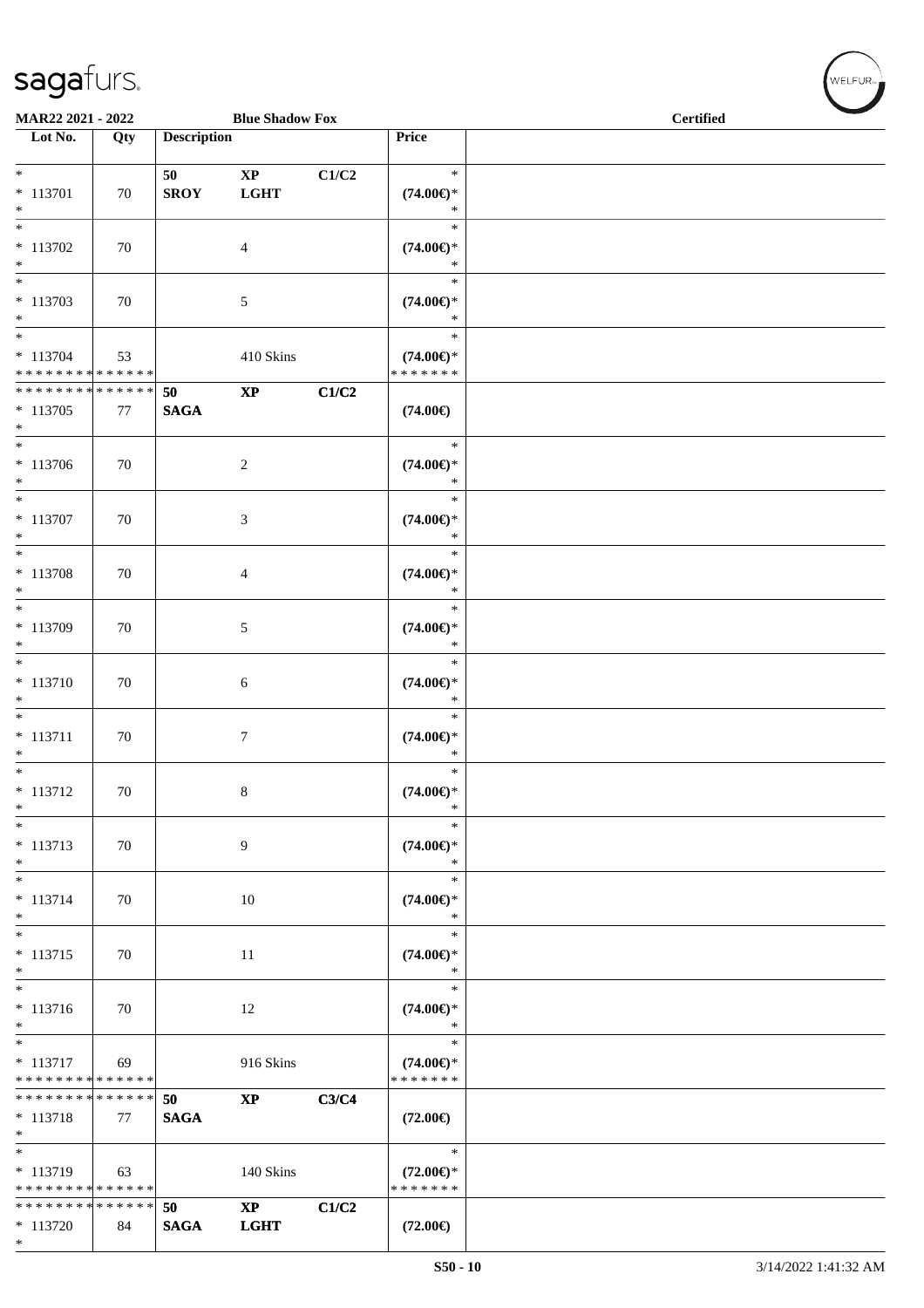\* \* \* \* \* \* \* \* \* \* \* \* \* \*

| MAR22 2021 - 2022                                                                  |     |                    | <b>Blue Shadow Fox</b>                |       |                                                | <b>Certified</b> |  |  |  |  |
|------------------------------------------------------------------------------------|-----|--------------------|---------------------------------------|-------|------------------------------------------------|------------------|--|--|--|--|
| Lot No.                                                                            | Qty | <b>Description</b> |                                       |       | Price                                          |                  |  |  |  |  |
| $*$<br>$* 113721$<br>$\ast$                                                        | 77  | 50<br><b>SAGA</b>  | $\mathbf{X}\mathbf{P}$<br><b>LGHT</b> | C1/C2 | $\ast$<br>$(72.00\epsilon)$ *<br>*             |                  |  |  |  |  |
| $*$<br>$* 113722$<br>* * * * * * * * * * * * * * *                                 | 33  |                    | 194 Skins                             |       | $\ast$<br>$(72.00\epsilon)$ *<br>* * * * * * * |                  |  |  |  |  |
| * * * * * * * * * * * * * * *<br>$* 113723$<br>$*$                                 | 84  | 50<br>SI           | $\bold{XP}$                           | C1/C2 | 66.00€                                         |                  |  |  |  |  |
| $*$<br>$* 113724$<br>$*$                                                           | 77  |                    | 2                                     |       | $\ast$<br>$66.00 \in$<br>$\ast$                |                  |  |  |  |  |
| $* 113725$<br>$*$                                                                  | 77  |                    | 3                                     |       | $\ast$<br>$66.00 \text{E}$<br>$\ast$           |                  |  |  |  |  |
| $\overline{\phantom{0}}$<br>* 113726<br>* * * * * * * * <mark>* * * * * * *</mark> | 81  |                    | 319 Skins                             |       | $\ast$<br>$66.00 \in$<br>* * * * * * *         |                  |  |  |  |  |
| * * * * * * * * <mark>* * * * * *</mark><br>$* 113727$<br>$*$                      | 49  | 50<br><b>SROY</b>  | PAL/XP<br><b>HEAV</b>                 | C3/C4 | 68.00€                                         |                  |  |  |  |  |
| $* 113728$<br>* * * * * * * * <mark>* * * * * * *</mark>                           | 25  |                    | 74 Skins                              |       | $\ast$<br>$68.00 \in$<br>* * * * * * *         |                  |  |  |  |  |
| * * * * * * * * <mark>* * * * * *</mark><br>* 113729<br>$*$                        | 63  | 50<br><b>SROY</b>  | <b>PALE</b><br><b>HEAV</b>            | C1/C2 | $(82.00\epsilon)$                              |                  |  |  |  |  |
| $*$<br>$* 113730$<br>$*$                                                           | 56  |                    | 2                                     |       | $\ast$<br>$(82.00\epsilon)$ *<br>∗             |                  |  |  |  |  |
| $*$<br>$* 113731$<br>* * * * * * * * <mark>* * * * * * *</mark>                    | 27  |                    | 146 Skins                             |       | $\ast$<br>$(82.00\epsilon)$ *<br>* * * * * * * |                  |  |  |  |  |
| * * * * * * * * <mark>* * * * * * *</mark><br>$* 113732$<br>$\ast$                 | 70  | 50<br><b>SROY</b>  | <b>PALE</b>                           | C1/C2 | $(78.00\epsilon)$                              |                  |  |  |  |  |
| $\ast$<br>$* 113733$<br>$*$                                                        | 63  |                    | $\sqrt{2}$                            |       | $\ast$<br>$(78.00\in)^\ast$<br>$\ast$          |                  |  |  |  |  |
| $*$<br>$* 113734$<br>*                                                             | 63  |                    | 3                                     |       | $\ast$<br>$(78.00\epsilon)$ *<br>$\ast$        |                  |  |  |  |  |
| $*$<br>$* 113735$<br>$*$                                                           | 55  |                    | 4                                     |       | $\ast$<br>$(78.00\epsilon)$ *<br>$\ast$        |                  |  |  |  |  |
| $*$<br>$* 113736$<br>* * * * * * * * <mark>* * * * * * *</mark>                    | 21  |                    | 272 Skins                             |       | $\ast$<br>$(78.00\epsilon)$ *<br>* * * * * * * |                  |  |  |  |  |
| * * * * * * * * <mark>* * * * * *</mark><br>$*113737$<br>$\ast$                    | 77  | 50<br><b>SROY</b>  | <b>PALE</b><br><b>LGHT</b>            | C1/C2 | $(72.00\epsilon)$                              |                  |  |  |  |  |
| $\overline{\phantom{0}}$<br>* 113738<br>$\ast$                                     | 70  |                    | 2                                     |       | $\ast$<br>$(72.00\epsilon)$ *<br>∗             |                  |  |  |  |  |
| $*$<br>* 113739<br>$\ast$                                                          | 56  |                    | 3                                     |       | $\ast$<br>$(72.00\epsilon)$ *<br>$\ast$        |                  |  |  |  |  |
| $*$<br>$* 113740$                                                                  | 22  |                    | 225 Skins                             |       | $\ast$<br>$(72.00\epsilon)$ *                  |                  |  |  |  |  |

\* \* \* \* \* \* \*

 $w$ ELFUR-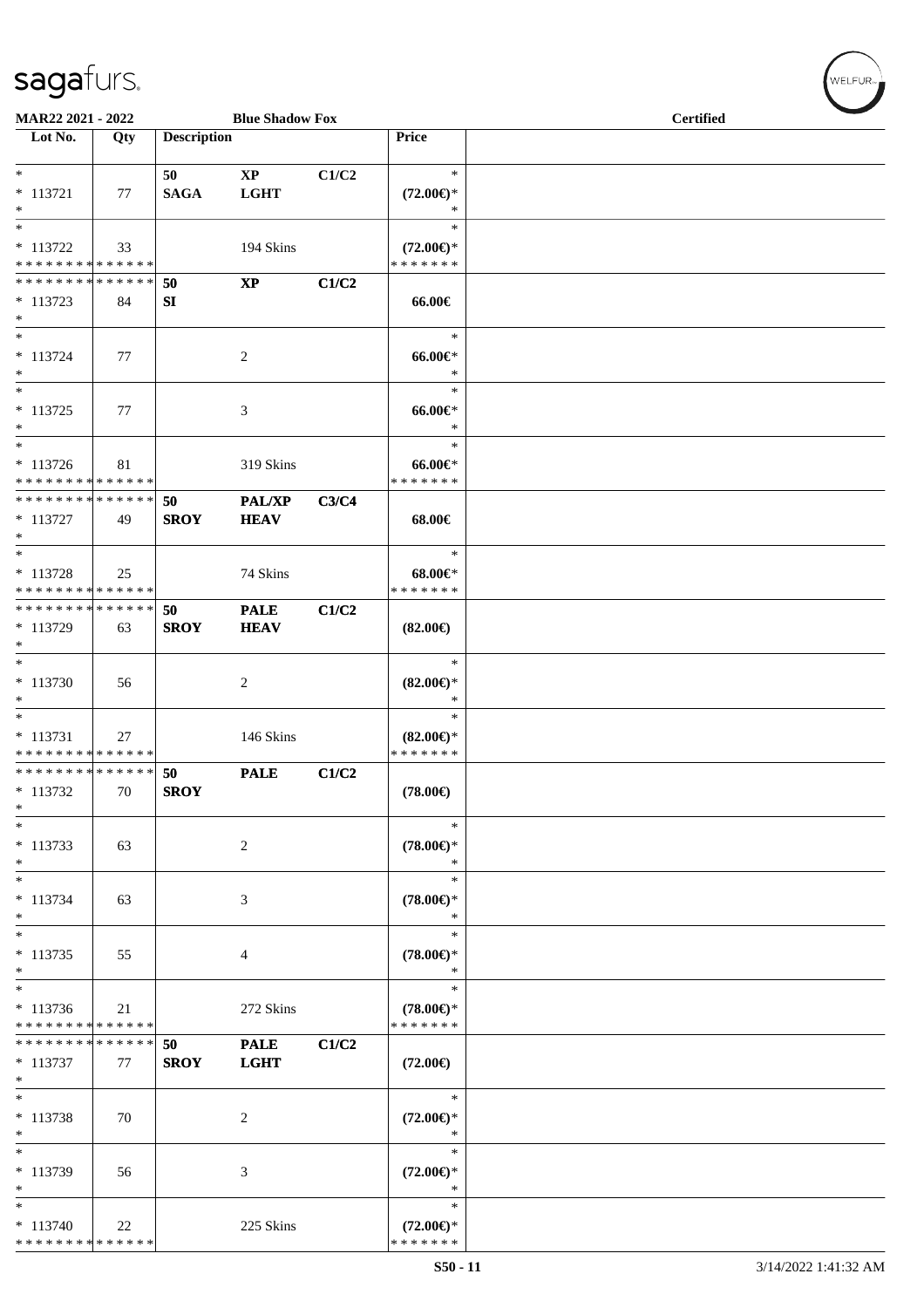\* \* \* \* \* \* \* \* \* \* \* \* \* \*

| MAR22 2021 - 2022                                          |     |                    | <b>Blue Shadow Fox</b>       |       |                                                | <b>Certified</b> |  |  |  |  |
|------------------------------------------------------------|-----|--------------------|------------------------------|-------|------------------------------------------------|------------------|--|--|--|--|
| Lot No.                                                    | Qty | <b>Description</b> |                              |       | Price                                          |                  |  |  |  |  |
| * * * * * * * * * * * * * *<br>$* 113741$<br>$*$           | 70  | 50<br><b>SAGA</b>  | <b>PALE</b>                  | C1/C2 | $(72.00\epsilon)$                              |                  |  |  |  |  |
| $* 113742$<br>* * * * * * * * <mark>* * * * * *</mark>     | 69  |                    | 139 Skins                    |       | $\ast$<br>$(72.00\epsilon)$ *<br>* * * * * * * |                  |  |  |  |  |
| 113743                                                     | 78  | 50<br><b>SAGA</b>  | <b>PALE</b>                  | C3/C4 | $(70.00\epsilon)$                              |                  |  |  |  |  |
| * * * * * * * * * * * * * *<br>$* 113744$<br>$*$           | 63  | 50<br><b>SROY</b>  | MED/PAL C1/C2<br><b>HEAV</b> |       | $(82.00\epsilon)$                              |                  |  |  |  |  |
| $_{*}$<br>$* 113745$<br>$*$                                | 48  |                    | $\overline{c}$               |       | $\ast$<br>$(82.00\epsilon)$ *<br>$\ast$        |                  |  |  |  |  |
| $*$<br>$* 113746$<br>* * * * * * * * * * * * * *           | 21  |                    | 132 Skins                    |       | $\ast$<br>$(82.00\epsilon)$ *<br>* * * * * * * |                  |  |  |  |  |
| * * * * * * * * * * * * * *<br>$* 113747$<br>$*$           | 70  | 50<br><b>SROY</b>  | MED/PAL C1/C2                |       | $(78.00\epsilon)$                              |                  |  |  |  |  |
| $*$<br>$* 113748$<br>$*$                                   | 63  |                    | 2                            |       | $\ast$<br>$(78.00\epsilon)$ *                  |                  |  |  |  |  |
| * 113749<br>$*$                                            | 63  |                    | 3                            |       | $\ast$<br>$(78.00\epsilon)$ *<br>$\ast$        |                  |  |  |  |  |
| $\overline{\phantom{0}}$<br>$* 113750$<br>$*$              | 63  |                    | 4                            |       | $\ast$<br>$(78.00\epsilon)$ *<br>$\ast$        |                  |  |  |  |  |
| $*$<br>$* 113751$<br>$*$                                   | 63  |                    | $\sqrt{5}$                   |       | $\ast$<br>$(78.00\epsilon)$ *<br>$\ast$        |                  |  |  |  |  |
| $*$<br>$* 113752$<br>$\ast$                                | 63  |                    | 6                            |       | $\ast$<br>$(78.00\epsilon)$ *<br>$\ast$        |                  |  |  |  |  |
| $*$<br>$* 113753$<br>$\ast$                                | 63  |                    | $\tau$                       |       | $\ast$<br>$(78.00\epsilon)$ *<br>$\ast$        |                  |  |  |  |  |
| $\ast$<br>$* 113754$<br>$\ast$                             | 63  |                    | $\,8\,$                      |       | $\ast$<br>$(78.00\epsilon)$ *<br>$\ast$        |                  |  |  |  |  |
| $\overline{\ast}$<br>* 113755<br>$*$                       | 63  |                    | 9                            |       | $\ast$<br>$(78.00\epsilon)$ *<br>$\ast$        |                  |  |  |  |  |
| * 113756<br>$*$                                            | 63  |                    | 10                           |       | $\ast$<br>$(78.00\epsilon)$ *<br>$\ast$        |                  |  |  |  |  |
| $*$<br>$* 113757$<br>$*$                                   | 63  |                    | 11                           |       | $\ast$<br>$(78.00\epsilon)$ *<br>$\ast$        |                  |  |  |  |  |
| $\overline{\ }$<br>* 113758<br>* * * * * * * * * * * * * * | 34  |                    | 734 Skins                    |       | $\ast$<br>$(78.00\epsilon)$ *<br>* * * * * * * |                  |  |  |  |  |
| * * * * * * * * * * * * * *<br>$* 113759$<br>$\ast$        | 70  | 50<br><b>SROY</b>  | MED/PAL C3/C4                |       | $(76.00\epsilon)$                              |                  |  |  |  |  |
| $*$<br>$* 113760$                                          | 27  |                    | 97 Skins                     |       | $\ast$<br>$(76.00\epsilon)$ *                  |                  |  |  |  |  |

\* \* \* \* \* \* \*

 $w$ elfur<sub>m</sub>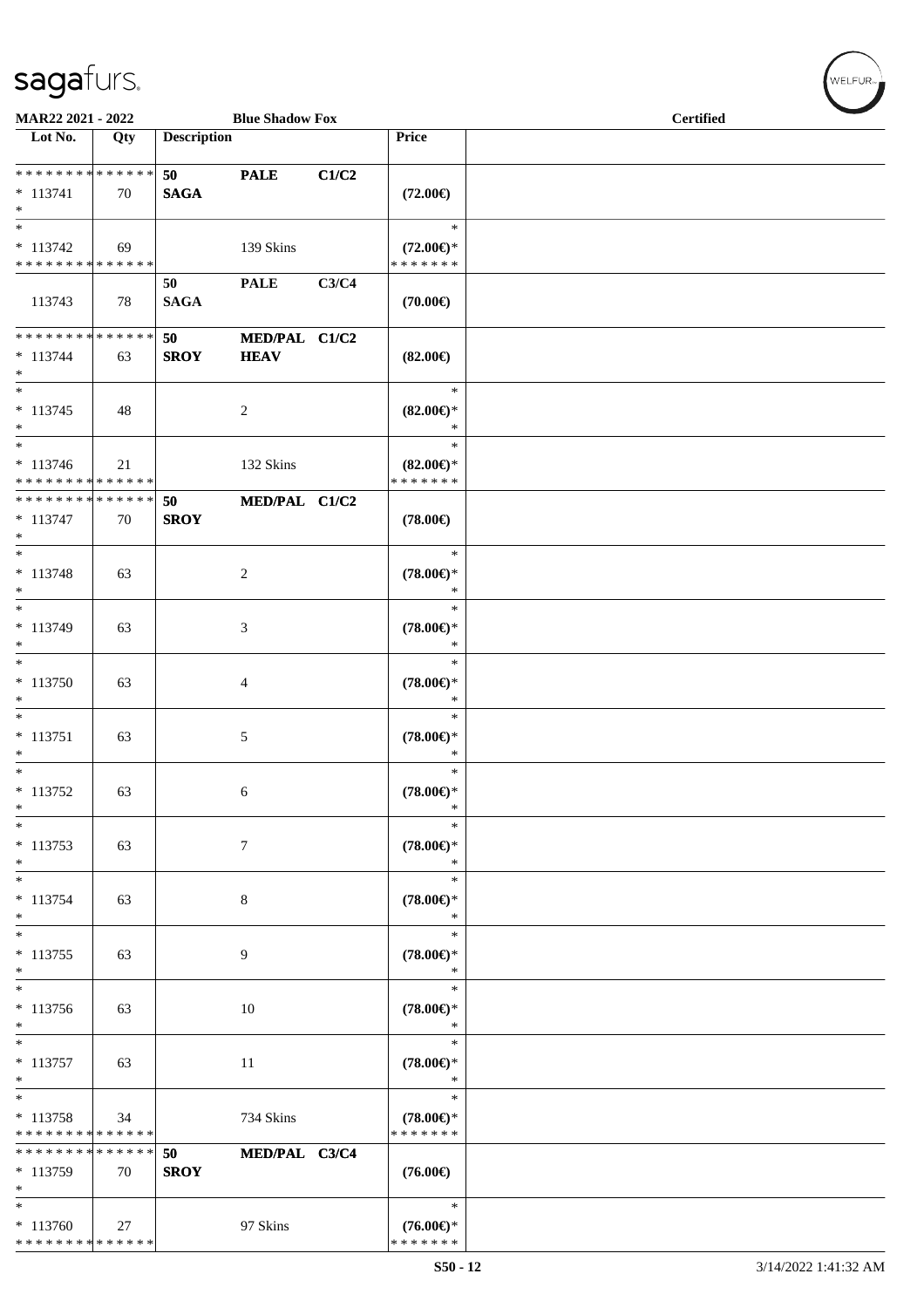| MAR22 2021 - 2022                                          |     |                    | <b>Blue Shadow Fox</b>       |                                                   | <b>Certified</b> |  |
|------------------------------------------------------------|-----|--------------------|------------------------------|---------------------------------------------------|------------------|--|
| Lot No.                                                    | Qty | <b>Description</b> |                              | Price                                             |                  |  |
| **************<br>$* 113761$<br>$\ast$                     | 77  | 50<br><b>SROY</b>  | MED/PAL C1/C2<br><b>LGHT</b> | $(72.00\epsilon)$                                 |                  |  |
| $\ast$<br>$* 113762$<br>$\ast$                             | 70  |                    | $\sqrt{2}$                   | $\ast$<br>$(72.00\epsilon)$ *<br>$\ast$           |                  |  |
| $\ast$<br>$* 113763$<br>$\ast$                             | 70  |                    | 3                            | $\ast$<br>$(72.00\epsilon)$ *<br>$\ast$           |                  |  |
| $\overline{\phantom{a}^*}$<br>$* 113764$<br>$\ast$         | 70  |                    | $\overline{4}$               | $\ast$<br>$(72.00\epsilon)$ *<br>$\ast$           |                  |  |
| $\overline{\phantom{a}}$<br>$* 113765$<br>$\ast$           | 70  |                    | $\sqrt{5}$                   | $\ast$<br>$(72.00\epsilon)$ *<br>$\ast$           |                  |  |
| $\ast$<br>$* 113766$<br>* * * * * * * * * * * * * *        | 57  |                    | 414 Skins                    | $\ast$<br>$(72.00\epsilon)$ *<br>* * * * * * *    |                  |  |
| ******** <mark>******</mark><br>$* 113767$<br>$\ast$       | 77  | 50<br><b>SAGA</b>  | MED/PAL C1/C2                | $(72.00\epsilon)$                                 |                  |  |
| $\overline{\phantom{0}}$<br>* 113768<br>$\ast$             | 70  |                    | $\boldsymbol{2}$             | $\ast$<br>$(72.00\epsilon)$ *<br>$\ast$           |                  |  |
| $\ast$<br>* 113769<br>$\ast$<br>$\overline{\phantom{a}^*}$ | 70  |                    | $\mathfrak{Z}$               | $\ast$<br>$(72.00\mathbb{E})^*$<br>$\ast$         |                  |  |
| $* 113770$<br>$\ast$                                       | 70  |                    | $\overline{4}$               | $\ast$<br>$(72.00\epsilon)$ *<br>$\ast$           |                  |  |
| $_{\ast}^{-}$<br>$* 113771$<br>$\ast$                      | 70  |                    | $\sqrt{5}$                   | $\ast$<br>$(72.00\mathbb{E})^*$<br>$\ast$         |                  |  |
| $\ast$<br>$* 113772$<br>$\ast$<br>$\ast$                   | 70  |                    | 6                            | $\ast$<br>$(72.00\epsilon)$ *<br>$\ast$<br>$\ast$ |                  |  |
| $* 113773$<br>$\ast$<br>$_{*}$                             | 70  |                    | $\boldsymbol{7}$             | $(72.00\epsilon)$ *<br>$\ast$                     |                  |  |
| $* 113774$<br>$\ast$<br>$\ast$                             | 70  |                    | 8                            | $\ast$<br>$(72.00\epsilon)$ *<br>$\ast$           |                  |  |
| $* 113775$<br>$\ast$<br>$\overline{\phantom{a}^*}$         | 70  |                    | $\overline{9}$               | $\ast$<br>$(72.00\in)^\ast$<br>$\ast$<br>$\ast$   |                  |  |
| $* 113776$<br>$\ast$<br>$\overline{\phantom{1}}$           | 70  |                    | 10                           | $(72.00\epsilon)$ *<br>$\ast$                     |                  |  |
| $* 113777$<br>$\ast$<br>$\ast$                             | 70  |                    | $11\,$                       | $\ast$<br>$(72.00\epsilon)$ *<br>$\ast$<br>$\ast$ |                  |  |
| $* 113778$<br>$\ast$<br>$\ast$                             | 70  |                    | 12                           | $(72.00\epsilon)$ *<br>$\ast$                     |                  |  |
| $* 113779$<br>$\ast$                                       | 56  |                    | 13                           | $\ast$<br>$(72.00\epsilon)$ *<br>$\ast$           |                  |  |
| $\ast$<br>$* 113780$<br>******** <mark>******</mark>       | 21  |                    | 924 Skins                    | $\ast$<br>$(72.00\epsilon)$ *<br>* * * * * * *    |                  |  |

WELFUR<sub>"</sub>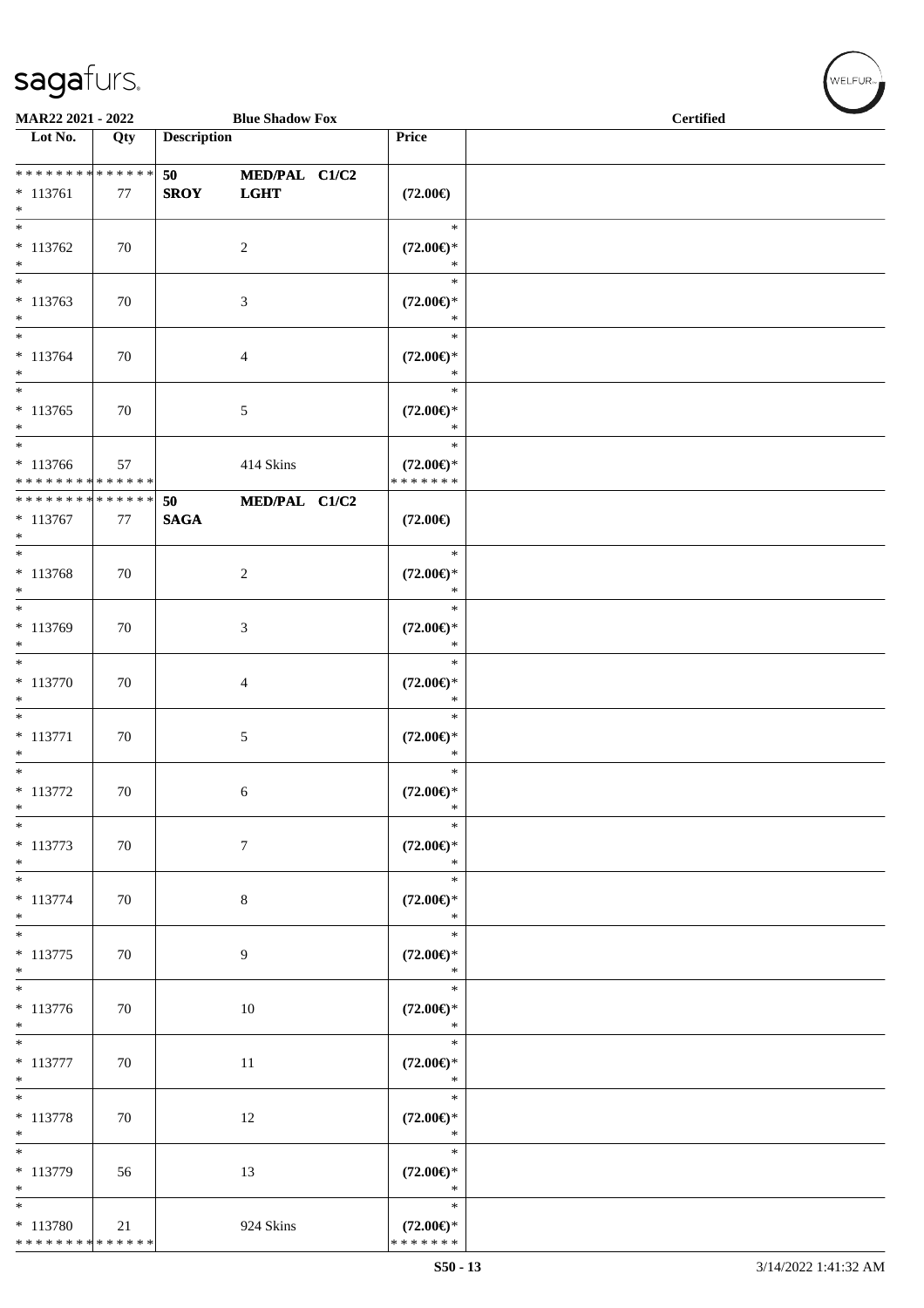\*

| MAR22 2021 - 2022                                           |     |                    | <b>Blue Shadow Fox</b>    |       |                                                | <b>Certified</b> |  |
|-------------------------------------------------------------|-----|--------------------|---------------------------|-------|------------------------------------------------|------------------|--|
| Lot No.                                                     | Qty | <b>Description</b> |                           |       | Price                                          |                  |  |
| * * * * * * * * <mark>* * * * * * *</mark>                  |     | 50                 | MED/PAL C3/C4             |       |                                                |                  |  |
| $* 113781$<br>$\ast$                                        | 77  | <b>SAGA</b>        |                           |       | $(70.00\epsilon)$                              |                  |  |
| $*$<br>* 113782<br>* * * * * * * * * * * * * *              | 22  |                    | 99 Skins                  |       | $\ast$<br>$(70.00\epsilon)$ *<br>* * * * * * * |                  |  |
| * * * * * * * * <mark>* * * * * *</mark>                    |     | 50                 | MED/PAL C1/C2             |       |                                                |                  |  |
| $*113783$<br>$\ast$                                         | 84  | <b>SAGA</b>        | <b>LGHT</b>               |       | $(70.00\epsilon)$                              |                  |  |
| $\ast$<br>* 113784<br>$*$<br>$\overline{\phantom{0}}$       | 70  |                    | 2                         |       | $\ast$<br>$(70.00\epsilon)$ *<br>$\ast$        |                  |  |
| * 113785<br>* * * * * * * * * * * * * *                     | 22  |                    | 176 Skins                 |       | $\ast$<br>$(70.00\epsilon)$ *<br>* * * * * * * |                  |  |
| * * * * * * * * * * * * * * *<br>* 113786<br>$*$            | 84  | 50<br>SI           | MED/PAL C1/C2             |       | 64.00€                                         |                  |  |
| $*$<br>* 113787<br>$*$                                      | 77  |                    | 2                         |       | $\ast$<br>$62.00 \in$ *<br>$\ast$              |                  |  |
| $*$<br>* 113788<br>$*$                                      | 77  |                    | 3                         |       | $\ast$<br>$62.00 \in$<br>$\ast$                |                  |  |
| $*$<br>* 113789<br>$*$                                      | 77  |                    | 4                         |       | $\ast$<br>$62.00 \in$ *<br>$\ast$              |                  |  |
| * 113790<br>* * * * * * * * * * * * * *                     | 34  |                    | 349 Skins                 |       | $\ast$<br>$62.00 \in$ *<br>* * * * * * *       |                  |  |
| * * * * * * * * <mark>* * * * * *</mark><br>* 113791<br>$*$ | 63  | 50<br><b>SROY</b>  | <b>MED</b><br><b>HEAV</b> | C1/C2 | $(82.00\epsilon)$                              |                  |  |
| $*$<br>* 113792<br>* * * * * * * * * * * * * *              | 60  |                    | 123 Skins                 |       | $\ast$<br>$(82.00\epsilon)$ *<br>*******       |                  |  |
| * * * * * * * * * * * * * *<br>* 113793<br>$\ast$           | 70  | 50<br><b>SROY</b>  | <b>MED</b>                | C1/C2 | $(78.00\epsilon)$                              |                  |  |
| $*$<br>* 113794<br>$\ast$                                   | 63  |                    | 2                         |       | $\ast$<br>$(78.00\epsilon)$ *<br>$\ast$        |                  |  |
| $\ast$<br>* 113795<br>$\ast$                                | 63  |                    | 3                         |       | $\ast$<br>$(78.00\epsilon)$ *<br>$\ast$        |                  |  |
| $\overline{\ast}$<br>* 113796<br>$\ast$                     | 63  |                    | 4                         |       | $\ast$<br>$(78.00\epsilon)$ *<br>∗             |                  |  |
| $\overline{\phantom{0}}$<br>* 113797<br>$*$                 | 63  |                    | 5                         |       | $\ast$<br>$(78.00\epsilon)$ *<br>*             |                  |  |
| $*$<br>* 113798<br>* * * * * * * * * * * * * *              | 32  |                    | 354 Skins                 |       | $\ast$<br>$(78.00\in)^\ast$<br>* * * * * * *   |                  |  |
| 113799                                                      | 51  | 50<br><b>SROY</b>  | <b>XD</b><br><b>HEAV</b>  | C1/C2 | $(78.00\epsilon)$                              |                  |  |
| * * * * * * * * * * * * * *<br>* 113800                     | 70  | 50<br><b>SROY</b>  | <b>XD</b>                 | C1/C2 | $(74.00\epsilon)$                              |                  |  |

 $(\forall ELFUR$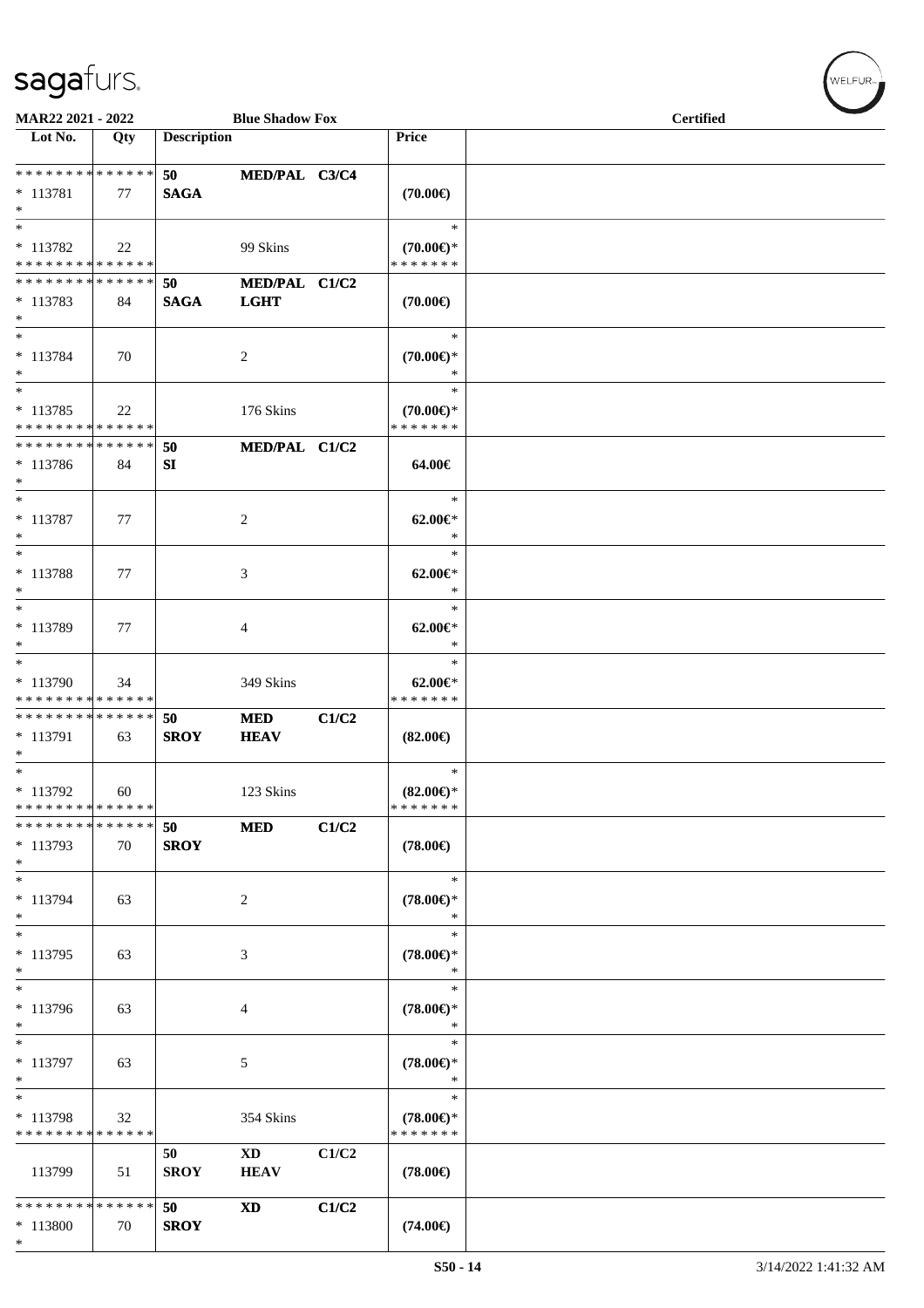| $\overline{\mathcal{Q}}$     |     |                    |                        |       |                                |                  |
|------------------------------|-----|--------------------|------------------------|-------|--------------------------------|------------------|
| MAR22 2021 - 2022            |     |                    | <b>Blue Shadow Fox</b> |       |                                | <b>Certified</b> |
| Lot No.                      | Qty | <b>Description</b> |                        |       | <b>Price</b>                   |                  |
| $*$                          |     | 50                 | <b>XD</b>              | C1/C2 | $\ast$                         |                  |
| * 113801<br>$\ast$           | 63  | <b>SROY</b>        |                        |       | $(74.00\epsilon)$ *<br>∗       |                  |
| $\ast$                       |     |                    |                        |       | $\ast$                         |                  |
| * 113802<br>$\ast$           | 63  |                    | 3                      |       | $(74.00\epsilon)$ *<br>$\ast$  |                  |
| $*$                          |     |                    |                        |       | $\ast$                         |                  |
| $* 113803$<br>************** | 29  |                    | 225 Skins              |       | $(74.00\epsilon)$ *<br>******* |                  |
| **************               |     | 50                 | <b>XD</b>              | C3/C4 |                                |                  |
| $* 113804$<br>$*$            | 56  | <b>SROY</b>        |                        |       | $(72.00\epsilon)$              |                  |
| $*$                          |     |                    |                        |       | $\ast$                         |                  |
| $* 113805$<br>************** | 24  |                    | 80 Skins               |       | $(72.00\epsilon)$ *<br>******* |                  |

 $\left(\mathsf{WELFUR}_{\approx}\right)$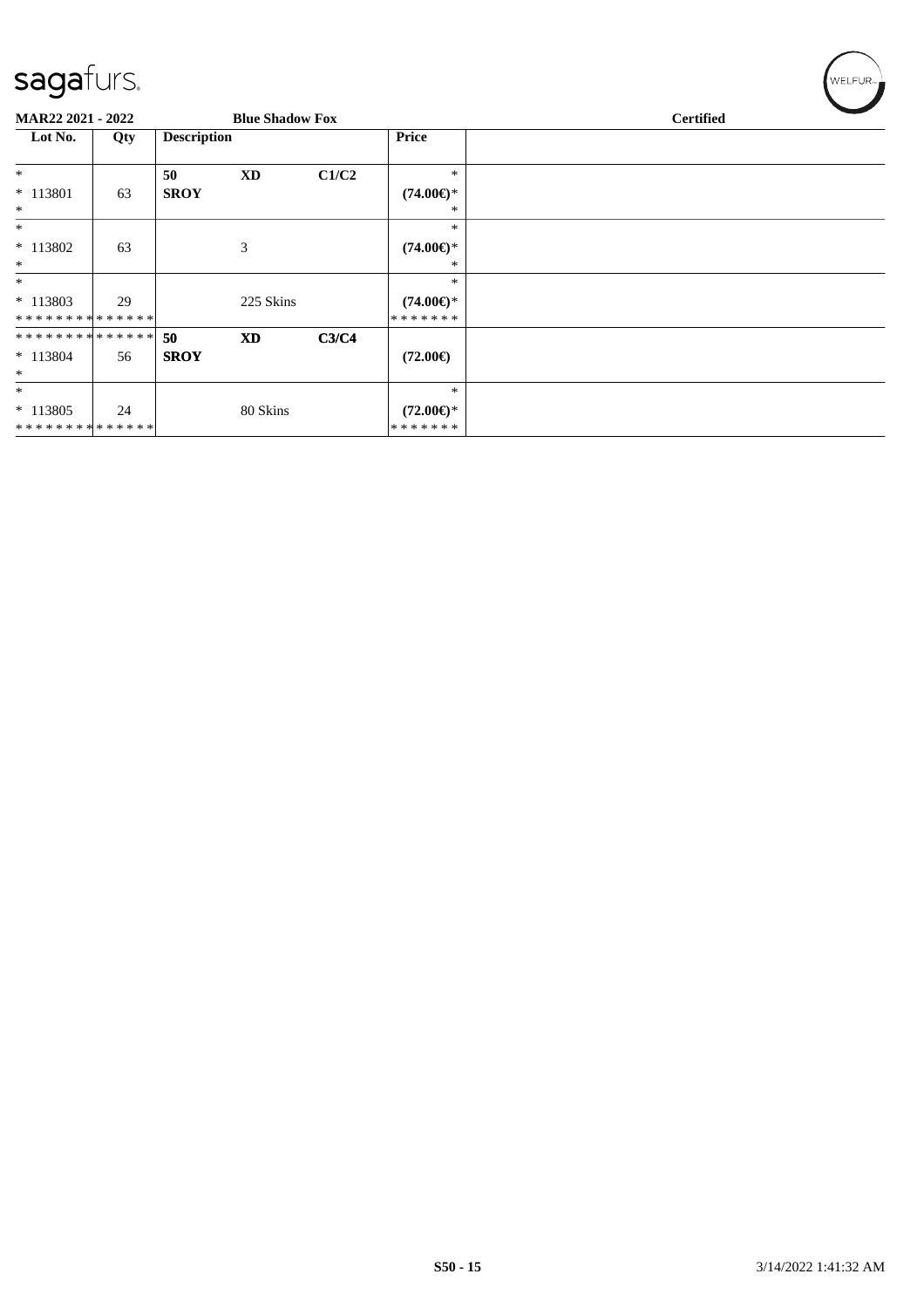\*

| MAR22 2021 - 2022                                               |     |                    | <b>Blue Shadow Fox</b> |       |                                                | <b>Certified</b> |
|-----------------------------------------------------------------|-----|--------------------|------------------------|-------|------------------------------------------------|------------------|
| Lot No.                                                         | Qty | <b>Description</b> |                        |       | Price                                          |                  |
| * * * * * * * * <mark>* * * * * * *</mark><br>$* 113861$<br>$*$ | 70  | 40<br><b>SROY</b>  | White<br><b>HEAV</b>   | C1/C2 | $(76.00\epsilon)$                              |                  |
| * 113862<br>* * * * * * * * * * * * * *                         | 43  |                    | 113 Skins              |       | $\ast$<br>$(76.00\epsilon)$ *<br>* * * * * * * |                  |
| * * * * * * * * * * * * * *<br>$*113863$<br>$*$                 | 77  | 40<br><b>SROY</b>  | White                  | C1/C2 | $(72.00\epsilon)$                              |                  |
| $* 113864$<br>$\ast$                                            | 70  |                    | 2                      |       | $\ast$<br>$(72.00\epsilon)$ *<br>$\ast$        |                  |
| $\ast$<br>* 113865<br>$*$                                       | 70  |                    | 3                      |       | $\ast$<br>$(72.00\epsilon)$ *<br>$\ast$        |                  |
| $*$<br>* 113866<br>$*$                                          | 70  |                    | 4                      |       | $\ast$<br>$(72.00\epsilon)$ *<br>$\ast$        |                  |
| $*$<br>* 113867<br>* * * * * * * * <mark>* * * * * * *</mark>   | 35  |                    | 322 Skins              |       | $\ast$<br>$(72.00\epsilon)$ *<br>* * * * * * * |                  |
| * * * * * * * * <mark>* * * * * *</mark><br>* 113868<br>$\ast$  | 84  | 40<br><b>SROY</b>  | White<br><b>LGHT</b>   | C1/C2 | 66.00€                                         |                  |
| $*$<br>* 113869<br>$*$                                          | 77  |                    | $\overline{c}$         |       | $\ast$<br>$66.00 \in$<br>$\ast$                |                  |
| * 113870<br>$*$                                                 | 77  |                    | 3                      |       | $\ast$<br>$66.00 \text{e}$<br>$\ast$           |                  |
| $\overline{\ast}$<br>* 113871<br>$\ast$                         | 77  |                    | 4                      |       | $\ast$<br>$66.00 \text{e}$<br>$\ast$           |                  |
| $*$<br>* 113872<br>$\ast$                                       | 64  |                    | 5                      |       | $\ast$<br>$(66.00ε)$ *<br>$\ast$               |                  |
| $*$<br>$* 113873$<br>* * * * * * * * * * * * * *                | 21  |                    | 400 Skins              |       | $\ast$<br>$(66.00ε)$ *<br>* * * * * * *        |                  |
| * * * * * * * * * * * * * * *<br>$* 113874$<br>$\ast$           | 84  | 40<br><b>SAGA</b>  | White                  | C1/C2 | $(66.00\epsilon)$                              |                  |
| $*$<br>$* 113875$<br>$\ast$                                     | 77  |                    | 2                      |       | $\ast$<br>$(66.00\epsilon)$ *<br>$\ast$        |                  |
| * 113876<br>$\ast$                                              | 77  |                    | 3                      |       | $\ast$<br>$(66.00ε)$ *<br>$\ast$               |                  |
| $\ast$<br>* 113877<br>$\ast$                                    | 77  |                    | 4                      |       | $\ast$<br>$(66.00ε)$ *<br>$\ast$               |                  |
| $*$<br>* 113878<br>* * * * * * * * * * * * * *                  | 36  |                    | 351 Skins              |       | $\ast$<br>$66.00 \in$<br>* * * * * * *         |                  |
| * * * * * * * * <mark>* * * * * *</mark><br>* 113879<br>$\ast$  | 91  | 40<br><b>SAGA</b>  | White<br><b>LGHT</b>   | C1/C2 | 70.00€                                         |                  |
| $\ast$<br>* 113880<br>$\ast$                                    | 84  |                    | $\overline{c}$         |       | $\ast$<br>$64.00 \in$<br>$\ast$                |                  |

 ${\begin{pmatrix} \text{WELFUR}_{\text{max}} \end{pmatrix}}$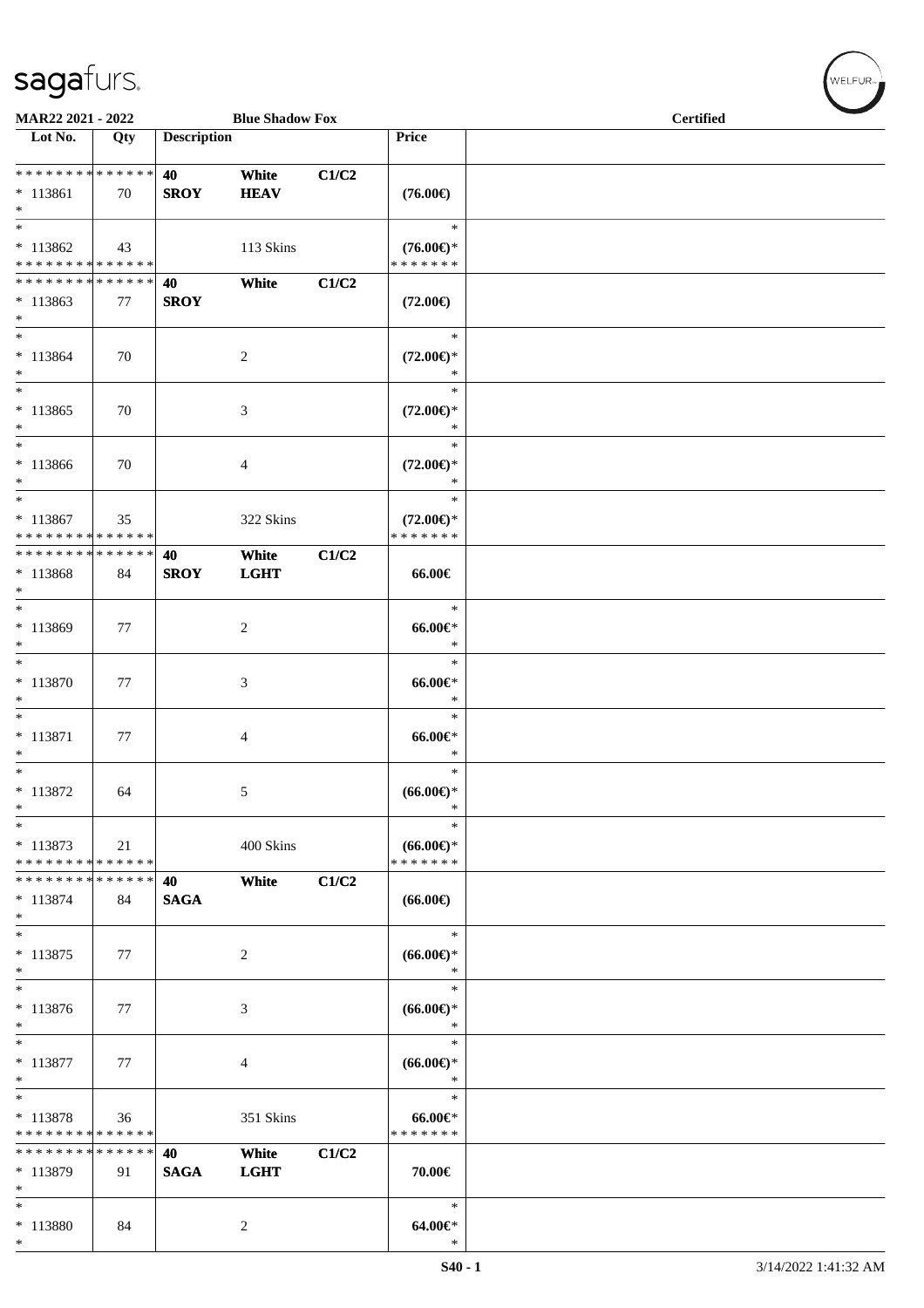| MAR22 2021 - 2022                                                      |     |                    | <b>Blue Shadow Fox</b> |       |                                                | <b>Certified</b> |  |  |  |  |
|------------------------------------------------------------------------|-----|--------------------|------------------------|-------|------------------------------------------------|------------------|--|--|--|--|
| Lot No.                                                                | Qty | <b>Description</b> |                        |       | Price                                          |                  |  |  |  |  |
| $\ast$<br>$* 113881$<br>$\ast$                                         | 84  | 40<br><b>SAGA</b>  | White<br><b>LGHT</b>   | C1/C2 | $\ast$<br>$64.00 \in$<br>$\ast$                |                  |  |  |  |  |
| $\overline{\phantom{1}}$<br>$* 113882$<br>* * * * * * * * * * * * * *  | 41  |                    | 300 Skins              |       | $\ast$<br>$68.00 \in$<br>* * * * * * *         |                  |  |  |  |  |
| * * * * * * * * * * * * * *<br>$* 113883$<br>$\ast$                    | 91  | 40<br>SI           | White                  | C1/C2 | 70.00€                                         |                  |  |  |  |  |
| $\ast$<br>* 113884<br>* * * * * * * * * * * * * *                      | 24  |                    | 115 Skins              |       | $\ast$<br>64.00€*<br>* * * * * * *             |                  |  |  |  |  |
| 113885                                                                 | 68  | 40<br><b>SROY</b>  | 2XP<br><b>HEAV</b>     | C1/C2 | $(74.00\epsilon)$                              |                  |  |  |  |  |
| * * * * * * * * * * * * * *<br>* 113886<br>$\ast$                      | 77  | 40<br><b>SROY</b>  | 2XP                    | C1/C2 | $(70.00\epsilon)$                              |                  |  |  |  |  |
| $\ast$<br>$* 113887$<br>$\ast$                                         | 70  |                    | $\sqrt{2}$             |       | $\ast$<br>$(70.00\epsilon)$ *<br>$\ast$        |                  |  |  |  |  |
| $\overline{\phantom{1}}$<br>$* 113888$<br>$\ast$                       | 70  |                    | 3                      |       | $\ast$<br>$(70.00\epsilon)$ *<br>$\ast$        |                  |  |  |  |  |
| $\ast$<br>* 113889<br>$\ast$                                           | 70  |                    | $\overline{4}$         |       | $\ast$<br>$(70.00\epsilon)$ *<br>$\ast$        |                  |  |  |  |  |
| $\ast$<br>* 113890<br>* * * * * * * * * * * * * *                      | 28  |                    | 315 Skins              |       | $\ast$<br>$(70.00\epsilon)$ *<br>* * * * * * * |                  |  |  |  |  |
| 113891                                                                 | 70  | 40<br><b>SROY</b>  | 2XP                    | C3/C4 | $(68.00\epsilon)$                              |                  |  |  |  |  |
| ******** <mark>******</mark><br>$*113892$<br>$\ast$                    | 84  | 40<br><b>SROY</b>  | 2XP<br><b>LGHT</b>     | C1/C2 | 64.00€                                         |                  |  |  |  |  |
| $\ast$<br>* 113893<br>$\ast$                                           | 77  |                    | 2                      |       | $\ast$<br>64.00€*<br>$\ast$                    |                  |  |  |  |  |
| $\ast$<br>* 113894<br>$*$                                              | 77  |                    | 3                      |       | $\ast$<br>64.00€*<br>$\ast$                    |                  |  |  |  |  |
| $\ast$<br>$*113895$<br>* * * * * * * * * * * * * *                     | 24  |                    | 262 Skins              |       | $\ast$<br>64.00€*<br>* * * * * * *             |                  |  |  |  |  |
| * * * * * * * * * * * * * *<br>$*113896$<br>$*$                        | 84  | 40<br><b>SAGA</b>  | 2XP                    | C1/C2 | $(64.00\epsilon)$                              |                  |  |  |  |  |
| $\ast$<br>* 113897<br>$\ast$                                           | 77  |                    | 2                      |       | $\ast$<br>$(64.00\epsilon)$ *<br>$\ast$        |                  |  |  |  |  |
| $\ast$<br>* 113898<br>$\ast$                                           | 77  |                    | 3                      |       | $\ast$<br>$(64.00ε)$ *<br>$\ast$               |                  |  |  |  |  |
| $\ast$<br>* 113899<br>$\ast$                                           | 73  |                    | 4                      |       | $\ast$<br>$(64.00ε)$ *<br>∗                    |                  |  |  |  |  |
| $\overline{\phantom{a}^*}$<br>$*113900$<br>* * * * * * * * * * * * * * | 21  |                    | 332 Skins              |       | $\ast$<br>$(64.00ε)$ *<br>* * * * * * *        |                  |  |  |  |  |

 $w$ ELFUR<sub>m</sub>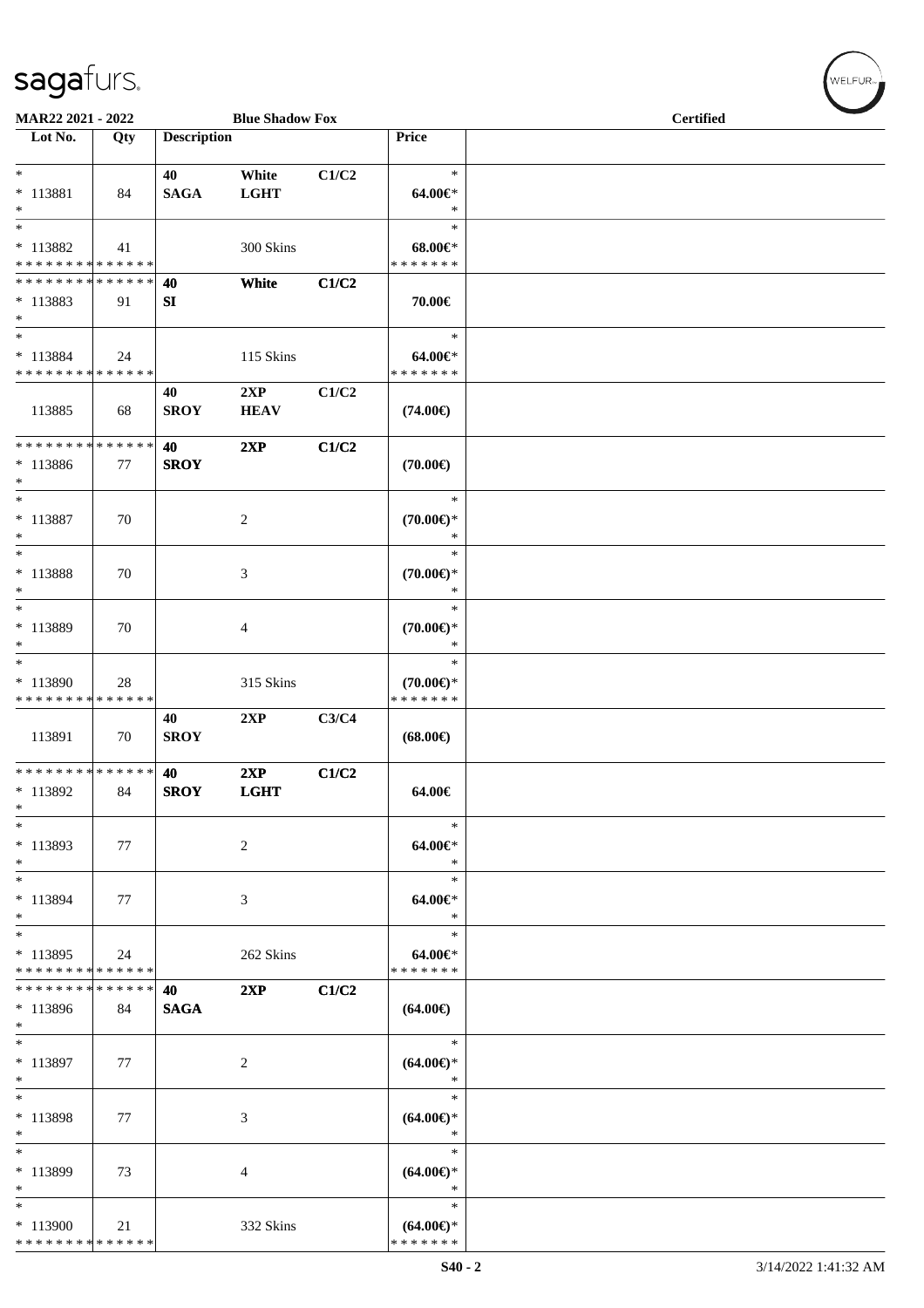| MAR22 2021 - 2022                                                    |     |                    | <b>Blue Shadow Fox</b>       |       |                                                | <b>Certified</b> |  |  |  |  |
|----------------------------------------------------------------------|-----|--------------------|------------------------------|-------|------------------------------------------------|------------------|--|--|--|--|
| Lot No.                                                              | Qty | <b>Description</b> |                              |       | Price                                          |                  |  |  |  |  |
| **************<br>$* 113901$<br>$\ast$                               | 91  | 40<br><b>SAGA</b>  | 2XP<br><b>LGHT</b>           | C1/C2 | 64.00€                                         |                  |  |  |  |  |
| $\ast$<br>* 113902<br>$\ast$                                         | 84  |                    | $\sqrt{2}$                   |       | $\ast$<br>$62.00 \in$ *<br>$\ast$              |                  |  |  |  |  |
| $\ast$<br>$*113903$<br>* * * * * * * * * * * * * *                   | 89  |                    | 264 Skins                    |       | $\ast$<br>$62.00 \in$ *<br>* * * * * * *       |                  |  |  |  |  |
| * * * * * * * * * * * * * *<br>$*113904$<br>$\ast$                   | 91  | 40<br>SI           | 2XP                          | C1/C2 | 62.00€                                         |                  |  |  |  |  |
| $\overline{\phantom{1}}$<br>$*113905$<br>* * * * * * * * * * * * * * | 78  |                    | 169 Skins                    |       | $\ast$<br>$62.00 \in$<br>* * * * * * *         |                  |  |  |  |  |
| 113906                                                               | 64  | 40<br><b>SROY</b>  | XP/2XP<br><b>HEAV</b>        | C1/C2 | $(74.00\epsilon)$                              |                  |  |  |  |  |
| * * * * * * * * * * * * * *<br>* 113907<br>$\ast$                    | 56  | 40<br><b>SROY</b>  | $\mathbf{XP}$<br><b>HEAV</b> | C1/C2 | $(74.00\epsilon)$                              |                  |  |  |  |  |
| $\ast$<br>* 113908<br>* * * * * * * * * * * * * *                    | 23  |                    | 79 Skins                     |       | $\ast$<br>$(74.00\epsilon)$ *<br>* * * * * * * |                  |  |  |  |  |
| **************<br>* 113909<br>$\ast$                                 | 77  | 40<br><b>SROY</b>  | $\mathbf{XP}$                | C1/C2 | $(70.00\epsilon)$                              |                  |  |  |  |  |
| $*$<br>$* 113910$<br>$\ast$                                          | 70  |                    | 2                            |       | $\ast$<br>$(70.00\epsilon)$ *<br>$\ast$        |                  |  |  |  |  |
| $\overline{\phantom{a}^*}$<br>$* 113911$<br>$\ast$                   | 70  |                    | 3                            |       | $\ast$<br>$(70.00\epsilon)$ *<br>$\ast$        |                  |  |  |  |  |
| $\ast$<br>$* 113912$<br>* * * * * * * * * * * * * *                  | 68  |                    | 285 Skins                    |       | $\ast$<br>$(70.00\epsilon)$ *<br>*******       |                  |  |  |  |  |
| 113913                                                               | 75  | 40<br><b>SROY</b>  | $\bold{XP}$                  | C1/C2 | $(70.00\epsilon)$                              |                  |  |  |  |  |
| 113914                                                               | 65  | 40<br><b>SROY</b>  | $\mathbf{X}\mathbf{P}$       | C3/C4 | $(68.00\epsilon)$                              |                  |  |  |  |  |
| * * * * * * * * * * * * * *<br>$* 113915$<br>$\ast$                  | 84  | 40<br><b>SROY</b>  | $\mathbf{XP}$<br><b>LGHT</b> | C1/C2 | $(66.00\epsilon)$                              |                  |  |  |  |  |
| $\ast$<br>$* 113916$<br>* * * * * * * * * * * * * *                  | 69  |                    | 153 Skins                    |       | $\ast$<br>$(66.00\epsilon)$ *<br>* * * * * * * |                  |  |  |  |  |
| * * * * * * * * * * * * * *<br>* 113917<br>$\ast$                    | 84  | 40<br><b>SAGA</b>  | $\mathbf{X}\mathbf{P}$       | C1/C2 | 64.00€                                         |                  |  |  |  |  |
| $\ast$<br>* 113918<br>$\ast$                                         | 77  |                    | $\boldsymbol{2}$             |       | $\ast$<br>64.00€*<br>$\ast$                    |                  |  |  |  |  |
| $\ast$<br>* 113919<br>$\ast$                                         | 77  |                    | $\mathfrak{Z}$               |       | $\ast$<br>64.00€*<br>$\ast$                    |                  |  |  |  |  |
| $\ast$<br>* 113920<br>**************                                 | 62  |                    | 300 Skins                    |       | $\ast$<br>64.00€*<br>* * * * * * *             |                  |  |  |  |  |

 $w$ ELFUR-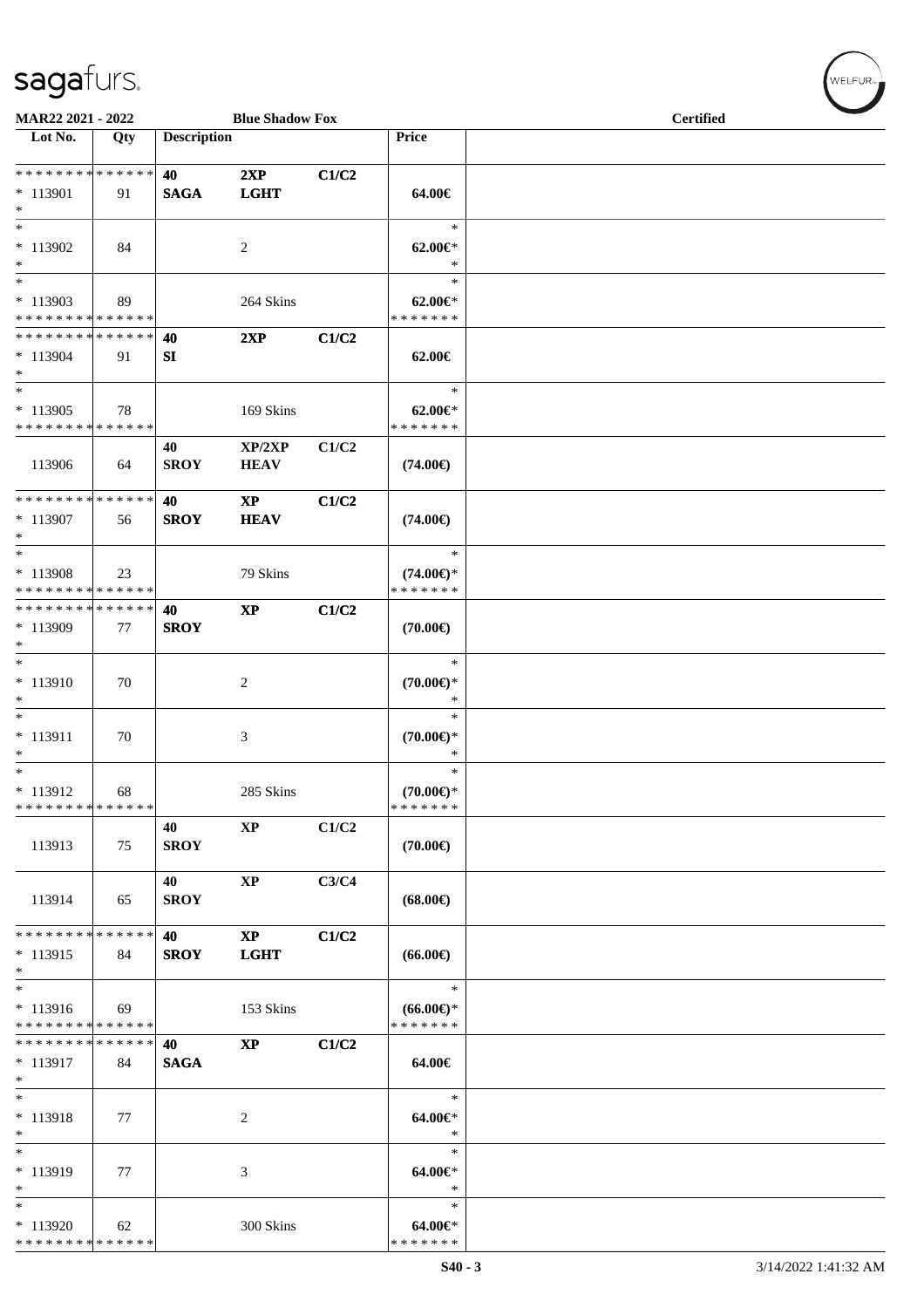| MAR22 2021 - 2022                                             |     |                    | <b>Blue Shadow Fox</b>                |       |                                                | <b>Certified</b> |  |  |  |  |  |
|---------------------------------------------------------------|-----|--------------------|---------------------------------------|-------|------------------------------------------------|------------------|--|--|--|--|--|
| Lot No.                                                       | Qty | <b>Description</b> |                                       |       | Price                                          |                  |  |  |  |  |  |
| * * * * * * * * * * * * * *<br>$*$ 113921<br>$*$              | 91  | 40<br><b>SAGA</b>  | $\mathbf{X}\mathbf{P}$<br><b>LGHT</b> | C1/C2 | 62.00€                                         |                  |  |  |  |  |  |
| $*$<br>* 113922<br>* * * * * * * * <mark>* * * * * * *</mark> | 31  |                    | 122 Skins                             |       | $\ast$<br>$62.00 \in$ *<br>* * * * * * *       |                  |  |  |  |  |  |
| * * * * * * * * * * * * * *<br>$*113923$<br>$*$               | 84  | 40<br>SI           | $\mathbf{X}\mathbf{P}$                | C1/C2 | 64.00€                                         |                  |  |  |  |  |  |
| $*$<br>* 113924<br>* * * * * * * * * * * * * *                | 21  |                    | 105 Skins                             |       | $\ast$<br>$60.00 \in$<br>* * * * * * *         |                  |  |  |  |  |  |
| 113925                                                        | 51  | 40<br><b>SROY</b>  | <b>PALE</b><br><b>HEAV</b>            | C1/C2 | $(72.00\epsilon)$                              |                  |  |  |  |  |  |
| * * * * * * * * * * * * * * *<br>$*113926$<br>$*$             | 77  | 40<br><b>SROY</b>  | <b>PALE</b>                           | C1/C2 | $(68.00\epsilon)$                              |                  |  |  |  |  |  |
| $*$<br>* 113927<br>$*$                                        | 70  |                    | $\boldsymbol{2}$                      |       | $\ast$<br>$(68.00\epsilon)$ *<br>*             |                  |  |  |  |  |  |
| $\ast$<br>* 113928<br>* * * * * * * * * * * * * *             | 26  |                    | 173 Skins                             |       | $\ast$<br>$(68.00\epsilon)$ *<br>* * * * * * * |                  |  |  |  |  |  |
| 113929                                                        | 49  | 40<br><b>SROY</b>  | <b>MED</b><br><b>HEAV</b>             | C1/C2 | $(72.00\epsilon)$                              |                  |  |  |  |  |  |
| * * * * * * * * * * * * * * *<br>* 113930<br>$\ast$           | 56  | 40<br><b>SROY</b>  | <b>MED</b>                            | C1/C2 | $(68.00\epsilon)$                              |                  |  |  |  |  |  |
| $*$<br>* 113931<br>* * * * * * * * * * * * * *                | 27  |                    | 83 Skins                              |       | $\ast$<br>$(68.00\epsilon)$ *<br>* * * * * * * |                  |  |  |  |  |  |
| 113932                                                        | 70  | 40<br><b>SROY</b>  | XD/DK<br><b>HEAV</b>                  | C1/C2 | $(68.00\epsilon)$                              |                  |  |  |  |  |  |
| 113933                                                        | 63  | 40<br><b>SROY</b>  | $\mathbf{X}\mathbf{D}$                | C1/C2 | $(64.00\epsilon)$                              |                  |  |  |  |  |  |
| 113934                                                        | 47  | 40<br><b>SROY</b>  | <b>XD</b>                             | C3/C4 | $(62.00\epsilon)$                              |                  |  |  |  |  |  |

 $(\forall ELFUR_{\approx})$